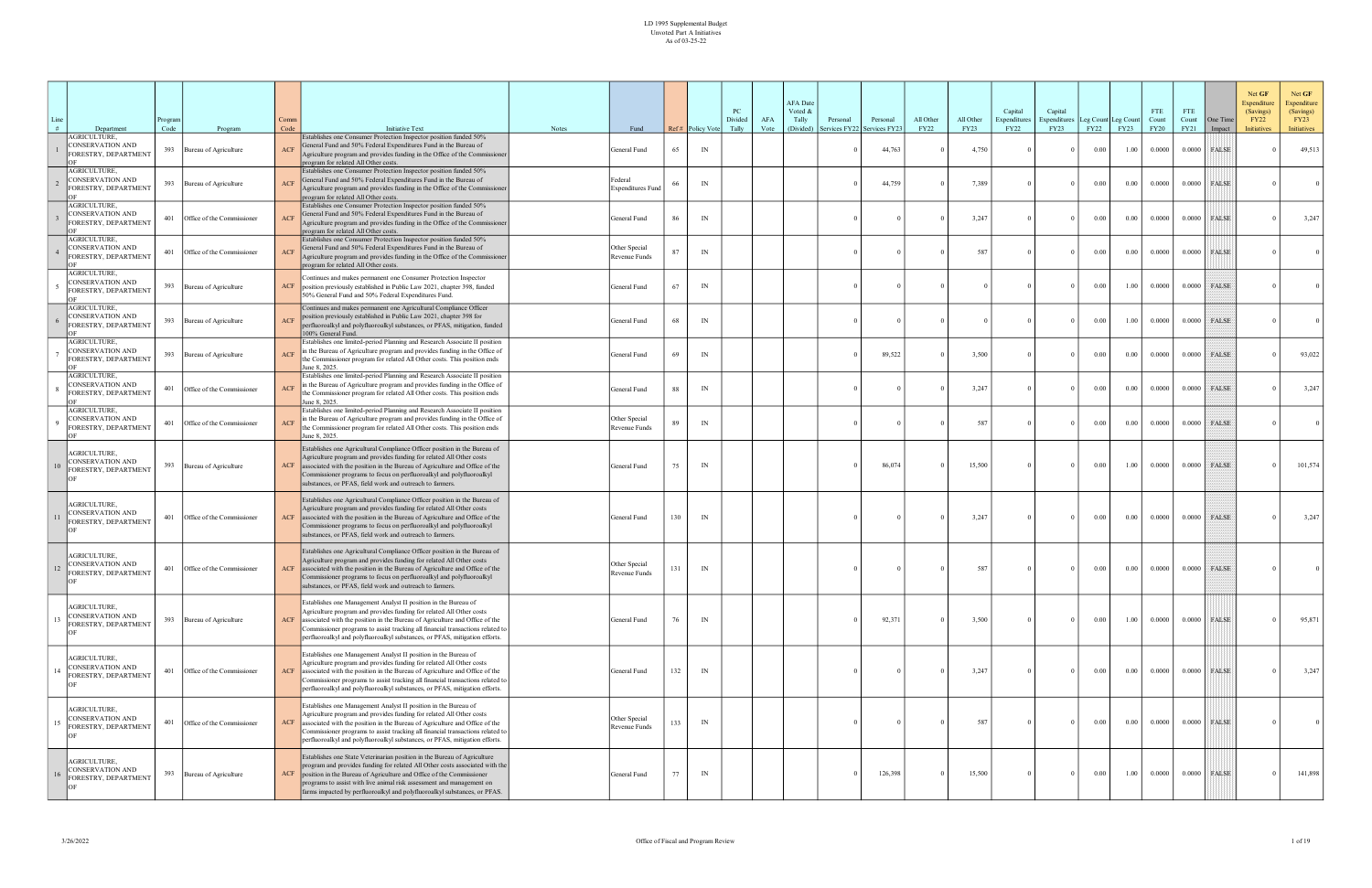| Line<br># | Department                                                            | rogram?<br>Code | Program                    | Comm<br>Code | <b>Initiative Text</b>                                                                                                                                                                                                                                                                                                                                                                                                                          | Notes  | Fund                           |     | Ref# Policy Vote | PC<br>Divided<br>Tally | AFA<br>Vote | <b>AFA</b> Date<br>Voted &<br>Tally<br>(Divided) | Personal<br>ervices FY22 | Personal<br>Services FY2. | All Other<br><b>FY22</b> | All Other<br><b>FY23</b> | Capital<br>Expenditures<br><b>FY22</b> | Capital<br>xpenditures<br>FY23 | Leg Count Leg Count<br>FY22 | <b>FY23</b> | <b>FTE</b><br>Count<br><b>FY20</b> | FTE<br>Count<br>FY21 | One Time<br>Impact | Net GF<br>Expenditure<br>(Savings)<br><b>FY22</b><br><b>Initiatives</b> | Net GF<br>Expenditure<br>(Savings)<br>FY23<br><b>Initiatives</b> |
|-----------|-----------------------------------------------------------------------|-----------------|----------------------------|--------------|-------------------------------------------------------------------------------------------------------------------------------------------------------------------------------------------------------------------------------------------------------------------------------------------------------------------------------------------------------------------------------------------------------------------------------------------------|--------|--------------------------------|-----|------------------|------------------------|-------------|--------------------------------------------------|--------------------------|---------------------------|--------------------------|--------------------------|----------------------------------------|--------------------------------|-----------------------------|-------------|------------------------------------|----------------------|--------------------|-------------------------------------------------------------------------|------------------------------------------------------------------|
| 17        | AGRICULTURE,<br><b>CONSERVATION AND</b><br>FORESTRY, DEPARTMENT       | 401             | Office of the Commissioner | ACF          | Establishes one State Veterinarian position in the Bureau of Agriculture<br>program and provides funding for related All Other costs associated with the<br>position in the Bureau of Agriculture and Office of the Commissioner<br>programs to assist with live animal risk assessment and management on<br>farms impacted by perfluoroalkyl and polyfluoroalkyl substances, or PFAS.                                                          |        | General Fund                   | 134 | IN               |                        |             |                                                  |                          |                           |                          | 3,247                    |                                        | $\Omega$                       | 0.00                        | 0.00        | 0.0000                             |                      | $0.0000$ FALSE     |                                                                         | 3,247                                                            |
|           | <b>AGRICULTURE.</b><br>CONSERVATION AND<br>ORESTRY, DEPARTMENT        | 401             | Office of the Commissioner | <b>ACF</b>   | Establishes one State Veterinarian position in the Bureau of Agriculture<br>program and provides funding for related All Other costs associated with the<br>position in the Bureau of Agriculture and Office of the Commissioner<br>programs to assist with live animal risk assessment and management on<br>farms impacted by perfluoroalkyl and polyfluoroalkyl substances, or PFAS.                                                          |        | Other Special<br>Revenue Funds | 135 | IN               |                        |             |                                                  |                          |                           |                          | 587                      |                                        | $\Omega$                       | $0.00\,$                    | 0.00        | 0.0000                             | 0.0000               | FALSE              |                                                                         |                                                                  |
| 19        | AGRICULTURE,<br><b>CONSERVATION AND</b><br>ORESTRY, DEPARTMENT        | 393             | Bureau of Agriculture      | <b>ACF</b>   | Establishes one Agricultural Compliance Officer position in the Bureau of<br>Agriculture program and provides funding for related All Other costs<br>associated with the position in the Bureau of Agriculture and Office of the<br>Commissioner programs to focus on food safety issues that could arise from<br>farms impacted by perfluoroalkyl and polyfluoroalkyl substances, or PFAS.                                                     |        | General Fund                   | 78  | IN               |                        |             |                                                  |                          | 86,074                    |                          | 3,500                    |                                        | $\Omega$                       | 0.00                        | 1.00        | 0.0000                             | 0.0000               | <b>FALSE</b>       |                                                                         | 89,574                                                           |
|           | AGRICULTURE,<br>CONSERVATION AND<br>FORESTRY, DEPARTMENT              | 401             | Office of the Commissioner | <b>ACF</b>   | Establishes one Agricultural Compliance Officer position in the Bureau of<br>Agriculture program and provides funding for related All Other costs<br>associated with the position in the Bureau of Agriculture and Office of the<br>Commissioner programs to focus on food safety issues that could arise from<br>farms impacted by perfluoroalkyl and polyfluoroalkyl substances, or PFAS.                                                     |        | General Fund                   | 136 | IN               |                        |             |                                                  |                          |                           |                          | 3,247                    |                                        | $\Omega$                       | $0.00\,$                    | 0.00        | 0.0000                             | 0.0000               | FALSE              |                                                                         | 3,247                                                            |
| $^{21}$   | AGRICULTURE,<br><b>CONSERVATION AND</b><br>ORESTRY, DEPARTMENT        | 401             | Office of the Commissioner | <b>ACF</b>   | Establishes one Agricultural Compliance Officer position in the Bureau of<br>Agriculture program and provides funding for related All Other costs<br>associated with the position in the Bureau of Agriculture and Office of the<br>Commissioner programs to focus on food safety issues that could arise from<br>farms impacted by perfluoroalkyl and polyfluoroalkyl substances, or PFAS.                                                     |        | Other Special<br>Revenue Funds | 137 | IN               |                        |             |                                                  |                          |                           |                          | 587                      |                                        |                                | 0.00                        | 0.00        | 0.0000                             | 0.0000               | FALSE              |                                                                         |                                                                  |
| 22        | AGRICULTURE,<br>CONSERVATION AND<br>FORESTRY, DEPARTMENT              | 393             | Bureau of Agriculture      | ACF          | Establishes one Public Service Manager II position in the Bureau of<br>Agriculture program and provides funding for related All Other costs<br>associated with the position in the Bureau of Agriculture and Office of the<br>Commissioner programs to manage all perfluoroalkyl and polyfluoroalkyl<br>substances, or PFAS, related activities.                                                                                                |        | General Fund                   | 79  | IN               |                        |             |                                                  |                          | 118,712                   |                          | 3,500                    |                                        | $\Omega$                       | $0.00\,$                    | 1.00        | 0.0000                             | 0.0000               | <b>FALSE</b>       |                                                                         | 122,212                                                          |
|           | <b>AGRICULTURE,</b><br>CONSERVATION AND<br>ORESTRY, DEPARTMENT        | 401             | Office of the Commissioner | ACF          | Establishes one Public Service Manager II position in the Bureau of<br>Agriculture program and provides funding for related All Other costs<br>associated with the position in the Bureau of Agriculture and Office of the<br>Commissioner programs to manage all perfluoroalkyl and polyfluoroalkyl<br>substances, or PFAS, related activities.                                                                                                |        | General Fund                   | 138 | IN               |                        |             |                                                  |                          |                           |                          | 3,247                    |                                        | $\Omega$                       | 0.00                        | 0.00        | 0.0000                             |                      | $0.0000$ FALSE     |                                                                         | 3,247                                                            |
| 24        | AGRICULTURE,<br>CONSERVATION AND<br>ORESTRY, DEPARTMENT               | 401             | Office of the Commissioner | <b>ACF</b>   | Establishes one Public Service Manager II position in the Bureau of<br>Agriculture program and provides funding for related All Other costs<br>associated with the position in the Bureau of Agriculture and Office of the<br>Commissioner programs to manage all perfluoroalkyl and polyfluoroalkyl<br>substances, or PFAS, related activities.                                                                                                |        | Other Special<br>Revenue Funds | 139 | IN               |                        |             |                                                  |                          |                           |                          | 587                      |                                        | $\Omega$                       | $0.00\,$                    | $0.00\,$    | 0.0000                             | 0.0000               | FALSE              |                                                                         |                                                                  |
| 25        | AGRICULTURE,<br>CONSERVATION AND<br>FORESTRY, DEPARTMENT              |                 | 393 Bureau of Agriculture  |              | Establishes one Agency GIS/Technology Coordinator position in the Bureau<br>of Agriculture program and provides funding for related All Other costs<br>ACF associated with the position in the Bureau of Agriculture and Office of the<br>Commissioner programs to focus on perfluoroalkyl and polyfluoroalkyl<br>substances, or PFAS, related data management.                                                                                 |        | General Fund                   | 80  | IN               |                        |             |                                                  |                          | 95,704                    |                          | 3,500                    |                                        | $\Omega$                       | 0.00                        | 1.00        | 0.0000                             | 0.0000               | FALSE              |                                                                         | 99,204                                                           |
|           | AGRICULTURE.<br><b>CONSERVATION AND</b><br>ORESTRY, DEPARTMENT        | 401             | Office of the Commissioner | ACF          | Establishes one Agency GIS/Technology Coordinator position in the Bureau<br>of Agriculture program and provides funding for related All Other costs<br>associated with the position in the Bureau of Agriculture and Office of the<br>Commissioner programs to focus on perfluoroalkyl and polyfluoroalkyl<br>substances, or PFAS, related data management.                                                                                     |        | General Fund                   | 140 | IN               |                        |             |                                                  |                          |                           |                          | 3,247                    |                                        | $\Omega$                       | 0.00                        | 0.00        | 0.0000                             |                      | $0.0000$ FALSE     |                                                                         | 3,247                                                            |
| 27        | <b>AGRICULTURE.</b><br><b>CONSERVATION AND</b><br>ORESTRY, DEPARTMENT | 401             | Office of the Commissioner | <b>ACF</b>   | Establishes one Agency GIS/Technology Coordinator position in the Bureau<br>of Agriculture program and provides funding for related All Other costs<br>associated with the position in the Bureau of Agriculture and Office of the<br>Commissioner programs to focus on perfluoroalkyl and polyfluoroalkyl<br>substances, or PFAS, related data management.                                                                                     |        | Other Special<br>Revenue Funds |     | IN               |                        |             |                                                  |                          |                           |                          | 587                      |                                        | $\Omega$                       | 0.00                        | 0.00        | 0.0000                             | 0.0000               | FALSE              |                                                                         |                                                                  |
| 28        | AGRICULTURE,<br>CONSERVATION AND<br>FORESTRY, DEPARTMENT              |                 | 393 Bureau of Agriculture  |              | Provides one-time funding for grants for glass, polycarbonate or other<br>durable greenhouse structures and associated siting and installation costs to<br>ACF schools, community centers and other eligible public entities as determined<br>by the department for shared and educational uses and to enhance<br>community-based opportunities for food production.                                                                            | Part O | Other Special<br>Revenue Funds |     | IN               |                        |             |                                                  |                          |                           |                          | 1,500,000                |                                        | $\Omega$                       | $0.00\,$                    | 0.00        | 0.0000                             | 0.0000               | TRUE               |                                                                         |                                                                  |
| 29        | AGRICULTURE,<br>CONSERVATION AND<br>ORESTRY, DEPARTMENT               |                 | 393 Bureau of Agriculture  | <b>ACF</b>   | Provides one-time funding to abate, clean up and mitigate threats or hazards<br>posed by perfluoroalkyl and polyfluoroalkyl substances, or PFAS,<br>contamination affecting agricultural producers in the State and the food<br>supply, to provide support to affected farms, to support critical PFAS<br>research and to allow the department to otherwise strategically and<br>effectively respond to PFAS concerns and issues as they arise. | Part P | Other Special<br>Revenue Funds |     | IN               |                        |             |                                                  |                          |                           |                          | 3,000,000                |                                        | $\Omega$                       | 0.00                        | 0.00        | 0.0000                             | 0.0000               | <b>TRUE</b>        |                                                                         |                                                                  |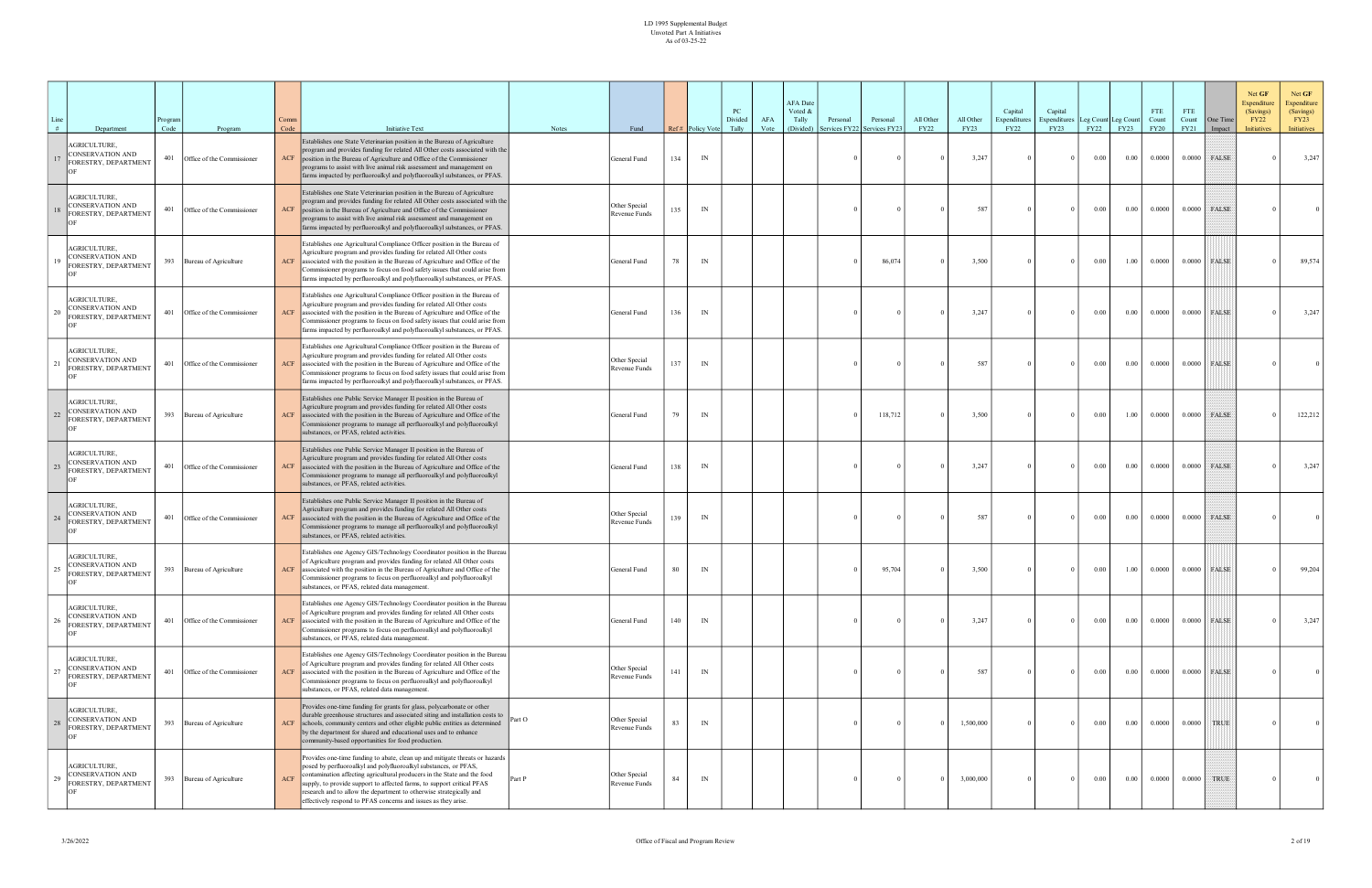| Line | Department                                                     | Program<br>Code | Program                                                             | Comm<br>Code   | <b>Initiative Text</b>                                                                                                                                                                                                                                                                                              | Notes | Fund                           |     | Ref# Policy Vote         | PC<br>Divided<br>Tally | AFA<br>Vote | <b>AFA</b> Date<br>Voted &<br>Tally<br>(Divided) | Personal<br>Services FY22 | Personal<br>Services FY23 | All Other<br><b>FY22</b> | All Other<br>FY23 | Capital<br>Expenditures<br><b>FY22</b> | Capital<br>xpenditures<br>FY23 | Leg Count Leg Count<br>FY22 | <b>FY23</b> | <b>FTE</b><br>Count<br><b>FY20</b> | FTE<br>Count<br>FY21 | One Time<br>Impact | Net GF<br>Expenditure<br>(Savings)<br><b>FY22</b><br><b>Initiatives</b> | Net GF<br>Expenditure<br>(Savings)<br>FY23<br>Initiatives |
|------|----------------------------------------------------------------|-----------------|---------------------------------------------------------------------|----------------|---------------------------------------------------------------------------------------------------------------------------------------------------------------------------------------------------------------------------------------------------------------------------------------------------------------------|-------|--------------------------------|-----|--------------------------|------------------------|-------------|--------------------------------------------------|---------------------------|---------------------------|--------------------------|-------------------|----------------------------------------|--------------------------------|-----------------------------|-------------|------------------------------------|----------------------|--------------------|-------------------------------------------------------------------------|-----------------------------------------------------------|
|      | <b>AGRICULTURE,</b><br>ONSERVATION AND<br>ORESTRY, DEPARTMENT  |                 | Z232 Division of Forest Protection                                  | <b>ACF</b>     | Provides funding for Department of Administrative and Financial Services,<br>Central Fleet Management Division costs for newly hired rangers.                                                                                                                                                                       |       | General Fund                   | 158 | $\ensuremath{\text{IN}}$ |                        |             |                                                  |                           |                           | 104,000                  | 104,000           |                                        | $\Omega$                       | 0.00                        | 0.00        | 0.0000                             | 0.0000               | FALSE              | 104,000                                                                 | 104,000                                                   |
|      | AGRICULTURE,<br>CONSERVATION AND<br>ORESTRY, DEPARTMENT        |                 | Z232 Division of Forest Protection                                  |                | ACF Provides one-time funding to replace 3 outboard motors.                                                                                                                                                                                                                                                         |       | General Fund                   | 161 | $\ensuremath{\text{IN}}$ |                        |             |                                                  |                           |                           |                          |                   |                                        | 28,400                         | 0.00                        | 0.00        | 0.0000                             | 0.0000               | <b>TRUE</b>        |                                                                         | 28,400                                                    |
|      | AGRICULTURE,<br>ONSERVATION AND<br>ORESTRY, DEPARTMENT         |                 | Z232 Division of Forest Protection                                  |                | ACF Provides one-time funding to replace 16 snowmobiles.                                                                                                                                                                                                                                                            |       | General Fund                   | 163 | IN                       |                        |             |                                                  |                           |                           |                          |                   |                                        | 179,200                        | 0.00                        | 0.00        | 0.0000                             | 0.0000               | <b>TRUE</b>        |                                                                         | 179,200                                                   |
|      | AGRICULTURE,<br>CONSERVATION AND<br>ORESTRY, DEPARTMENT        |                 | Z233   Forest Resource Management                                   | ACF            | Provides one-time funding to purchase 20 Garmin global positioning system<br>units and ongoing funding for annual subscription costs.                                                                                                                                                                               |       | General Fund                   | 169 | $\ensuremath{\text{IN}}$ |                        |             |                                                  |                           |                           |                          | 17,240            |                                        | $\Omega$                       | $0.00\,$                    | 0.00        | 0.0000                             | 0.0000               | TRUE               |                                                                         | 17,240                                                    |
|      | AGRICULTURE,<br>CONSERVATION AND<br>ORESTRY, DEPARTMENT        |                 | Z233 Forest Resource Management                                     |                | ACF Provides one-time funding to purchase 16 radios.                                                                                                                                                                                                                                                                |       | General Fund                   | 170 | $\ensuremath{\text{IN}}$ |                        |             |                                                  |                           |                           |                          | 8,000             |                                        | $\Omega$                       | 0.00                        | 0.00        | 0.0000                             | 0.0000               | TRUE               |                                                                         | 8,000                                                     |
|      | AGRICULTURE,<br>CONSERVATION AND<br>ORESTRY, DEPARTMENT        |                 | Z233   Forest Resource Management                                   | ACF            | Provides one-time funding to replace 6 snowmobiles.                                                                                                                                                                                                                                                                 |       | General Fund                   | 177 | $\ensuremath{\text{IN}}$ |                        |             |                                                  |                           |                           |                          |                   |                                        | 67,200                         | $0.00\,$                    | 0.00        | 0.0000                             | 0.0000               | TRUE               |                                                                         | 67,200                                                    |
|      | AGRICULTURE,<br>CONSERVATION AND<br>ORESTRY, DEPARTMENT        |                 | Z233   Forest Resource Management                                   | ACF            | Provides one-time funding to replace one compound microscope with<br>camera and purchase 2 dissecting microscopes with cameras.                                                                                                                                                                                     |       | General Fund                   | 178 | IN                       |                        |             |                                                  |                           |                           |                          |                   |                                        | 19,000                         | 0.00                        | 0.00        | 0.0000                             | 0.0000               | <b>TRUE</b>        |                                                                         | 19,000                                                    |
|      | AGRICULTURE,<br>CONSERVATION AND<br>ORESTRY, DEPARTMENT        |                 | Z233   Forest Resource Management                                   | $\mathbf{ACF}$ | Establishes one Entomologist II position in the Forest Resource<br>Management program and provides funding in the Office of the<br>Commissioner program for related All Other costs.                                                                                                                                |       | General Fund                   | 179 | IN                       |                        |             |                                                  |                           | 89,522                    |                          | 15,500            |                                        | $\Omega$                       | 0.00                        | 1.00        | 0.0000                             | 0.0000               | <b>FALSE</b>       |                                                                         | 105,022                                                   |
|      | <b>AGRICULTURE,</b><br>ONSERVATION AND<br>ORESTRY, DEPARTMENT  |                 | 401 Office of the Commissioner                                      | <b>ACF</b>     | Establishes one Entomologist II position in the Forest Resource<br>Management program and provides funding in the Office of the<br>Commissioner program for related All Other costs.                                                                                                                                |       | General Fund                   | 126 | IN                       |                        |             |                                                  |                           |                           |                          | 3,247             |                                        | $\Omega$                       | 0.00                        | 0.00        | 0.0000                             | 0.0000               | <b>FALSE</b>       |                                                                         | 3,247                                                     |
|      | <b>AGRICULTURE,</b><br>CONSERVATION AND<br>ORESTRY, DEPARTMENT |                 | 401 Office of the Commissioner                                      | ACF            | Establishes one Entomologist II position in the Forest Resource<br>Management program and provides funding in the Office of the<br>Commissioner program for related All Other costs.                                                                                                                                |       | Other Special<br>Revenue Funds | 127 | $\ensuremath{\text{IN}}$ |                        |             |                                                  |                           |                           |                          | 587               |                                        | $\Omega$                       | 0.00                        | 0.00        | 0.0000                             | 0.0000               | FALSE              |                                                                         |                                                           |
|      | AGRICULTURE,<br>CONSERVATION AND<br>ORESTRY, DEPARTMENT        |                 | Z233   Forest Resource Management                                   | <b>ACF</b>     | Establishes 2 Senior Entomology Technician positions to respond to insect<br>and disease inquiries in the central and southern regions and provides<br>funding for related All Other costs.                                                                                                                         |       | General Fund                   | 180 | IN                       |                        |             |                                                  |                           | 155,792                   |                          | 31,000            |                                        | $\Omega$                       | 0.00                        | 2.00        | 0.0000                             | 0.0000               | FALSE              |                                                                         | 186,792                                                   |
|      | AGRICULTURE,<br>CONSERVATION AND<br>ORESTRY, DEPARTMENT        |                 | Z233   Forest Resource Management                                   | ACF            | Provides one-time funding to purchase 2 all-terrain vehicles.                                                                                                                                                                                                                                                       |       | General Fund                   | 183 | IN                       |                        |             |                                                  |                           |                           |                          |                   |                                        | 18,000                         | 0.00                        | 0.00        | 0.0000                             | 0.0000               | <b>TRUE</b>        |                                                                         | 18,000                                                    |
|      | AGRICULTURE,<br>CONSERVATION AND<br>ORESTRY, DEPARTMENT        |                 | Z233   Forest Resource Management                                   |                | ACF Provides funding to replace a boat.                                                                                                                                                                                                                                                                             |       | General Fund                   | 184 | IN                       |                        |             |                                                  |                           |                           |                          | 4.000             |                                        | $\Omega$                       | $0.00\,$                    | 0.00        | 0.0000                             | 0.0000               | FALSE              |                                                                         | 4,000                                                     |
| 43   | AGRICULTURE,<br>CONSERVATION AND<br>ORESTRY, DEPARTMENT        |                 | Z233   Forest Resource Management                                   | ACF            | Establishes 2 Senior Planner positions and 4 Forester I positions in the<br>Forest Resource Management program to provide training and education to<br>landowners on climate-friendly forest management practices and provides<br>funding in the Office of the Commissioner program for related All Other<br>costs. |       | General Fund                   | 185 | IN                       |                        |             |                                                  |                           | 557,476                   |                          | 81,000            |                                        | $\Omega$                       | $0.00\,$                    | 6.00        | 0.0000                             |                      | $0.0000$ FALSE     |                                                                         | 638,476                                                   |
|      | AGRICULTURE,<br>CONSERVATION AND<br>ORESTRY, DEPARTMENT        |                 | 401 Office of the Commissioner                                      | ACF            | Establishes 2 Senior Planner positions and 4 Forester I positions in the<br>Forest Resource Management program to provide training and education to<br>landowners on climate-friendly forest management practices and provides<br>funding in the Office of the Commissioner program for related All Other<br>asts.  |       | General Fund                   | 128 | IN                       | $9 - 1$                |             |                                                  |                           |                           |                          | 23,267            |                                        | $\Omega$                       | $0.00\,$                    | 0.00        | 0.0000                             |                      | $0.0000$ FALSE     |                                                                         | 23,267                                                    |
| 45   | <b>AGRICULTURE,</b><br>CONSERVATION AND<br>ORESTRY, DEPARTMENT | 401             | Office of the Commissioner                                          | ACF            | Establishes 2 Senior Planner positions and 4 Forester I positions in the<br>Forest Resource Management program to provide training and education to<br>landowners on climate-friendly forest management practices and provides<br>funding in the Office of the Commissioner program for related All Other           |       | Other Special<br>Revenue Funds | 129 | IN                       | $9 - 1$                |             |                                                  |                           |                           |                          | 4,205             |                                        | $\Omega$                       | $0.00\,$                    | 0.00        | 0.0000                             |                      | $0.0000$ FALSE     |                                                                         | $\overline{0}$                                            |
|      | AGRICULTURE,<br>CONSERVATION AND<br>ORESTRY, DEPARTMENT        | Z329            | Fund to Address Food Insecurity<br>and Provide Nutrition Incentives |                | Provides funding to allow for the receipt of contributions from public and<br>private sources in the Fund to Address Food Insecurity and Provide<br>Nutrition Incentives program as authorized by Public Law 2021, chapter                                                                                          |       | Other Special<br>Revenue Funds | 206 | $\ensuremath{\text{IN}}$ | $11 - 1$               |             |                                                  |                           |                           |                          | 50,000            |                                        | $\Omega$                       | $0.00\,$                    | 0.00        | 0.0000                             |                      | $0.0000$ FALSE     |                                                                         | $\overline{0}$                                            |
| 47   | AGRICULTURE,<br>CONSERVATION AND<br>ORESTRY, DEPARTMENT        | Z237            | Geology and Resource<br>Information                                 | <b>ACF</b>     | Establishes one Public Service Manager I position in the Geology and<br>Resource Information program as the director of municipal planning<br>assistance and provides funding in the Office of the Commissioner program<br>for related All Other costs.                                                             |       | General Fund                   | 194 | IN                       |                        |             |                                                  |                           | 115,451                   |                          | 3,500             |                                        | $\overline{0}$                 | $0.00\,$                    | 1.00        | 0.0000                             |                      | $0.0000$ FALSE     |                                                                         | 118,951                                                   |
|      | AGRICULTURE,<br>CONSERVATION AND<br>FORESTRY, DEPARTMENT       |                 | 401 Office of the Commissioner                                      | <b>ACF</b>     | Establishes one Public Service Manager I position in the Geology and<br>Resource Information program as the director of municipal planning<br>assistance and provides funding in the Office of the Commissioner program<br>for related All Other costs.                                                             |       | General Fund                   | 102 | $\ensuremath{\text{IN}}$ |                        |             |                                                  |                           |                           |                          | 3,247             |                                        | $\Omega$                       | $0.00\,$                    | 0.00        | 0.0000                             |                      | $0.0000$ FALSE     |                                                                         | 3,247                                                     |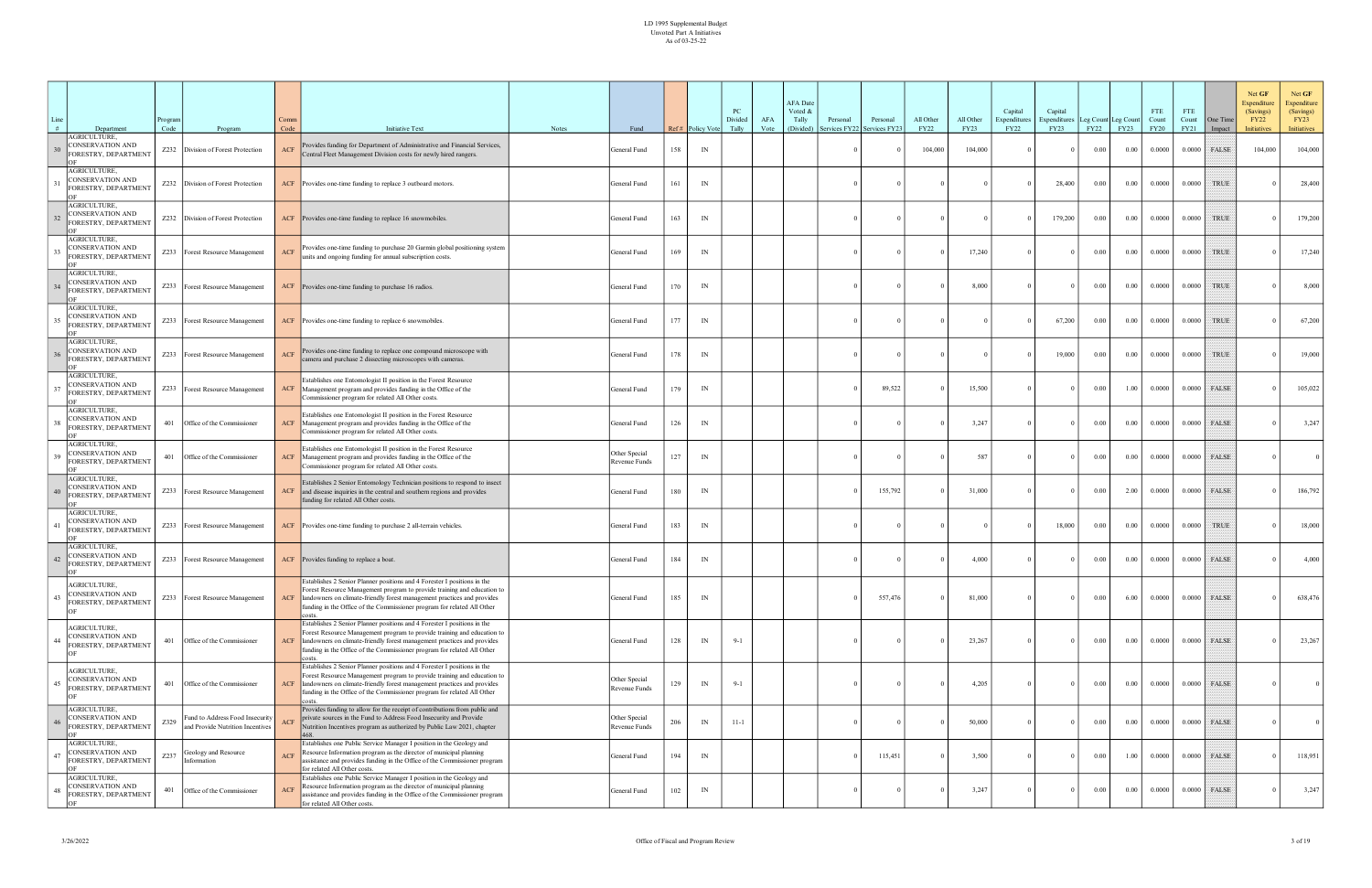| Line<br># | Department<br>AGRICULTURE,                                      | Program<br>Code | Program                                                              | Comm<br>Code | <b>Initiative Text</b><br>Establishes one Public Service Manager I position in the Geology and                                                                                                                                                                                                                                                                                              | <b>Notes</b> | Fund                           |     | Ref# Policy Vote | PC<br>Divided<br>Tally | AFA<br>Vote | <b>AFA</b> Date<br>Voted &<br>Tally<br>(Divided) | Personal<br>ervices FY22 | Personal<br>Services FY2. | All Other<br><b>FY22</b> | All Other<br><b>FY23</b> | Capital<br>Expenditures<br><b>FY22</b> | Capital<br>Expenditures<br>FY23 | Leg Count Leg Count<br>FY22 | <b>FY23</b> | <b>FTE</b><br>Count<br><b>FY20</b> | <b>FTE</b><br>Count<br>FY21 | One Time<br>Impact | Net GF<br><b>Expenditure</b><br>(Savings)<br><b>FY22</b><br><b>Initiatives</b> | Net GF<br>Expenditure<br>(Savings)<br>FY23<br>Initiatives |
|-----------|-----------------------------------------------------------------|-----------------|----------------------------------------------------------------------|--------------|---------------------------------------------------------------------------------------------------------------------------------------------------------------------------------------------------------------------------------------------------------------------------------------------------------------------------------------------------------------------------------------------|--------------|--------------------------------|-----|------------------|------------------------|-------------|--------------------------------------------------|--------------------------|---------------------------|--------------------------|--------------------------|----------------------------------------|---------------------------------|-----------------------------|-------------|------------------------------------|-----------------------------|--------------------|--------------------------------------------------------------------------------|-----------------------------------------------------------|
|           | ONSERVATION AND<br>FORESTRY, DEPARTMENT                         | 401             | Office of the Commissioner                                           |              | Resource Information program as the director of municipal planning<br>assistance and provides funding in the Office of the Commissioner program<br>for related All Other costs.                                                                                                                                                                                                             |              | Other Special<br>Revenue Funds | 103 | IN               |                        |             |                                                  |                          |                           |                          | 587                      |                                        |                                 | 0.00                        | 0.00        | 0.0000                             | 0.0000                      | FALSE              |                                                                                | $\overline{0}$                                            |
|           | AGRICULTURE,<br><b>CONSERVATION AND</b><br>FORESTRY, DEPARTMENT | Z237            | Geology and Resource<br>Information                                  | <b>ACF</b>   | Establishes one limited-period Senior Planner position in the Geology and<br>Resource Information program for the implementation of Maine Won't Wait,<br>the December 2020 4-year plan of the Maine Climate Council, and provides<br>funding in the Office of the Commissioner program for related All Other<br>costs. This position ends June 8, 2025.                                     |              | General Fund                   | 195 | IN               |                        |             |                                                  |                          | 96,064                    |                          | 3,500                    |                                        | $\mathbf{0}$                    | $0.00\,$                    | 0.00        | 0.0000                             | 0.0000                      | FALSE              |                                                                                | 99,564                                                    |
|           | AGRICULTURE,<br><b>CONSERVATION AND</b><br>FORESTRY, DEPARTMENT | 401             | Office of the Commissioner                                           | <b>ACF</b>   | Establishes one limited-period Senior Planner position in the Geology and<br>Resource Information program for the implementation of Maine Won't Wait,<br>the December 2020 4-year plan of the Maine Climate Council, and provides<br>funding in the Office of the Commissioner program for related All Other<br>costs. This position ends June 8, 2025.                                     |              | General Fund                   | 108 | IN               | $9 - 1$                |             |                                                  |                          |                           |                          | 3,247                    |                                        | $\Omega$                        | 0.00                        | 0.00        | 0.0000                             | 0.0000                      | FALSE              |                                                                                | 3,247                                                     |
| 52        | AGRICULTURE,<br>CONSERVATION AND<br>ORESTRY, DEPARTMENT         | 401             | Office of the Commissioner                                           | ACF          | Establishes one limited-period Senior Planner position in the Geology and<br>Resource Information program for the implementation of Maine Won't Wait,<br>the December 2020 4-year plan of the Maine Climate Council, and provides<br>funding in the Office of the Commissioner program for related All Other<br>costs. This position ends June 8, 2025.                                     |              | Other Special<br>Revenue Funds | 109 | IN               | $9 - 1$                |             |                                                  |                          |                           |                          | 587                      |                                        | $\Omega$                        | $0.00\,$                    | 0.00        | 0.0000                             | 0.0000                      | FALSE              |                                                                                |                                                           |
|           | AGRICULTURE,<br>CONSERVATION AND<br>FORESTRY, DEPARTMENT        | Z237            | Geology and Resource<br>Information                                  | ACF          | Establishes one limited-period Senior Planner position in the Geology and<br>Resource Information program to review grant applications, administer<br>contracts and manage projects with grantees within the municipal planning<br>assistance program and provides funding in the Office of the Commissioner<br>program for related All Other costs. This position ends June 8, 2025.       |              | General Fund                   | 196 | IN               |                        |             |                                                  |                          | 96,064                    |                          | 3,500                    |                                        | $\Omega$                        | 0.00                        | 0.00        | 0.0000                             |                             | $0.0000$ FALSE     |                                                                                | 99,564                                                    |
|           | <b>AGRICULTURE.</b><br>CONSERVATION AND<br>ORESTRY, DEPARTMENT  | 401             | Office of the Commissioner                                           | ACF          | Establishes one limited-period Senior Planner position in the Geology and<br>Resource Information program to review grant applications, administer<br>contracts and manage projects with grantees within the municipal planning<br>assistance program and provides funding in the Office of the Commissioner<br>program for related All Other costs. This position ends June 8, 2025.       |              | General Fund                   | 113 | IN               |                        |             |                                                  |                          |                           |                          | 3,247                    |                                        | $\Omega$                        | $0.00\,$                    | $0.00\,$    | 0.0000                             |                             | $0.0000$ FALSE     |                                                                                | 3,247                                                     |
| 55        | AGRICULTURE,<br>CONSERVATION AND<br>FORESTRY, DEPARTMENT        | 401             | Office of the Commissioner                                           | ACF          | Establishes one limited-period Senior Planner position in the Geology and<br>Resource Information program to review grant applications, administer<br>contracts and manage projects with grantees within the municipal planning<br>assistance program and provides funding in the Office of the Commissioner<br>program for related All Other costs. This position ends June 8, 2025.       |              | Other Special<br>Revenue Funds | 114 | IN               |                        |             |                                                  |                          |                           |                          | 587                      |                                        | $\Omega$                        | 0.00                        | 0.00        | 0.0000                             | 0.0000                      | FALSE              |                                                                                |                                                           |
|           | AGRICULTURE,<br>CONSERVATION AND<br>FORESTRY, DEPARTMENT        | Z237            | Geology and Resource<br>Information                                  | <b>ACF</b>   | Establishes one limited-period Secretary Associate position to provide<br>necessary support to staff in the Bureau of Resource Information and Land<br>Use Planning and provides funding in the Office of the Commissioner<br>program for related All Other costs. This position ends June 8, 2025.                                                                                         |              | General Fund                   | 198 | IN               |                        |             |                                                  |                          | 75,518                    |                          | 3,500                    |                                        | $\Omega$                        | $0.00\,$                    | 0.00        | 0.0000                             | 0.0000                      | <b>FALSE</b>       |                                                                                | 79,018                                                    |
|           | AGRICULTURE,<br>CONSERVATION AND<br>FORESTRY, DEPARTMENT        | 401             | Office of the Commissioner                                           | <b>ACF</b>   | Establishes one limited-period Secretary Associate position to provide<br>necessary support to staff in the Bureau of Resource Information and Land<br>Use Planning and provides funding in the Office of the Commissioner<br>program for related All Other costs. This position ends June 8, 2025.                                                                                         |              | General Fund                   | 115 | IN               |                        |             |                                                  |                          |                           |                          | 3,247                    |                                        | $\Omega$                        | $0.00\,$                    | 0.00        | 0.0000                             | 0.0000                      | FALSE              |                                                                                | 3,247                                                     |
|           | AGRICULTURE,<br>CONSERVATION AND<br>FORESTRY, DEPARTMENT        | 401             | Office of the Commissioner                                           | ACF          | Establishes one limited-period Secretary Associate position to provide<br>necessary support to staff in the Bureau of Resource Information and Land<br>Use Planning and provides funding in the Office of the Commissioner<br>program for related All Other costs. This position ends June 8, 2025.                                                                                         |              | Other Special<br>Revenue Funds | 116 | IN               |                        |             |                                                  |                          |                           |                          | 587                      |                                        | $\Omega$                        | $0.00\text{ }$              |             | $0.00$   0.0000                    |                             | $0.0000$ FALSE     |                                                                                |                                                           |
|           | AGRICULTURE,<br>CONSERVATION AND<br>FORESTRY, DEPARTMENT        |                 | $Z237$ Geology and Resource<br>Information                           | <b>ACF</b>   | Establishes one limited-period Planner II position in the Geology and<br>Resource Information program to provide grant and contract management<br>assistance, data assembly and technical assistance within the municipal<br>planning assistance program and provides funding in the Office of the<br>Commissioner program for related All Other costs. This position ends June<br>8.2025.  |              | General Fund                   | 200 | IN               |                        |             |                                                  |                          | 86,434                    |                          | 3,500                    |                                        | $\Omega$                        | $0.00\,$                    | $0.00\,$    | 0.0000                             |                             | $0.0000$ FALSE     |                                                                                | 89,934                                                    |
| 60        | AGRICULTURE,<br>CONSERVATION AND<br>FORESTRY, DEPARTMENT        | 401             | Office of the Commissioner                                           | <b>ACF</b>   | Establishes one limited-period Planner II position in the Geology and<br>Resource Information program to provide grant and contract management<br>assistance, data assembly and technical assistance within the municipal<br>planning assistance program and provides funding in the Office of the<br>Commissioner program for related All Other costs. This position ends June<br>8, 2025. |              | General Fund                   | 117 | IN               |                        |             |                                                  |                          |                           |                          | 3,247                    |                                        | $\Omega$                        | $0.00\,$                    | 0.00        | 0.0000                             |                             | $0.0000$ FALSE     |                                                                                | 3,247                                                     |
|           | AGRICULTURE,<br>CONSERVATION AND<br>FORESTRY, DEPARTMENT        | 401             | Office of the Commissioner                                           | <b>ACF</b>   | Establishes one limited-period Planner II position in the Geology and<br>Resource Information program to provide grant and contract management<br>assistance, data assembly and technical assistance within the municipal<br>planning assistance program and provides funding in the Office of the<br>Commissioner program for related All Other costs. This position ends June<br>8.2025.  |              | Other Special<br>Revenue Funds | 118 | IN               |                        |             |                                                  |                          |                           |                          | 587                      |                                        | $\Omega$                        | $0.00\,$                    | 0.00        | 0.0000                             | 0.0000                      | FALSE              |                                                                                |                                                           |
|           | AGRICULTURE,<br><b>CONSERVATION AND</b><br>FORESTRY, DEPARTMENT |                 | Land for Maine's Future -<br>Z307 Community Conservation<br>Projects | <b>ACF</b>   | Establishes one Senior Planner position and one Paralegal Assistant position<br>to efficiently execute the Land for Maine's Future goals, reduces All Other in<br>the same program to fund the positions and provides funding in the Office of<br>the Commissioner program for related All Other costs.                                                                                     |              | Other Special<br>Revenue Funds | 204 | IN               |                        |             |                                                  |                          | 172,461                   |                          | (172, 461)               |                                        | $\Omega$                        | $0.00\,$                    | 2.00        | 0.0000                             | 0.0000                      | FALSE              |                                                                                | $\overline{0}$                                            |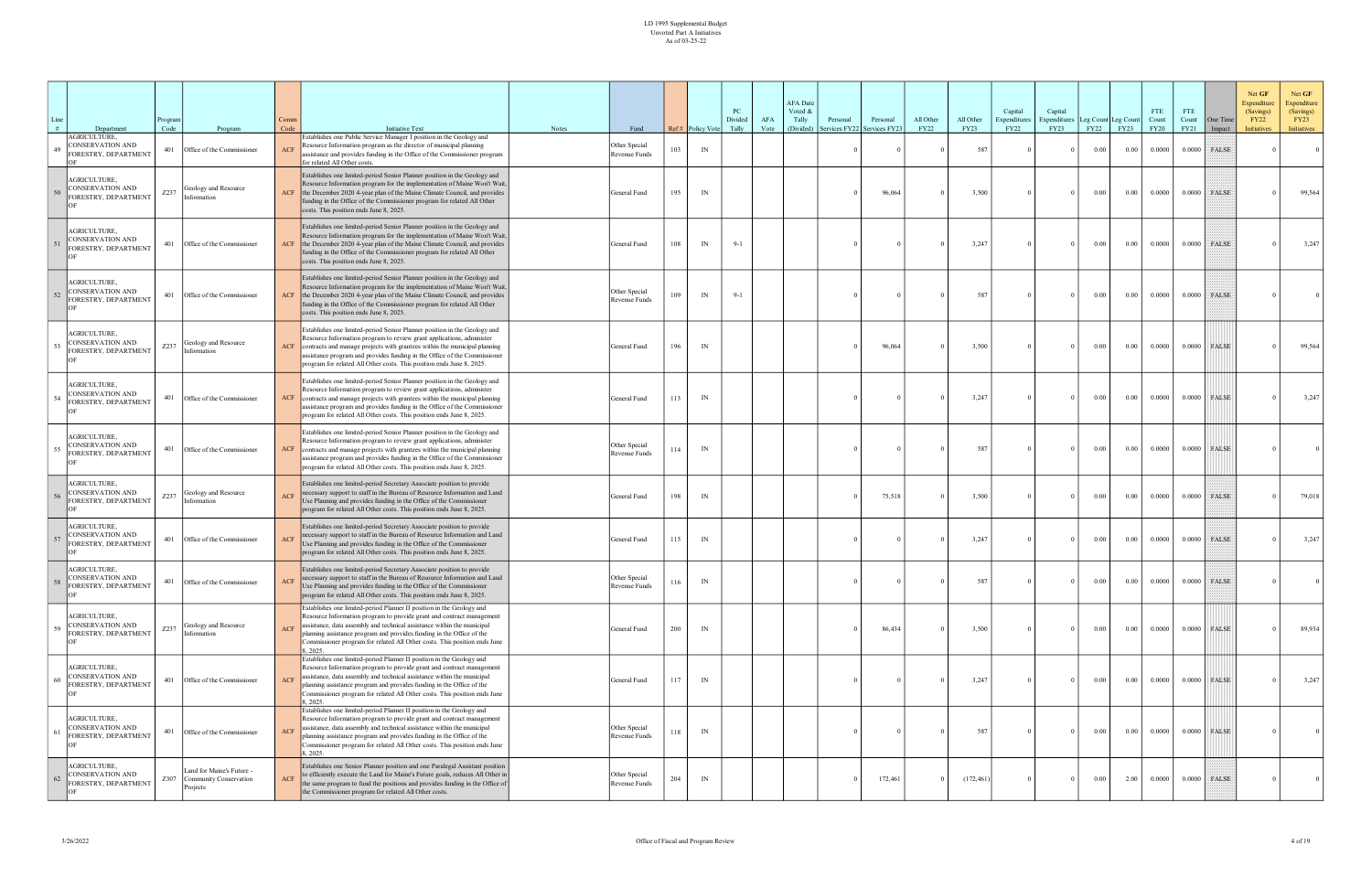| Line | Department                                                          | Program<br>Code | Program                               | Comm<br>Code | <b>Initiative Text</b>                                                                                                                                                                                                                                                                                                                                                                                                                                                                    | <b>Notes</b> | Fund                           |     | Ref# Policy Vote         | PC<br>Divided<br>Tally | AFA<br>Vote | <b>AFA</b> Date<br>Voted &<br>Tally<br>(Divided) | Personal<br>ervices FY22 | Personal<br>Services FY23 | All Other<br><b>FY22</b> | All Other<br>FY23 | Capital<br>Expenditures<br>FY22 | Capital<br><b>Expenditures</b><br>FY23 | Leg Count Leg Count<br>FY22 | FY23     | <b>FTE</b><br>Count<br><b>FY20</b> | <b>FTE</b><br>Count<br><b>FY21</b> | One Time<br>Impact | Net GF<br>Expenditure<br>(Savings)<br><b>FY22</b><br><b>Initiatives</b> | Net GF<br>Expenditure<br>(Savings)<br><b>FY23</b><br>Initiatives |
|------|---------------------------------------------------------------------|-----------------|---------------------------------------|--------------|-------------------------------------------------------------------------------------------------------------------------------------------------------------------------------------------------------------------------------------------------------------------------------------------------------------------------------------------------------------------------------------------------------------------------------------------------------------------------------------------|--------------|--------------------------------|-----|--------------------------|------------------------|-------------|--------------------------------------------------|--------------------------|---------------------------|--------------------------|-------------------|---------------------------------|----------------------------------------|-----------------------------|----------|------------------------------------|------------------------------------|--------------------|-------------------------------------------------------------------------|------------------------------------------------------------------|
| 63   | <b>AGRICULTURE,</b><br>ONSERVATION AND<br>ORESTRY, DEPARTMENT       | 401             | Office of the Commissioner            | ACF          | Establishes one Senior Planner position and one Paralegal Assistant position<br>to efficiently execute the Land for Maine's Future goals, reduces All Other in<br>the same program to fund the positions and provides funding in the Office of<br>the Commissioner program for related All Other costs.                                                                                                                                                                                   |              | General Fund                   | 119 | IN                       | $9 - 1$                |             |                                                  |                          |                           |                          | 6,494             |                                 | $\Omega$                               | $0.00\,$                    | 0.00     | 0.0000                             | 0.0000                             | FALSE              |                                                                         | 6,494                                                            |
| 64   | <b>AGRICULTURE,</b><br>CONSERVATION AND<br>ORESTRY, DEPARTMENT      |                 | 401 Office of the Commissioner        |              | Establishes one Senior Planner position and one Paralegal Assistant position<br>o efficiently execute the Land for Maine's Future goals, reduces All Other in<br>the same program to fund the positions and provides funding in the Office of<br>the Commissioner program for related All Other costs.                                                                                                                                                                                    |              | Other Special<br>Revenue Funds | 120 | IN                       | $9 - 1$                |             |                                                  |                          |                           |                          | 1,173             |                                 | $\Omega$                               | $0.00\,$                    | 0.00     | 0.0000                             | 0.0000                             | <b>FALSE</b>       |                                                                         |                                                                  |
|      | <b>AGRICULTURE,</b><br>CONSERVATION AND<br>ORESTRY, DEPARTMENT      |                 | Z239 Land Management and Planning     |              | Establishes one limited-period Forester II position in the Land Management<br>and Planning program to focus on marketing forest products in the western<br>region and provides funding in the Office of the Commissioner program for<br>related All Other costs. This position ends June 8, 2025.                                                                                                                                                                                         |              | Other Special<br>Revenue Funds | 202 | $\ensuremath{\text{IN}}$ |                        |             |                                                  |                          | 98,043                    |                          | 8,399             |                                 | $\Omega$                               | $0.00\,$                    | 0.00     | 0.0000                             | 0.0000                             | <b>FALSE</b>       |                                                                         |                                                                  |
|      | <b>AGRICULTURE,</b><br>ONSERVATION AND<br>ORESTRY, DEPARTMENT       | 401             | Office of the Commissioner            | <b>ACF</b>   | Establishes one limited-period Forester II position in the Land Management<br>and Planning program to focus on marketing forest products in the western<br>region and provides funding in the Office of the Commissioner program for<br>related All Other costs. This position ends June 8, 2025.                                                                                                                                                                                         |              | General Fund                   | 100 | IN                       |                        |             |                                                  |                          |                           |                          | 3,247             |                                 |                                        | 0.00                        | 0.00     | 0.0000                             | 0.0000                             | FALSE              |                                                                         | 3,247                                                            |
| 67   | <b>AGRICULTURE,</b><br>ONSERVATION AND<br>ORESTRY, DEPARTMENT       |                 | 401 Office of the Commissioner        |              | Establishes one limited-period Forester II position in the Land Management<br>and Planning program to focus on marketing forest products in the western<br>region and provides funding in the Office of the Commissioner program for<br>related All Other costs. This position ends June 8, 2025.                                                                                                                                                                                         |              | Other Special<br>Revenue Funds | 101 | $\ensuremath{\text{IN}}$ |                        |             |                                                  |                          |                           |                          | 587               |                                 | $\Omega$                               | $0.00\,$                    | 0.00     | 0.0000                             | 0.0000                             | FALSE              |                                                                         |                                                                  |
|      | <b>AGRICULTURE,</b><br>ONSERVATION AND<br>ORESTRY, DEPARTMENT       |                 | Z149 Maine Conservation Corps         | ACF          | Transfers and reallocates the cost of one Office Associate II position from<br>90% Other Special Revenue Funds and 10% Federal Expenditures Fund to<br>50% General Fund, 40% Other Special Revenue Funds and 10% Federal<br>Expenditures Fund and reallocates the cost of 2 Volunteer Services<br>Coordinator positions from 100% Other Special Revenue Funds to 50%<br>General Fund and 50% Other Special Revenue Funds and provides General<br>Fund All Other for programmatic support. |              | General Fund                   | 146 | IN                       |                        |             |                                                  | 27,544                   | 123,554                   | 40,000                   | 160,000           |                                 | $\Omega$                               | 1.00                        | 1.00     | 0.0000                             | 0.0000                             | <b>FALSE</b>       | 67,544                                                                  | 283,554                                                          |
|      | <b>GRICULTURE,</b><br><b>ONSERVATION AND</b><br>ORESTRY, DEPARTMENT |                 | Z149 Maine Conservation Corps         | <b>ACF</b>   | Transfers and reallocates the cost of one Office Associate II position from<br>90% Other Special Revenue Funds and 10% Federal Expenditures Fund to<br>50% General Fund, 40% Other Special Revenue Funds and 10% Federal<br>Expenditures Fund and reallocates the cost of 2 Volunteer Services<br>Coordinator positions from 100% Other Special Revenue Funds to 50%<br>General Fund and 50% Other Special Revenue Funds and provides General<br>Fund All Other for programmatic support. |              | Other Special<br>Revenue Funds | 147 | $\ensuremath{\text{IN}}$ |                        |             |                                                  | (27, 544)                | (123, 015)                |                          |                   |                                 | $\Omega$                               | (1.00)                      | (1.00)   | 0.0000                             |                                    | $0.0000$ FALSE     |                                                                         |                                                                  |
|      | <b>AGRICULTURE,</b><br>CONSERVATION AND<br>FORESTRY, DEPARTMENT     | Z236            | Maine Land Use Planning<br>Commission | <b>ACF</b>   | Establishes one Environmental Specialist IV position in the Maine Land Use<br>Planning Commission program to investigate enforcement issues and<br>provides funding in the Office of the Commissioner program for related All<br>Other costs.                                                                                                                                                                                                                                             |              | General Fund                   | 187 | IN                       |                        |             |                                                  |                          | 103,458                   |                          | 15,500            |                                 | $\Omega$                               | $0.00\,$                    | 1.00     | 0.0000                             |                                    | $0.0000$ FALSE     |                                                                         | 118,958                                                          |
|      | <b>AGRICULTURE,</b><br>CONSERVATION AND<br>ORESTRY, DEPARTMENT      |                 | 401 Office of the Commissioner        | <b>ACF</b>   | Establishes one Environmental Specialist IV position in the Maine Land Use<br>Planning Commission program to investigate enforcement issues and<br>provides funding in the Office of the Commissioner program for related All<br>Other costs.                                                                                                                                                                                                                                             |              | General Fund                   | 104 | $\ensuremath{\text{IN}}$ |                        |             |                                                  |                          |                           |                          | 3,247             |                                 | $\Omega$                               | $0.00\,$                    | 0.00     | 0.0000                             | 0.0000                             | <b>FALSE</b>       |                                                                         | 3,247                                                            |
|      | AGRICULTURE.<br>CONSERVATION AND<br>ORESTRY, DEPARTMENT             |                 | 401 Office of the Commissioner        | ACF          | Establishes one Environmental Specialist IV position in the Maine Land Use<br>Planning Commission program to investigate enforcement issues and<br>provides funding in the Office of the Commissioner program for related All<br>Ther costs                                                                                                                                                                                                                                               |              | Other Special<br>Revenue Funds | 105 | IN                       |                        |             |                                                  |                          |                           |                          | 587               |                                 | $\Omega$                               | $0.00\,$                    | 0.00     | 0.0000                             | 0.0000                             | FALSE              |                                                                         |                                                                  |
|      | <b>AGRICULTURE,</b><br>CONSERVATION AND<br>ORESTRY, DEPARTMENT      | Z236            | Maine Land Use Planning<br>Commission | ACF          | Establishes one limited-period Senior Planner position in the Maine Land<br>Use Planning Commission program to improve connections with regional<br>stakeholders, enhance planning and account for regional differences in the<br>department's planning mission and provides funding in the Office of the<br>Commissioner program for related All Other costs. This position ends June<br>8, 2025.                                                                                        |              | General Fund                   | 188 | IN                       |                        |             |                                                  |                          | 96,064                    |                          | 3,500             | $\Omega$                        | $\mathbf{0}$                           | $0.00\,$                    | 0.00     | 0.0000                             |                                    | $0.0000$ FALSE     |                                                                         | 99,564                                                           |
|      | <b>AGRICULTURE,</b><br>CONSERVATION AND<br>ORESTRY, DEPARTMENT      | 401             | Office of the Commissioner            | <b>ACF</b>   | Establishes one limited-period Senior Planner position in the Maine Land<br>Use Planning Commission program to improve connections with regional<br>stakeholders, enhance planning and account for regional differences in the<br>department's planning mission and provides funding in the Office of the<br>Commissioner program for related All Other costs. This position ends June<br>8, 2025.                                                                                        |              | General Fund                   | 106 | IN                       |                        |             |                                                  |                          |                           |                          | 3,247             |                                 | $\Omega$                               | 0.00                        | $0.00\,$ | 0.0000                             |                                    | $0.0000$ FALSE     |                                                                         | 3,247                                                            |
| 75   | <b>AGRICULTURE.</b><br>CONSERVATION AND<br>ORESTRY, DEPARTMENT      | 401             | Office of the Commissioner            | <b>ACF</b>   | Establishes one limited-period Senior Planner position in the Maine Land<br>Use Planning Commission program to improve connections with regional<br>stakeholders, enhance planning and account for regional differences in the<br>department's planning mission and provides funding in the Office of the<br>Commissioner program for related All Other costs. This position ends June<br>8, 2025.                                                                                        |              | Other Special<br>Revenue Funds | 107 | $\ensuremath{\text{IN}}$ |                        |             |                                                  |                          |                           |                          | 587               |                                 | $\Omega$                               | $0.00\,$                    | 0.00     | 0.0000                             |                                    | $0.0000$ FALSE     |                                                                         |                                                                  |
| 76   | AGRICULTURE,<br>CONSERVATION AND<br>ORESTRY, DEPARTMENT             | Z236            | Maine Land Use Planning<br>Commission | ACF          | Establishes one limited-period Mapping and Graphic Arts Specialist II<br>position in the Maine Land Use Planning Commission program to provide<br>mapping support and database management and provides funding in the<br>Office of the Commissioner program for related All Other costs. This<br>position ends June 8, 2025.                                                                                                                                                              |              | General Fund                   | 190 | IN                       |                        |             |                                                  |                          | 89,097                    |                          | 3,500             |                                 | $\Omega$                               | 0.00                        | 0.00     | 0.0000                             | 0.0000                             | <b>FALSE</b>       |                                                                         | 92,597                                                           |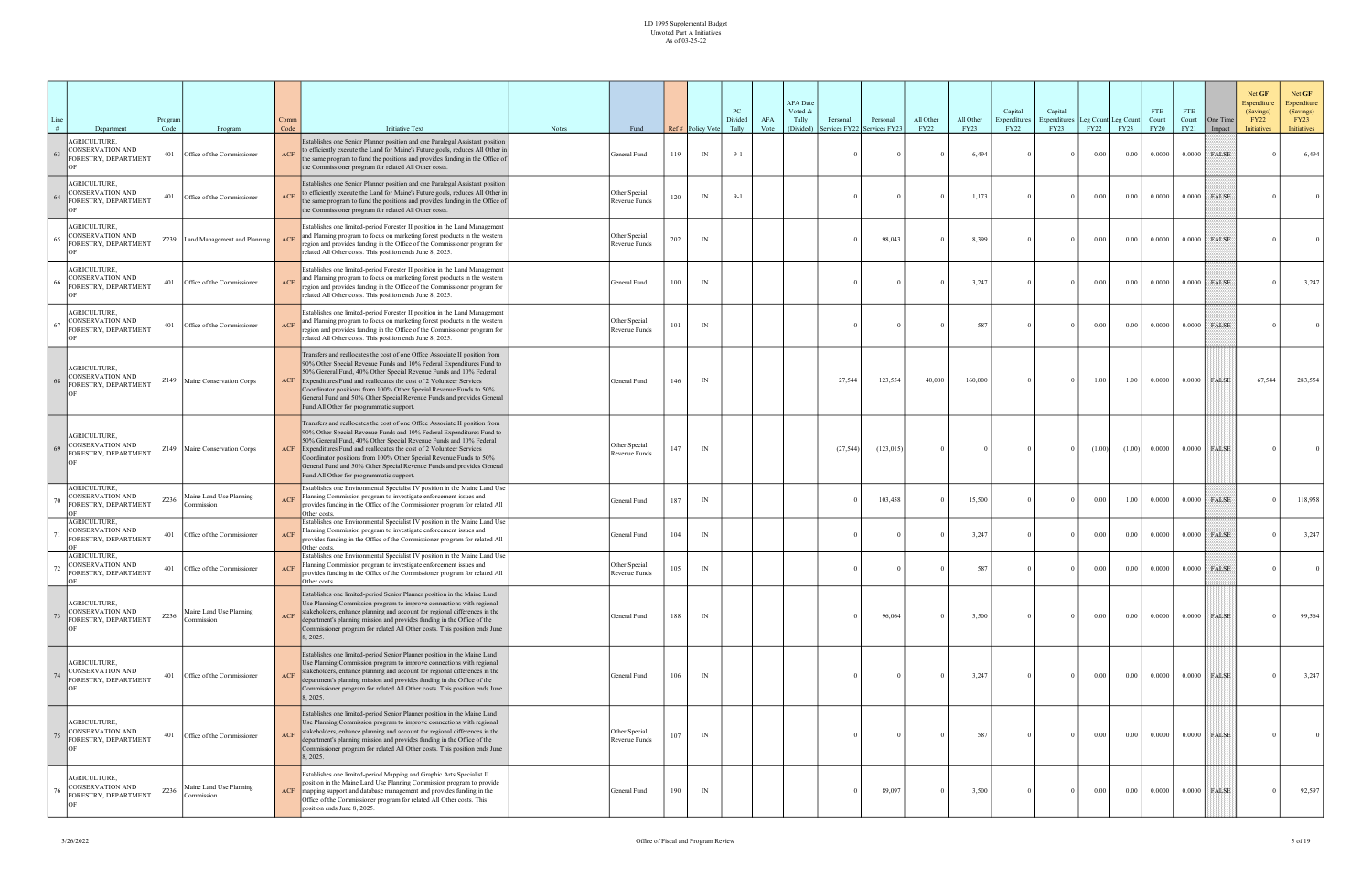| Line<br># | Department                                                      | rogram<br>Code | Program                         | Comm<br>Code                | <b>Initiative Text</b>                                                                                                                                                                                                                                                                                                       | <b>Notes</b> | Fund                           |                  | Ref# Policy Vote          | PC<br>Divided<br>Tally | AFA<br>Vote | <b>AFA</b> Date<br>Voted &<br>Tally<br>(Divided) | Personal<br>ervices FY22 | Personal<br>Services FY23 | All Other<br><b>FY22</b> | All Other<br>FY23 | Capital<br>Expenditures<br><b>FY22</b> | Capital<br><b>Expenditures</b><br>FY23 | Leg Count Leg Count<br>FY22 | <b>FY23</b> | <b>FTE</b><br>Count<br><b>FY20</b> | FTE<br>Count<br>FY21 | One Time<br>Impact | Net GF<br>Expenditure<br>(Savings)<br><b>FY22</b><br>Initiatives | Net GF<br>Expenditure<br>(Savings)<br><b>FY23</b><br>Initiatives |
|-----------|-----------------------------------------------------------------|----------------|---------------------------------|-----------------------------|------------------------------------------------------------------------------------------------------------------------------------------------------------------------------------------------------------------------------------------------------------------------------------------------------------------------------|--------------|--------------------------------|------------------|---------------------------|------------------------|-------------|--------------------------------------------------|--------------------------|---------------------------|--------------------------|-------------------|----------------------------------------|----------------------------------------|-----------------------------|-------------|------------------------------------|----------------------|--------------------|------------------------------------------------------------------|------------------------------------------------------------------|
|           | <b>AGRICULTURE.</b><br>CONSERVATION AND<br>ORESTRY, DEPARTMENT  | 401            | Office of the Commissioner      | $\ensuremath{\mathsf{ACF}}$ | Establishes one limited-period Mapping and Graphic Arts Specialist II<br>position in the Maine Land Use Planning Commission program to provide<br>mapping support and database management and provides funding in the<br>Office of the Commissioner program for related All Other costs. This<br>position ends June 8, 2025. |              | General Fund                   | 111              | IN                        |                        |             |                                                  |                          |                           |                          | 3,247             |                                        | $\Omega$                               | 0.00                        | 0.00        | 0.0000                             |                      | $0.0000$ FALSE     |                                                                  | 3,247                                                            |
|           | <b>AGRICULTURE,</b><br>CONSERVATION AND<br>ORESTRY, DEPARTMENT  | 401            | Office of the Commissioner      | <b>ACF</b>                  | Establishes one limited-period Mapping and Graphic Arts Specialist II<br>position in the Maine Land Use Planning Commission program to provide<br>mapping support and database management and provides funding in the<br>Office of the Commissioner program for related All Other costs. This<br>position ends June 8, 2025. |              | Other Special<br>Revenue Funds | 112              | IN                        |                        |             |                                                  |                          |                           |                          | 587               |                                        |                                        | $0.00\,$                    | 0.00        | 0.0000                             | 0.0000               | FALSE              |                                                                  |                                                                  |
|           | <b>AGRICULTURE,</b><br>CONSERVATION AND<br>FORESTRY, DEPARTMENT |                | Z821 Natural Areas Program      |                             | Provides funding for general operating expenses related to maintaining a<br>ACF statewide inventory of at-risk species and habitats and working with<br>landowners and land managers on the management of unique natural areas.                                                                                              |              | Other Special<br>Revenue Funds | 208              | IN                        |                        |             |                                                  |                          |                           |                          | 250,000           |                                        | $\Omega$                               | $0.00\,$                    | 0.00        | 0.0000                             | 0.0000               | FALSE              |                                                                  |                                                                  |
|           | AGRICULTURE,<br>CONSERVATION AND<br>FORESTRY, DEPARTMENT        | 401            | Office of the Commissioner      |                             | Establishes one Departmental GIS Manager position to coordinate<br>ACF departmentwide geographic information system usage and provides funding<br>for related All Other costs.                                                                                                                                               |              | General Fund                   | 90               | IN                        |                        |             |                                                  |                          |                           |                          | 3,247             |                                        |                                        | 0.00                        | 0.00        | 0.0000                             | 0.0000               | <b>FALSE</b>       |                                                                  | 3,247                                                            |
|           | AGRICULTURE,<br>CONSERVATION AND<br>FORESTRY, DEPARTMENT        | 401            | Office of the Commissioner      |                             | Establishes one Departmental GIS Manager position to coordinate<br>ACF departmentwide geographic information system usage and provides funding<br>for related All Other costs.                                                                                                                                               |              | Other Special<br>Revenue Funds |                  | IN                        |                        |             |                                                  |                          | 116,417                   |                          | 6,899             |                                        | $\theta$                               | $0.00\,$                    | 1.00        | 0.0000                             | 0.0000               | <b>FALSE</b>       |                                                                  |                                                                  |
|           | <b>AGRICULTURE,</b><br>CONSERVATION AND<br>ORESTRY, DEPARTMENT  | 401            | Office of the Commissioner      | <b>ACF</b>                  | Establishes one Deputy Commissioner Agriculture, Conservation and<br>Forestry position to best serve the mission of the department, respond<br>appropriately and efficiently to public needs and fulfill the legislative intent<br>of the department and provides funding for related All Other costs.                       | See Part N   | General Fund                   | 92               | IN                        |                        |             |                                                  |                          | 216,358                   |                          | 6,747             |                                        | $\Omega$                               | $0.00\,$                    | 1.00        | 0.0000                             | 0.0000               | <b>FALSE</b>       |                                                                  | 223,105                                                          |
|           | <b>AGRICULTURE.</b><br>CONSERVATION AND<br>FORESTRY, DEPARTMENT | 401            | Office of the Commissioner      | <b>ACF</b>                  | Establishes one Deputy Commissioner Agriculture, Conservation and<br>Forestry position to best serve the mission of the department, respond<br>appropriately and efficiently to public needs and fulfill the legislative intent<br>of the department and provides funding for related All Other costs.                       |              | Other Special<br>Revenue Funds | 93               | IN                        |                        |             |                                                  |                          |                           |                          | 587               |                                        | $\Omega$                               | $0.00\,$                    | 0.00        | 0.0000                             | 0.0000               | <b>FALSE</b>       |                                                                  |                                                                  |
|           | <b>AGRICULTURE,</b><br>CONSERVATION AND<br>FORESTRY, DEPARTMENT | 401            | Office of the Commissioner      |                             | ACF Provides funding to replace mobile and handheld comm net radios.                                                                                                                                                                                                                                                         |              | General Fund                   | 121              | IN                        |                        |             |                                                  |                          |                           |                          | 5,950             |                                        | $\Omega$                               | $0.00\,$                    | 0.00        | 0.0000                             | 0.0000               | FALSE              |                                                                  | 5,950                                                            |
|           | AGRICULTURE,<br>CONSERVATION AND<br>FORESTRY, DEPARTMENT        | 401            | Office of the Commissioner      |                             | ACF Provides funding to replace mobile and handheld comm net radios.                                                                                                                                                                                                                                                         |              | Other Special<br>Revenue Funds | 122              | IN                        |                        |             |                                                  |                          |                           |                          | 1,075             |                                        |                                        | 0.00                        | 0.00        | 0.0000                             | 0.0000               | FALSE              |                                                                  |                                                                  |
|           | AGRICULTURE,<br>CONSERVATION AND<br>FORESTRY, DEPARTMENT        | 401            | Office of the Commissioner      |                             | Establishes one Public Service Manager III position and one Public Service<br>ACF Coordinator I position and provides funding for related All Other costs in<br>the Office of the Commissioner program.                                                                                                                      |              | General Fund                   | NEW<br>$\cap$    | $\ensuremath{\text{UNK}}$ |                        |             |                                                  | 41,175                   | 257,038                   | 1,623                    | 6,494             |                                        | $\Omega$                               | 2.00                        | 2.00        | 0.0000                             | 0.0000               | <b>FALSE</b>       | 42,798                                                           | 263,532                                                          |
| 87        | AGRICULTURE,<br>CONSERVATION AND<br>FORESTRY, DEPARTMENT        | 401            | Office of the Commissioner      | ACF                         | Establishes one Public Service Manager III position and one Public Service<br>Coordinator I position and provides funding for related All Other costs in<br>the Office of the Commissioner program.                                                                                                                          |              | Other Special<br>Revenue Funds | NEW<br>$\rm CP$  | $\ensuremath{\text{UNK}}$ |                        |             |                                                  |                          |                           | 328                      | 1,310             |                                        | $\Omega$                               | $0.00\,$                    | 0.00        | 0.0000                             | 0.0000               | FALSE              |                                                                  |                                                                  |
| 88        | AGRICULTURE,<br>CONSERVATION AND<br>FORESTRY, DEPARTMENT<br>OF  | 401            | Office of the Commissioner      |                             | ACF Provides funding for the Fund to Address PFAS Contamination.                                                                                                                                                                                                                                                             | Part XX      | Other Special<br>Revenue Funds | <b>NEW</b><br>CP | <b>UNK</b>                |                        |             |                                                  |                          |                           | 5,000,000                | 55,000,000        |                                        | $\Omega$                               | $0.00\,$                    | 0.00        | 0.0000                             | 0.0000               | FALSE              |                                                                  |                                                                  |
| 89        | AGRICULTURE,<br><b>CONSERVATION AND</b><br>FORESTRY, DEPARTMENT |                | Z221 Parks - General Operations | ACF                         | Establishes 18 seasonal Assistant Park Ranger positions for 26 weeks each<br>to meet current operational needs in Maine's state parks.                                                                                                                                                                                       |              | General Fund                   | 151              | IN                        |                        |             |                                                  | 213,264                  | 603,306                   |                          |                   |                                        | $\Omega$                               | 0.00                        | 0.00        | 9.0000                             | 9.0000               | FALSE              | 213,264                                                          | 603,306                                                          |
| 90        | AGRICULTURE,<br><b>CONSERVATION AND</b><br>FORESTRY, DEPARTMENT |                | Z221 Parks - General Operations | <b>ACF</b>                  | Provides funding to equip park managers at state parks with smartphones for<br>staff and visitor safety.                                                                                                                                                                                                                     |              | General Fund                   | 152              | IN                        |                        |             |                                                  |                          |                           |                          | 13,200            |                                        | $\Omega$                               | 0.00                        | 0.00        | 0.0000                             | 0.0000               | FALSE              |                                                                  | 13,200                                                           |
|           | AGRICULTURE,<br><b>CONSERVATION AND</b><br>FORESTRY, DEPARTMENT |                | Z221 Parks - General Operations | <b>ACF</b>                  | Establishes one Planning and Research Associate II position in the Parks -<br>General Operations program to manage grants and monitor federal Land and<br>Water Conservation Fund sites for compliance and provides funding in the<br>Office of the Commissioner program for related All Other costs.                        |              | General Fund                   | 153              | IN                        |                        |             |                                                  |                          | 89,522                    |                          | 9,500             |                                        | $\Omega$                               | $0.00\,$                    | 1.00        | 0.0000                             | 0.0000               | FALSE              |                                                                  | 99,022                                                           |
| 92        | AGRICULTURE,<br>CONSERVATION AND<br>FORESTRY, DEPARTMENT        | 401            | Office of the Commissioner      | <b>ACF</b>                  | Establishes one Planning and Research Associate II position in the Parks -<br>General Operations program to manage grants and monitor federal Land and<br>Water Conservation Fund sites for compliance and provides funding in the<br>Office of the Commissioner program for related All Other costs.                        |              | General Fund                   | 96               | IN                        |                        |             |                                                  |                          |                           |                          | 3,247             |                                        |                                        | 0.00                        | 0.00        | 0.0000                             | 0.0000               | FALSE              |                                                                  | 3,247                                                            |
|           | <b>AGRICULTURE,</b><br>CONSERVATION AND<br>ORESTRY, DEPARTMENT  | 401            | Office of the Commissioner      | <b>ACF</b>                  | Establishes one Planning and Research Associate II position in the Parks -<br>General Operations program to manage grants and monitor federal Land and<br>Water Conservation Fund sites for compliance and provides funding in the<br>Office of the Commissioner program for related All Other costs.                        |              | Other Special<br>Revenue Funds | 97               | IN                        |                        |             |                                                  |                          |                           |                          | 587               |                                        | $\Omega$                               | $0.00\,$                    | $0.00\,$    | 0.0000                             | 0.0000               | FALSE              |                                                                  | $\overline{0}$                                                   |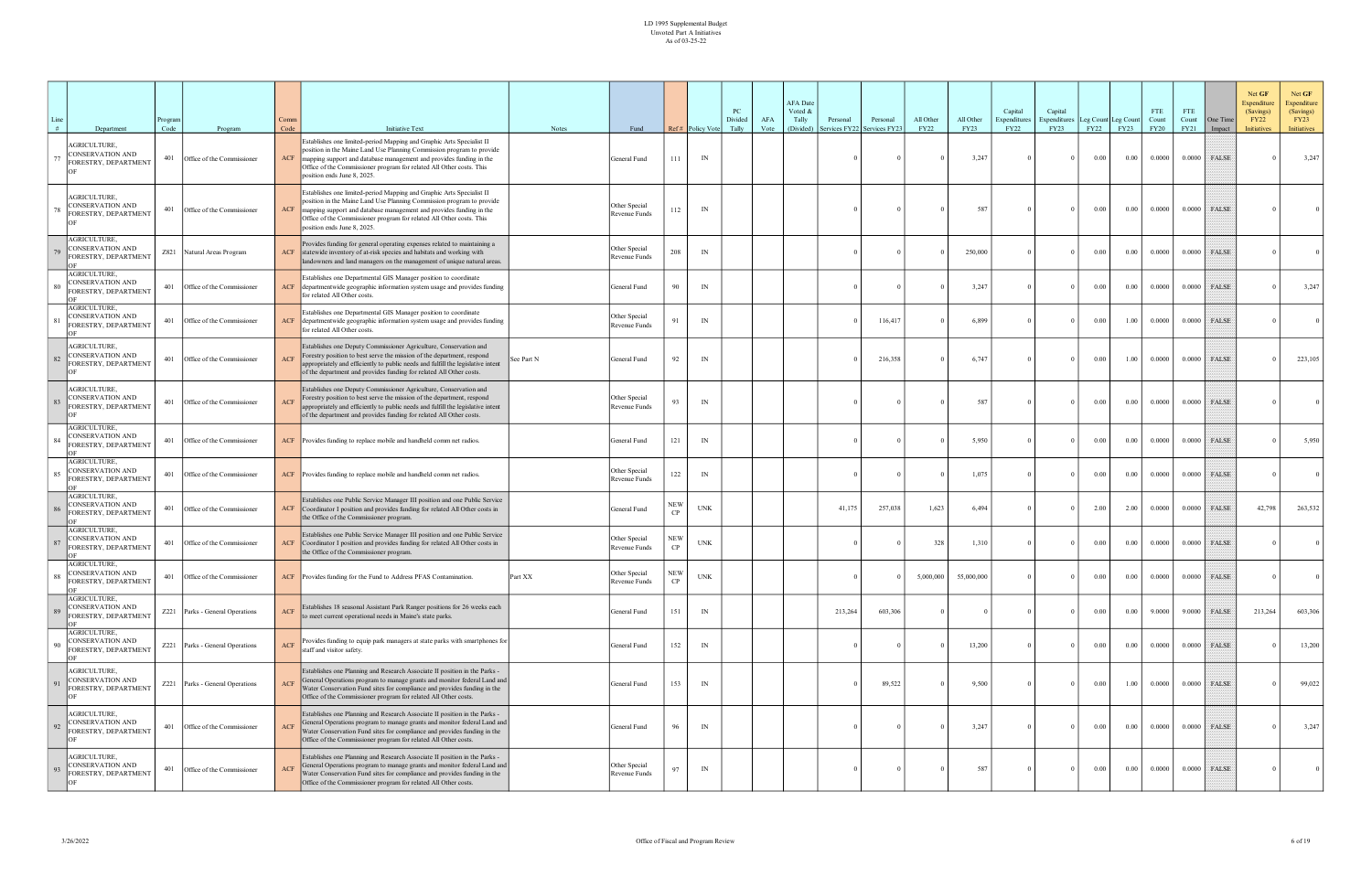| Line<br># | Department                                                           | Program<br>Code | Program                                               | Comm<br>Code | <b>Initiative Text</b>                                                                                                                                                                                                                                                                                                                                                                                                                                                                                                                                                                                 | <b>Notes</b>                                                                                                                                         | Fund                                |                  | Ref# Policy Vote | PC<br>Divided<br>Tally | AFA<br>Vote | <b>AFA</b> Date<br>Voted &<br>Tally<br>(Divided) | Personal<br>Services FY22 | Personal<br>Services FY2 | All Other<br><b>FY22</b> | All Other<br><b>FY23</b> | Capital<br>Expenditures<br>FY22 | Capital<br>xpenditures<br>FY23 | Leg Count Leg Count<br>FY22 | FY23   | <b>FTE</b><br>Count<br><b>FY20</b> | <b>FTE</b><br>Count<br>FY21 | One Time<br>Impact | Net GF<br>Expenditure<br>(Savings)<br><b>FY22</b><br><b>Initiatives</b> | Net GF<br>Expenditure<br>(Savings)<br>FY23<br>Initiatives |
|-----------|----------------------------------------------------------------------|-----------------|-------------------------------------------------------|--------------|--------------------------------------------------------------------------------------------------------------------------------------------------------------------------------------------------------------------------------------------------------------------------------------------------------------------------------------------------------------------------------------------------------------------------------------------------------------------------------------------------------------------------------------------------------------------------------------------------------|------------------------------------------------------------------------------------------------------------------------------------------------------|-------------------------------------|------------------|------------------|------------------------|-------------|--------------------------------------------------|---------------------------|--------------------------|--------------------------|--------------------------|---------------------------------|--------------------------------|-----------------------------|--------|------------------------------------|-----------------------------|--------------------|-------------------------------------------------------------------------|-----------------------------------------------------------|
|           | <b>AGRICULTURE.</b><br>CONSERVATION AND<br>ORESTRY, DEPARTMENT       |                 | Z221 Parks - General Operations                       | <b>ACF</b>   | Establishes one limited-period Historic Site Specialist position in the Parks -<br>General Operations program to provide interpretation and planning around<br>historical and archaeological sites and provides funding in the Office of the<br>Commissioner program for related All Other costs. This position ends June<br>8.2025.                                                                                                                                                                                                                                                                   |                                                                                                                                                      | General Fund                        | 154              | IN               |                        |             |                                                  |                           | 96,064                   |                          | 3,500                    |                                 | $\Omega$                       | $0.00\,$                    | 0.00   | 0.0000                             | 0.0000                      | FALSE              |                                                                         | 99,564                                                    |
|           | <b>AGRICULTURE,</b><br>CONSERVATION AND<br>FORESTRY, DEPARTMENT      | 401             | Office of the Commissioner                            | ACF          | Establishes one limited-period Historic Site Specialist position in the Parks -<br>General Operations program to provide interpretation and planning around<br>historical and archaeological sites and provides funding in the Office of the<br>Commissioner program for related All Other costs. This position ends June<br>8, 2025.                                                                                                                                                                                                                                                                  |                                                                                                                                                      | General Fund                        | 98               | IN               |                        |             |                                                  |                           |                          |                          | 3,247                    |                                 | $\Omega$                       | 0.00                        | 0.00   | 0.0000                             | 0.0000                      | FALSE              |                                                                         | 3,247                                                     |
|           | <b>AGRICULTURE,</b><br>CONSERVATION AND<br>ORESTRY, DEPARTMENT       | 401             | Office of the Commissioner                            | <b>ACF</b>   | Establishes one limited-period Historic Site Specialist position in the Parks -<br>General Operations program to provide interpretation and planning around<br>historical and archaeological sites and provides funding in the Office of the<br>Commissioner program for related All Other costs. This position ends June<br>8.2025.                                                                                                                                                                                                                                                                   |                                                                                                                                                      | Other Special<br>Revenue Funds      | 99               | IN               |                        |             |                                                  |                           |                          |                          | 587                      |                                 | $\Omega$                       | $0.00\,$                    | 0.00   | 0.0000                             | 0.0000                      | <b>FALSE</b>       |                                                                         |                                                           |
|           | <b>JNIVERSITY OF MAINE</b><br>97 SYSTEM, BOARD OF<br>TRUSTEES OF THE | Z290            | Tick Laboratory and Pest<br>Management Fund           | <b>ACF</b>   | Provides ongoing funding for additional operational costs associated with<br>arthropod management research, education and outreach within the<br>University of Maine Cooperative Extension Diagnostic and Research<br>Laboratory.                                                                                                                                                                                                                                                                                                                                                                      | ACF: Amd to add "in a non-lapsing<br>fund". Funds provided to outside<br>entitites such as UMS do not lapse<br>so no amendment would be<br>required. | General Fund                        | 1015             | AMD              |                        |             |                                                  |                           |                          |                          | 500,000                  |                                 |                                | $0.00\,$                    | 0.00   | 0.0000                             | 0.0000                      | FALSE              |                                                                         | 500,000                                                   |
|           | CORRECTIONS,<br>DEPARTMENT OF                                        | 141             | Administration - Corrections                          |              | CJPS Provides funding for technology cost increases.                                                                                                                                                                                                                                                                                                                                                                                                                                                                                                                                                   |                                                                                                                                                      | General Fund                        | 261              | IN               |                        |             |                                                  |                           |                          | 979,665                  | 905,521                  |                                 |                                | 0.00                        | 0.00   | 0.0000                             | 0.0000                      | FALSE              | 979,665                                                                 | 905,521                                                   |
|           | FIRE PROTECTION<br>99 SERVICES COMMISSION,<br><b>MAINE</b>           | 936             | Maine Fire Protection Services<br>ommission           |              | Provides one-time funding for the Maine Length of Service Award Program<br>CJPS to provide length of service awards to eligible volunteer firefighters and<br>emergency medical services personnel.                                                                                                                                                                                                                                                                                                                                                                                                    |                                                                                                                                                      | General Fund                        | 462              | IN               |                        |             |                                                  |                           |                          |                          | 1,000,000                |                                 | $\Omega$                       | $0.00\,$                    | 0.00   | 0.0000                             |                             | $0.0000$ FALSE     |                                                                         | 1,000,000                                                 |
|           | COMMUNITY COLLEGE<br>00 SYSTEM, BOARD OF<br>TRUSTEES OF THE MAINE    | Z335            | MCCS Free Community College -<br>Two Enrollment Years | <b>EDU</b>   | Provides one-time funding for up to 2 years of free community college for<br>all high school graduates in the classes of 2020, 2021, 2022 and 2023 who<br>enroll in a Maine community college full-time in the fall of 2022 or the fall of<br>2023.                                                                                                                                                                                                                                                                                                                                                    | Part OO                                                                                                                                              | Other Special<br>Revenue Funds      | 995              | IN               |                        |             |                                                  |                           |                          |                          | 20,000,000               |                                 | $\Omega$                       | 0.00                        | 0.00   | 0.0000                             | 0.0000                      | <b>TRUE</b>        |                                                                         |                                                           |
|           | EDUCATION,<br>DEPARTMENT OF                                          | 364             | <b>Adult Education</b>                                | <b>EDU</b>   | Establishes one Education Specialist III position to provide professional<br>development and monitoring and transfers funding from All Other to fund a<br>portion of the position.                                                                                                                                                                                                                                                                                                                                                                                                                     |                                                                                                                                                      | General Fund                        | 312              | IN               |                        |             |                                                  |                           | 97,872                   |                          | (29,614)                 |                                 | $\Omega$                       | $0.00\,$                    | 1.00   | 0.0000                             | 0.0000                      | <b>FALSE</b>       |                                                                         | 68,258                                                    |
|           | EDUCATION,<br>DEPARTMENT OF                                          | 364             | <b>Adult Education</b>                                | <b>EDU</b>   | Provides one-time funding for a cost-effective data management system<br>solution for local providers and the adult education office within the<br>Department of Education.                                                                                                                                                                                                                                                                                                                                                                                                                            |                                                                                                                                                      | General Fund                        | 313              | IN               |                        |             |                                                  |                           |                          |                          | 90,000                   |                                 |                                | 0.00                        | 0.00   | 0.0000                             | 0.0000                      | <b>TRUE</b>        |                                                                         | 90,000                                                    |
|           | EDUCATION,<br>DEPARTMENT OF                                          |                 | 449 Child Development Services                        | <b>EDU</b>   | Provides funding for increases in staff costs related to collective bargaining.                                                                                                                                                                                                                                                                                                                                                                                                                                                                                                                        |                                                                                                                                                      | General Fund                        | 315              | IN               | $10 - 2$               |             |                                                  |                           |                          |                          | 2,951,224                |                                 |                                | 0.00                        | 0.00   | 0.0000                             | 0.0000                      | <b>FALSE</b>       |                                                                         | 2,951,224                                                 |
|           | EDUCATION,<br>DEPARTMENT OF                                          | 308             | General Purpose Aid for Local<br>Schools              | <b>EDU</b>   | Provides funding for additional high school and middle school programs<br>through Jobs for Maine's Graduates.                                                                                                                                                                                                                                                                                                                                                                                                                                                                                          | Per DOE - funding is for existing<br>nigh school and middle school<br>programs through JMG                                                           | General Fund                        | 308              | AMD              |                        |             |                                                  |                           |                          |                          | 336,000                  |                                 |                                | 0.00                        | 0.00   | 0.0000                             | 0.0000                      | FALSE              |                                                                         | 336,000                                                   |
|           | EDUCATION,<br><b>DEPARTMENT OF</b>                                   | 308             | General Purpose Aid for Local<br>Schools              | <b>EDU</b>   | Reallocates the cost of one Public Service Executive II position and one<br>Director of Communications position from 100% Leadership Team program<br>to 50% Leadership Team program and 50% General Purpose Aid for Local<br>Schools program within the same fund and reallocates the costs of one<br>Public Service Executive II position from 100% Leadership Team program<br>to 70% Leadership Team program and 30% General Purpose Aid for Local<br>Schools program within the same fund. Also reduces All Other in the<br>General Purpose Aid for Local Schools program to fund the reallocation. |                                                                                                                                                      | General Fund                        | 309              | IN               |                        |             |                                                  | 57,892                    | 268,600                  | (57, 892)                | (268, 600)               |                                 | $\mathbf{0}$                   | $0.00\,$                    | 0.00   | 0.0000                             | 0.0000                      | FALSE              |                                                                         |                                                           |
| 106       | EDUCATION,<br>DEPARTMENT OF                                          |                 | Z077 Leadership Team                                  | <b>EDU</b>   | Reallocates the cost of one Public Service Executive II position and one<br>Director of Communications position from 100% Leadership Team program<br>to 50% Leadership Team program and 50% General Purpose Aid for Local<br>Schools program within the same fund and reallocates the costs of one<br>Public Service Executive II position from 100% Leadership Team program<br>to 70% Leadership Team program and 30% General Purpose Aid for Local<br>Schools program within the same fund. Also reduces All Other in the<br>General Purpose Aid for Local Schools program to fund the reallocation. |                                                                                                                                                      | General Fund                        | 325              | IN               |                        |             |                                                  | (57, 892)                 | (268, 600)               |                          |                          |                                 | $\Omega$                       | 0.00                        | 0.00   | 0.0000                             |                             | $0.0000$ FALSE     | (57, 892)                                                               | (268,600)                                                 |
| 107       | EDUCATION,<br>DEPARTMENT OF                                          | 308             | General Purpose Aid for Local<br>Schools              |              | Provides one-time funding for the increased cost of career and technical<br>education materials and supplies.                                                                                                                                                                                                                                                                                                                                                                                                                                                                                          | Part C §6                                                                                                                                            | General Fund                        | <b>NEW</b><br>CP | <b>UNK</b>       |                        |             |                                                  |                           |                          |                          | 3,200,000                |                                 |                                | $0.00\,$                    | 0.00   | 0.0000                             | 0.0000                      | <b>TRUE</b>        |                                                                         | 3,200,000                                                 |
|           | EDUCATION,<br><b>DEPARTMENT OF</b>                                   |                 | Z077 Leadership Team                                  | <b>EDU</b>   | Transfers funding for Council of Chief State School Officers membership<br>dues from the Learning Systems Team program to the Leadership Team<br>program within the same fund.                                                                                                                                                                                                                                                                                                                                                                                                                         |                                                                                                                                                      | General Fund                        | 321              | IN               |                        |             |                                                  |                           |                          |                          | 35,000                   |                                 | $\Omega$                       | $0.00\,$                    | 0.00   | 0.0000                             | 0.0000                      | <b>FALSE</b>       |                                                                         | 35,000                                                    |
|           | EDUCATION,<br>DEPARTMENT OF                                          |                 | Z081 Learning Systems Team                            | <b>EDU</b>   | Transfers funding for Council of Chief State School Officers membership<br>dues from the Learning Systems Team program to the Leadership Team<br>program within the same fund.                                                                                                                                                                                                                                                                                                                                                                                                                         |                                                                                                                                                      | General Fund                        | 359              | IN               |                        |             |                                                  |                           |                          |                          | (35,000)                 |                                 | $\Omega$                       | $0.00\,$                    | 0.00   | 0.0000                             |                             | $0.0000$ FALSE     |                                                                         | (35,000)                                                  |
|           | EDUCATION,<br>DEPARTMENT OF                                          |                 | Z077 Leadership Team                                  | <b>EDU</b>   | Transfers one Contract/Grant Specialist position and one Office Associate II<br>position from the Learning Systems Team program, Federal Expenditures<br>Fund to the Leadership Team program, General Fund and provides funding<br>in All Other in the Learning Systems Team program, Federal Expenditures<br>Fund for allowable costs.                                                                                                                                                                                                                                                                |                                                                                                                                                      | General Fund                        | 324              | IN               |                        |             |                                                  | 36,500                    | 153,393                  |                          |                          |                                 | $\Omega$                       | 2.00                        | 2.00   | 0.0000                             |                             | $0.0000$ FALSE     | 36,500                                                                  | 153,393                                                   |
| 111       | EDUCATION,<br>DEPARTMENT OF                                          |                 | Z081 Learning Systems Team                            | <b>EDU</b>   | Transfers one Contract/Grant Specialist position and one Office Associate II<br>position from the Learning Systems Team program, Federal Expenditures<br>Fund to the Leadership Team program, General Fund and provides funding<br>in All Other in the Learning Systems Team program, Federal Expenditures<br>Fund for allowable costs.                                                                                                                                                                                                                                                                |                                                                                                                                                      | Federal<br><b>Expenditures Fund</b> | 362              | IN               |                        |             |                                                  | (36,500)                  | (153, 393)               | 36,500                   | 153,393                  |                                 | $\bf{0}$                       | (2.00)                      | (2.00) | 0.0000                             |                             | $0.0000$ FALSE     |                                                                         |                                                           |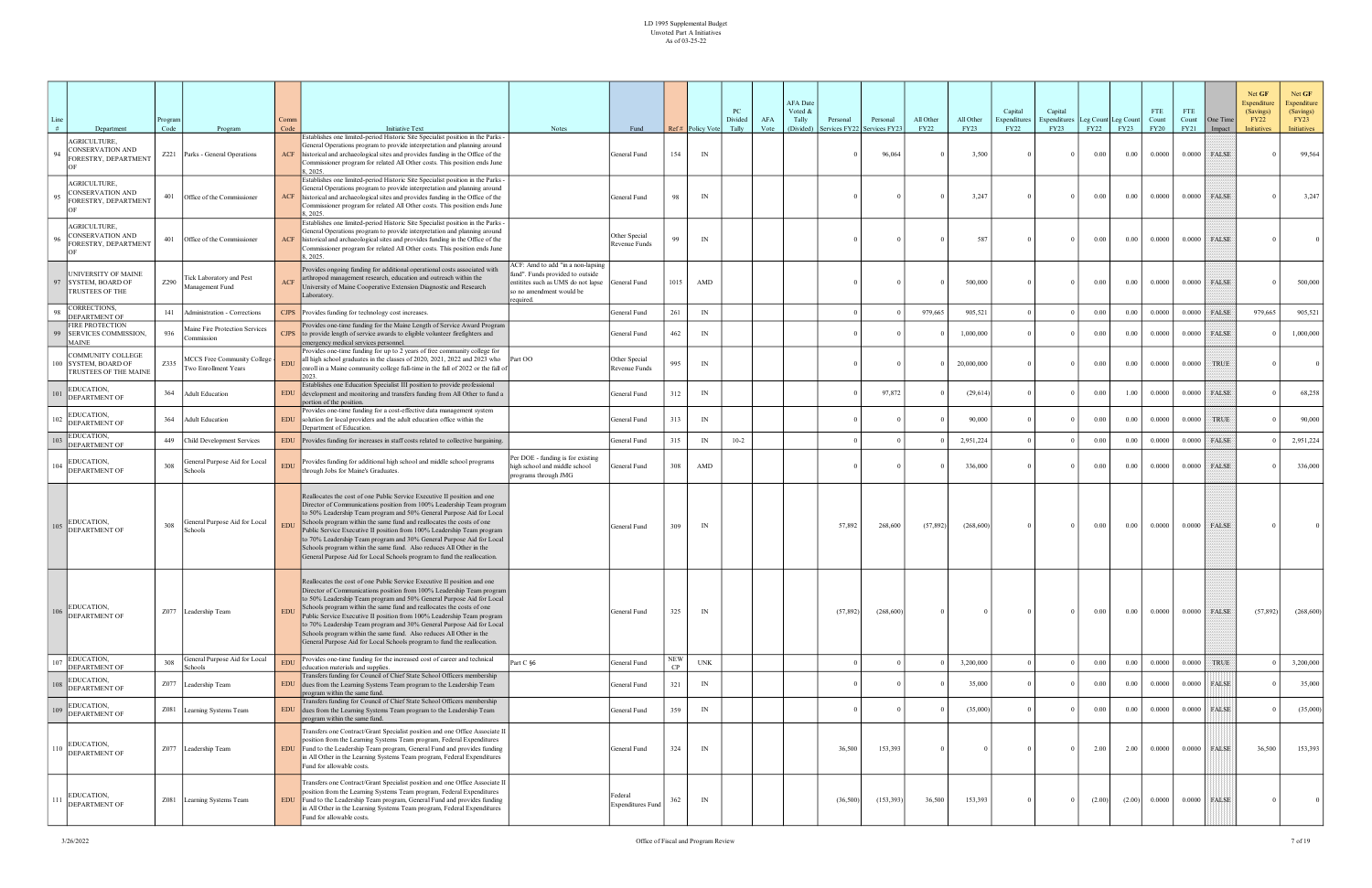| Line<br># | Department                         | Program<br>Code | Program                                   | Comm<br>Code | <b>Initiative Text</b>                                                                                                                                                                                                                                                                                                                                                                                                                                                                                                              | <b>Notes</b> | Fund                                       |                  | Ref# Policy Vote         | PC<br>Divided<br>Tally | AFA<br>Vote | <b>AFA</b> Date<br>Voted &<br>Tally<br>(Divided) | Personal<br>ervices FY22 | Personal<br>Services FY2. | All Other<br><b>FY22</b> | All Other<br>FY23 | Capital<br>Expenditures<br><b>FY22</b> | Capital<br>Expenditures<br>FY23 | Leg Count Leg Count<br>FY22 | FY23     | <b>FTE</b><br>Count<br><b>FY20</b> | FTE<br>Count<br>FY21 | One Time<br>Impact | Net GF<br>Expenditure<br>(Savings)<br><b>FY22</b><br><b>Initiatives</b> | Net GF<br>Expenditure<br>(Savings)<br>FY23<br>Initiatives |
|-----------|------------------------------------|-----------------|-------------------------------------------|--------------|-------------------------------------------------------------------------------------------------------------------------------------------------------------------------------------------------------------------------------------------------------------------------------------------------------------------------------------------------------------------------------------------------------------------------------------------------------------------------------------------------------------------------------------|--------------|--------------------------------------------|------------------|--------------------------|------------------------|-------------|--------------------------------------------------|--------------------------|---------------------------|--------------------------|-------------------|----------------------------------------|---------------------------------|-----------------------------|----------|------------------------------------|----------------------|--------------------|-------------------------------------------------------------------------|-----------------------------------------------------------|
| 112       | <b>DUCATION,</b><br>DEPARTMENT OF  |                 | Z077 Leadership Team                      | <b>EDU</b>   | Continues and makes permanent one Public Service Executive III position,<br>previously established by financial order in fiscal year 2021-22, reorganizes<br>the position to an Associate Commissioner of Public Education position and<br>provides funding for related All Other costs.                                                                                                                                                                                                                                            |              | General Fund                               | 329              | IN                       | $8 - 2$                |             |                                                  | 48,949                   | 196,913                   | 2,461                    | 8,245             |                                        | $\Omega$                        | 1.00                        | 1.00     | 0.0000                             | 0.0000               | <b>FALSE</b>       | 51,410                                                                  | 205,158                                                   |
|           | DUCATION,<br><b>DEPARTMENT OF</b>  |                 | Z077 Leadership Team                      | <b>EDU</b>   | Continues and makes permanent one Public Service Executive III position,<br>previously established by financial order in fiscal year 2021-22, reorganizes<br>the position to an Associate Commissioner of Policy and Programs position<br>and provides funding for related All Other costs.                                                                                                                                                                                                                                         |              | General Fund                               | 330              | IN                       | $8 - 2$                |             |                                                  | 48,949                   | 196,913                   | 2,461                    | 8,245             |                                        | $\Omega$                        | 1.00                        | 1.00     | 0.0000                             |                      | $0.0000$ FALSE     | 51,410                                                                  | 205,158                                                   |
|           | EDUCATION,<br>DEPARTMENT OF        |                 | Z077 Leadership Team                      | <b>EDU</b>   | Continues and makes permanent one Public Service Coordinator I position<br>previously established by Financial Order 001961 F2 and provides funding<br>for related All Other costs.                                                                                                                                                                                                                                                                                                                                                 |              | General Fund                               | 331              | IN                       | $8 - 2$                |             |                                                  |                          | 105,583                   |                          | 8,245             |                                        | $^{\circ}$                      | 0.00                        | 1.00     | 0.0000                             | 0.0000               | FALSE              |                                                                         | 113,828                                                   |
|           | DUCATION,<br>DEPARTMENT OF         |                 | Z077 Leadership Team                      | <b>EDU</b>   | Provides funding for the approved reorganization of one Public Service<br>Coordinator II position to a Public Service Manager II position.                                                                                                                                                                                                                                                                                                                                                                                          |              | General Fund                               | 333              | IN                       | $8 - 2$                |             |                                                  | 2,543                    | 10,171                    |                          |                   |                                        | $^{\circ}$                      | 0.00                        | 0.00     | 0.0000                             | 0.0000               | FALSE              | 2,543                                                                   | 10,171                                                    |
|           | <b>DUCATION,</b><br>DEPARTMENT OF  |                 | Z077 Leadership Team                      | <b>EDU</b>   | Provides funding for the approved reorganization of one Public Service<br>Manager III position, salary range 35 to a Public Service Executive II<br>position, salary range 37.                                                                                                                                                                                                                                                                                                                                                      |              | General Fund                               | 334A             | IN                       | $8 - 2$                |             |                                                  | 3,466                    | 13,862                    |                          |                   |                                        | $\Omega$                        | 0.00                        | 0.00     | 0.0000                             | 0.0000               | FALSE              | 3,466                                                                   | 13,862                                                    |
|           | EDUCATION,<br>DEPARTMENT OF        |                 | Z077 Leadership Team                      | <b>EDU</b>   | Provides funding for the approved reorganization of one Public Service<br>Manager III position, salary range 35 to a Public Service Executive II<br>position, salary range 36.                                                                                                                                                                                                                                                                                                                                                      |              | General Fund                               | 334B             | IN                       | $8 - 2$                |             |                                                  | 1,672                    | 6,692                     |                          |                   |                                        | $\Omega$                        | 0.00                        | 0.00     | 0.0000                             | 0.0000               | FALSE              | 1,672                                                                   | 6,692                                                     |
|           | EDUCATION,<br>DEPARTMENT OF        |                 | Z081 Learning Systems Team                | <b>EDU</b>   | Continues one limited-period Regional Education Representative position<br>previously established by Financial Order CV0348 F2 through September<br>30, 2023 and provides funding for related All Other costs.                                                                                                                                                                                                                                                                                                                      |              | Federal<br><b>Expenditures Fund</b>        | 355              | IN                       | $9 - 1$                |             |                                                  |                          | 102,835                   |                          | 3,092             |                                        | $\Omega$                        | 0.00                        | 0.00     | 0.0000                             | 0.0000               | <b>TRUE</b>        |                                                                         |                                                           |
|           | EDUCATION,<br>DEPARTMENT OF        |                 | Z081 Learning Systems Team                | <b>EDU</b>   | Continues one limited-period Public Service Manager III position, one<br>limited-period Public Service Manager II position, 3 limited-period Public<br>Service Coordinator II positions and 3 limited-period Management Analyst<br>Il positions previously continued by Financial Orders CV0276 F2, CV0277<br>F2, CV0278 F2 and CV0279 F2 through January 20, 2024. This initiative<br>also provides funding for related All Other costs.                                                                                           |              | Federal<br><b>Expenditures Fund</b><br>ARP | 360              | IN                       | $8 - 2$                |             |                                                  |                          | 956,856                   |                          | 50,909            |                                        | $\Omega$                        | $0.00\,$                    | 0.00     | 0.0000                             | 0.0000               | <b>TRUE</b>        |                                                                         |                                                           |
| 120       | EDUCATION,<br><b>DEPARTMENT OF</b> |                 | Z081 Learning Systems Team                | <b>EDU</b>   | Continues one limited-period Public Service Manager III position and one<br>limited-period Management Analyst II position previously continued by<br>Financial Order CV0282 F2 through November 30, 2023. This initiative<br>also provides funding to generate innovative learning models by providing<br>equitable access to high-quality educational experiences for all students.                                                                                                                                                |              | Federal<br><b>Expenditures Fund</b>        | 361              | IN                       | $7 - 2$                |             |                                                  |                          | 263,036                   |                          | 7,598,119         |                                        | $\Omega$                        | $0.00\,$                    | $0.00\,$ | 0.0000                             | 0.0000               | TRUE               |                                                                         |                                                           |
|           | EDUCATION,<br>DEPARTMENT OF        |                 | Z081 Learning Systems Team                | <b>EDU</b>   | Continues one limited-period Office Specialist I position previously<br>established by Financial Order CV0352 F2 through September 30, 2023 and<br>provides funding for related All Other costs.                                                                                                                                                                                                                                                                                                                                    |              | Federal<br><b>Expenditures Fund</b><br>ARP | 363              | IN                       | $6 - 2$                |             |                                                  |                          | 76,068                    |                          | 2,287             |                                        | $\Omega$                        | 0.00                        | 0.00     | 0.0000                             | 0.0000               | <b>TRUE</b>        |                                                                         |                                                           |
| 122       | EDUCATION,<br>DEPARTMENT OF        |                 | Z081 Learning Systems Team                | <b>EDU</b>   | Continues one limited-period Education Specialist III position previously<br>continued by Public Law 2021, chapter 29 through August 31, 2028 and<br>reallocates the position from 100% Learning Systems Team program,<br>Federal Expenditures Fund to 90% Learning Systems Team program,<br>Federal Expenditures Fund and 10% Office of Innovation program, General<br>Fund. This initiative also adjusts funding for All Other costs related to the<br>position and to administer the Maine Head Start state collaboration grant. |              | <b>General Fund</b>                        | 365              | IN                       | $7 - 2$                |             |                                                  |                          |                           |                          | (10,000)          |                                        | $\Omega$                        | $0.00\,$                    | 0.00     | 0.0000                             |                      | $0.0000$ FALSE     |                                                                         | (10,000)                                                  |
| 123       | EDUCATION,<br>DEPARTMENT OF        |                 | Z081 Learning Systems Team                | <b>EDU</b>   | Continues one limited-period Education Specialist III position previously<br>continued by Public Law 2021, chapter 29 through August 31, 2028 and<br>reallocates the position from 100% Learning Systems Team program,<br>Federal Expenditures Fund to 90% Learning Systems Team program,<br>Federal Expenditures Fund and 10% Office of Innovation program, General<br>Fund. This initiative also adjusts funding for All Other costs related to the<br>position and to administer the Maine Head Start state collaboration grant. |              | Federal<br><b>Expenditures Fund</b>        | 366              | IN                       | $7 - 2$                |             |                                                  |                          | 87,638                    |                          | 9,366             | $\Omega$                               | $\bf{0}$                        | $0.00\,$                    | 0.00     | 0.0000                             | 0.0000               | FALSE              |                                                                         | $\overline{0}$                                            |
| 124       | EDUCATION,<br>DEPARTMENT OF        |                 | Z081 Learning Systems Team                | <b>EDU</b>   | Continues one limited-period Public Service Executive II position previously<br>continued by Financial Order CV0283 F2 through September 30, 2023 and<br>provides funding for related All Other costs.                                                                                                                                                                                                                                                                                                                              |              | Federal<br><b>Expenditures Fund</b>        | 369              | $\ensuremath{\text{IN}}$ | $7 - 2$                |             |                                                  |                          | 144,785                   |                          | 4,354             |                                        | $\Omega$                        | 0.00                        | 0.00     | 0.0000                             | 0.0000               | TRUE               |                                                                         | $\overline{0}$                                            |
| 125       | EDUCATION,<br>DEPARTMENT OF        |                 | Z081 Learning Systems Team                | <b>EDU</b>   | Continues one limited-period Management Analyst II position previously<br>continued by financial order in fiscal year 2021-2022 through January 20,<br>2024 and provides funding for related All Other costs.                                                                                                                                                                                                                                                                                                                       |              | Federal<br><b>Expenditures Fund</b><br>ARP | <b>NEW</b><br>CP | <b>UNK</b>               |                        |             |                                                  |                          | 91,912                    |                          | 2,764             |                                        | $\Omega$                        | $0.00\,$                    | 0.00     | 0.0000                             | 0.0000               | <b>TRUE</b>        |                                                                         | $\Omega$                                                  |
| 126       | EDUCATION,<br>DEPARTMENT OF        | Z134            | Maine Commission for<br>Community Service | <b>EDU</b>   | Continues and makes permanent one Senior Planner position previously<br>continued by Financial Order 001704 F2 and reduces All Other to fund the<br>position.                                                                                                                                                                                                                                                                                                                                                                       |              | Federal<br><b>Expenditures Fund</b>        | 379              | IN                       |                        |             |                                                  |                          | 89,203                    |                          | (89,203)          |                                        | $\overline{0}$                  | $0.00\,$                    | 1.00     | 0.0000                             | 0.0000               | <b>FALSE</b>       |                                                                         |                                                           |
| 127       | EDUCATION,<br>DEPARTMENT OF        | Z134            | Maine Commission for<br>Community Service | <b>EDU</b>   | Continues one limited-period Senior Planner position previously established<br>by Financial Order CV0393 F2 through February 20, 2024 and provides<br>funding for related All Other costs.                                                                                                                                                                                                                                                                                                                                          |              | Federal<br><b>Expenditures Fund</b><br>ARP | <b>NEW</b><br>CP | <b>UNK</b>               |                        |             |                                                  |                          | 95,245                    |                          | 2,864             |                                        | $\overline{0}$                  | $0.00\,$                    | 0.00     | 0.0000                             | 0.0000               | <b>TRUE</b>        |                                                                         | $\overline{0}$                                            |
|           | $128$ EDUCATION,<br>DEPARTMENT OF  |                 | Z293 Maine School Safety Center           | <b>EDU</b>   | Continues and makes permanent one Regional Education Representative<br>position previously established by Financial Order 001842 F2 and eliminates<br>one Juvenile Program Worker position. This initiative also adjusts funding<br>for position-related All Other costs between the School and Student<br>Supports program and the Maine School Safety Center program.                                                                                                                                                             |              | General Fund                               | 386              | $\ensuremath{\text{IN}}$ |                        |             |                                                  |                          | 103,490                   |                          | 10,409            |                                        | $\overline{0}$                  | $0.00\,$                    | 1.00     | 0.0000                             |                      | $0.0000$ FALSE     |                                                                         | 113,899                                                   |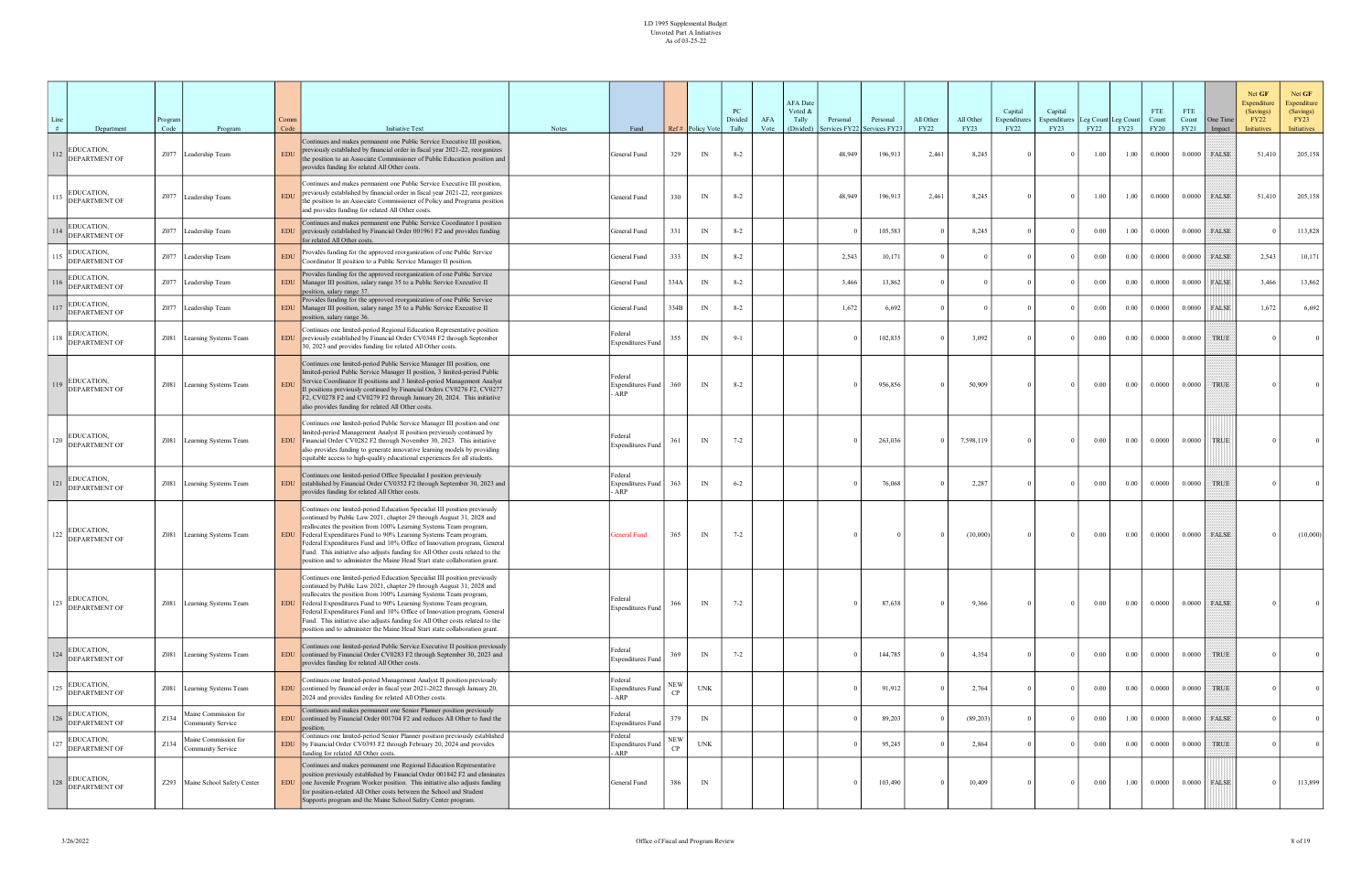| Line<br># | Department                                                           | Program<br>Code | Program                                                            | Comm<br>Code                | <b>Initiative Text</b>                                                                                                                                                                                                                                                                                                                                                                                                                                                                                                              | <b>Notes</b> | Fund                                |                  | Ref# Policy Vote | PC<br>Divided<br>Tally | AFA<br>Vote | <b>AFA</b> Date<br>Voted &<br>Tally<br>(Divided) | Personal<br>Services FY22 | Personal<br>Services FY2 | All Other<br><b>FY22</b> | All Other<br>FY23 | Capital<br>Expenditures<br><b>FY22</b> | Capital<br>xpenditures<br><b>FY23</b> | FY22     | Leg Count Leg Count<br>FY23 | <b>FTE</b><br>Count<br><b>FY20</b> | <b>FTE</b><br>Count<br>FY21 | One Time<br>Impact | Net GF<br>Expenditure<br>(Savings)<br><b>FY22</b><br><b>Initiatives</b> | Net GF<br>Expenditure<br>(Savings)<br>FY23<br><b>Initiatives</b> |
|-----------|----------------------------------------------------------------------|-----------------|--------------------------------------------------------------------|-----------------------------|-------------------------------------------------------------------------------------------------------------------------------------------------------------------------------------------------------------------------------------------------------------------------------------------------------------------------------------------------------------------------------------------------------------------------------------------------------------------------------------------------------------------------------------|--------------|-------------------------------------|------------------|------------------|------------------------|-------------|--------------------------------------------------|---------------------------|--------------------------|--------------------------|-------------------|----------------------------------------|---------------------------------------|----------|-----------------------------|------------------------------------|-----------------------------|--------------------|-------------------------------------------------------------------------|------------------------------------------------------------------|
| 129       | EDUCATION,<br>DEPARTMENT OF                                          |                 | Z333 Office of Innovation                                          | <b>EDU</b>                  | Continues one limited-period Education Specialist III position previously<br>continued by Public Law 2021, chapter 29 through August 31, 2028 and<br>reallocates the position from 100% Learning Systems Team program,<br>Federal Expenditures Fund to 90% Learning Systems Team program,<br>Federal Expenditures Fund and 10% Office of Innovation program, General<br>Fund. This initiative also adjusts funding for All Other costs related to the<br>position and to administer the Maine Head Start state collaboration grant. |              | General Fund                        | 392              | IN               | $7 - 2$                |             |                                                  |                           | 11,971                   |                          | 10,000            |                                        | $\Omega$                              | 0.00     | 0.00                        | 0.0000                             | 0.0000                      | FALSE              |                                                                         | 21,971                                                           |
| 30        | EDUCATION,<br>DEPARTMENT OF                                          |                 | Office of Workforce<br>Z334 Development and Innovative<br>Pathways | <b>EDU</b>                  | Establishes one Public Service Manager II position and provides funding for<br>related All Other costs.                                                                                                                                                                                                                                                                                                                                                                                                                             |              | General Fund                        | 398              | IN               |                        |             |                                                  |                           | 122,025                  |                          | 8,245             |                                        | $\Omega$                              | 0.00     | 1.00                        | 0.0000                             | 0.0000                      | <b>FALSE</b>       |                                                                         | 130,270                                                          |
|           | EDUCATION,<br>131 DEPARTMENT OF                                      |                 | Z270 School and Student Supports                                   | <b>EDU</b>                  | Continues and makes permanent one part-time Regional Education<br>Representative position previously established by financial order in fiscal<br>year 2021-22. Also transfers and reallocates one Regional Education<br>Representative position and one part-time Migrant Education Field Recruiter<br>position from 100% Federal Expenditures Fund to 63% Federal<br>Expenditures Fund and 37% Other Special Revenue Funds between<br>accounts within the same program.                                                            |              | Federal<br>Expenditures Fund        | 381              | IN               | $10-1$                 |             |                                                  |                           | 41,486                   |                          |                   |                                        | $\Omega$                              | 0.00     | 1.00                        | 0.0000                             | 0.5770                      | <b>FALSE</b>       |                                                                         |                                                                  |
| 132       | EDUCATION,<br><b>DEPARTMENT OF</b>                                   |                 | Z270 School and Student Supports                                   | <b>EDU</b>                  | Continues and makes permanent one part-time Regional Education<br>Representative position previously established by financial order in fiscal<br>year 2021-22. Also transfers and reallocates one Regional Education<br>Representative position and one part-time Migrant Education Field Recruiter<br>position from 100% Federal Expenditures Fund to 63% Federal<br>Expenditures Fund and 37% Other Special Revenue Funds between<br>accounts within the same program.                                                            |              | Federal<br><b>Expenditures Fund</b> | 382              | IN               | $10-1$                 |             |                                                  |                           | (48, 946)                |                          |                   |                                        |                                       | 0.00     | (0.50)                      | 0.0000                             |                             | $(0.5770)$ FALSE   |                                                                         |                                                                  |
| 33        | EDUCATION,<br><b>DEPARTMENT OF</b>                                   |                 | Z270 School and Student Supports                                   | <b>EDU</b>                  | Continues and makes permanent one part-time Regional Education<br>Representative position previously established by financial order in fiscal<br>year 2021-22. Also transfers and reallocates one Regional Education<br>Representative position and one part-time Migrant Education Field Recruiter<br>position from 100% Federal Expenditures Fund to 63% Federal<br>Expenditures Fund and 37% Other Special Revenue Funds between<br>accounts within the same program.                                                            |              | Other Special<br>Revenue Funds      | 383              | IN               | $10-1$                 |             |                                                  |                           | 59,328                   |                          |                   |                                        |                                       | 0.00     | $0.00\,$                    | 0.0000                             |                             | $0.0000$ FALSE     |                                                                         |                                                                  |
| 34        | EDUCATION,<br>DEPARTMENT OF                                          |                 | Z270 School and Student Supports                                   | <b>EDU</b>                  | Continues and makes permanent one Regional Education Representative<br>position previously established by Financial Order 001842 F2 and eliminates<br>one Juvenile Program Worker position. This initiative also adjusts funding<br>for position-related All Other costs between the School and Student<br>Supports program and the Maine School Safety Center program.                                                                                                                                                             |              | General Fund                        | 384              | IN               |                        |             |                                                  |                           | (84,954)                 |                          | (10, 409)         |                                        |                                       | 0.00     | (1.00)                      | 0.0000                             | 0.0000                      | <b>FALSE</b>       |                                                                         | (95,363)                                                         |
| 35        | EDUCATION,<br>DEPARTMENT OF                                          |                 | Z078 School Finance and Operations                                 | <b>EDU</b>                  | Establishes one Management Analyst II position to provide technical<br>assistance and support for the finance team help desk and provides funding<br>for related All Other costs.                                                                                                                                                                                                                                                                                                                                                   |              | General Fund                        | 337              | IN               | $9 - 2$                |             |                                                  |                           | 91,912                   |                          | 8,245             |                                        | $\theta$                              | 0.00     | 1.00                        | 0.0000                             | 0.0000                      | FALSE              |                                                                         | 100,157                                                          |
|           | EDUCATION,<br>DEPARTMENT OF                                          |                 | Z078 School Finance and Operations                                 | <b>EDU</b>                  | Provides funding for user licenses for an application used to automate<br>internal processes that will help create efficiencies and increase productivity.                                                                                                                                                                                                                                                                                                                                                                          |              | General Fund                        | 341              | IN               | $9 - 2$                |             |                                                  |                           |                          |                          | 51,725            |                                        | $\Omega$                              | 0.00     | 0.00                        | 0.0000                             | 0.0000                      | FALSE              |                                                                         | 51,725                                                           |
|           | EDUCATION,<br>137 DEPARTMENT OF                                      |                 | Z078 School Finance and Operations                                 | <b>EDU</b>                  | Provides funding to pay the difference between the federal reimbursement<br>for a free breakfast or lunch and the full price of a breakfast or lunch for<br>students that are ineligible for a free or reduced-price breakfast or lunch to<br>implement changes enacted by the Legislature in Public Law 2021, chapter<br>398. Part OOOO.                                                                                                                                                                                           |              | General Fund                        | 342              | IN               | $8-3$                  |             |                                                  |                           |                          |                          | 26,949,714        |                                        | $\Omega$                              | $0.00\,$ | 0.00                        | 0.0000                             | 0.0000                      | FALSE              |                                                                         | 26,949,714                                                       |
| 138       | EDUCATION,<br><b>DEPARTMENT OF</b>                                   |                 | Z080 Special Services Team                                         | <b>EDU</b>                  | Establishes one Office Specialist I position and one Management Analyst II<br>position and provides funding for related All Other costs.                                                                                                                                                                                                                                                                                                                                                                                            |              | Federal<br><b>Expenditures Fund</b> | 345              | IN               | $9 - 2$                |             |                                                  | 40,049                    | 167,980                  | 1,204                    | 5,051             |                                        | $\Omega$                              | 2.00     | 2.00                        | 0.0000                             |                             | $0.0000$ FALSE     |                                                                         | $\Omega$                                                         |
|           | 139 LIBRARY, MAINE STATE                                             | Z338            | Imagination Library of Maine<br>Program                            | $\mathop{\rm EDU}\nolimits$ | Provides one-time funding for the Imagination Library of Maine.                                                                                                                                                                                                                                                                                                                                                                                                                                                                     | Part LL      | Other Special<br>Revenue Funds      | 899              | IN               |                        |             |                                                  |                           |                          |                          | 200,000           |                                        |                                       | 0.00     | 0.00                        | 0.0000                             | 0.0000                      | <b>TRUE</b>        |                                                                         | $\Omega$                                                         |
|           | 140 LIBRARY, MAINE STATE                                             |                 | 217 Maine State Library                                            | <b>EDU</b>                  | Establishes one limited-period Librarian Specialized Services position to<br>support statewide library systems and resource sharing and provides funding<br>for related All Other costs. This position ends June 8, 2025.                                                                                                                                                                                                                                                                                                           |              | General Fund                        | 893              | IN               |                        |             |                                                  |                           | 100,625                  |                          | 5,400             |                                        | $\theta$                              | $0.00\,$ | 0.00                        | 0.0000                             | 0.0000                      | <b>TRUE</b>        |                                                                         | 106,025                                                          |
|           | <b>41 LIBRARY, MAINE STATE</b>                                       |                 | 217 Maine State Library                                            | <b>EDU</b>                  | Establishes one Director of Special Projects position to support growth in<br>statewide library initiatives and provides funding for related All Other costs.                                                                                                                                                                                                                                                                                                                                                                       |              | General Fund                        | 894              | IN               |                        |             |                                                  |                           | 111,993                  |                          | 5,400             |                                        |                                       | 0.00     | 1.00                        | 0.0000                             | 0.0000                      | FALSE              |                                                                         | 117,393                                                          |
|           | $142$ MARITIME ACADEMY,<br><b>MAINE</b>                              | 35              | Maritime Academy - Operations                                      | $\mathop{\rm EDU}\nolimits$ | Provides one-time funding for repairs to Curtis Hall.                                                                                                                                                                                                                                                                                                                                                                                                                                                                               |              | General Fund                        | 935              | IN               |                        |             |                                                  |                           |                          |                          | 6,800,000         |                                        |                                       | 0.00     | 0.00                        | 0.0000                             | 0.0000                      | TRUE               |                                                                         | 6,800,000                                                        |
|           | 143 MUSEUM, MAINE STATE                                              |                 | 180 Maine State Museum                                             | ${\rm EDU}$                 | Establishes one Museum Specialist III position to support essential<br>curatorial work for the Maine State Museum's archaeological collections and<br>provides funding for related All Other costs.                                                                                                                                                                                                                                                                                                                                 |              | General Fund                        | 940              | IN               |                        |             |                                                  |                           | 102,927                  |                          | 3,220             |                                        | $\Omega$                              | $0.00\,$ | 1.00                        | 0.0000                             |                             | $0.0000$ FALSE     |                                                                         | 106,147                                                          |
|           | UNIVERSITY OF MAINE<br>44 SYSTEM, BOARD OF<br><b>TRUSTEES OF THE</b> | 31              | <b>Educational and General</b><br>Activities - UMS                 | <b>EDU</b>                  | Provides one-time funding to offset an in-state tuition increase in fiscal year<br>2022-23.                                                                                                                                                                                                                                                                                                                                                                                                                                         |              | General Fund                        | 1009             | IN               | $10-2$                 |             |                                                  |                           |                          |                          | 7,935,354         |                                        | $\Omega$                              | 0.00     | 0.00                        | 0.0000                             | 0.0000                      | TRUE               |                                                                         | 7,935,354                                                        |
|           | UNIVERSITY OF MAINE<br>145 SYSTEM, BOARD OF<br>TRUSTEES OF THE       | 986             | Maine Economic Improvement<br>Fund                                 | <b>EDU</b>                  | Provides funding to expand university research, development and<br>commercialization activity and increase paid student research learning<br>experiences and external investment.                                                                                                                                                                                                                                                                                                                                                   |              | General Fund                        | NEW<br><b>CF</b> | <b>UNK</b>       |                        |             |                                                  |                           |                          |                          | 3,000,000         |                                        | $\Omega$                              | $0.00\,$ | 0.00                        | 0.0000                             |                             | $0.0000$ FALSE     |                                                                         | 3,000,000                                                        |
|           | <b>ENVIRONMENTAL</b><br>46 PROTECTION,<br><b>DEPARTMENT OF</b>       |                 | 250 Air Quality                                                    | <b>ENR</b>                  | Transfers 2 Assistant Environmental Engineer positions from the Maine<br>Environmental Protection Fund program, Other Special Revenue Funds to<br>the Air Quality program, General Fund and adjusts funding for related All<br>Other costs.                                                                                                                                                                                                                                                                                         |              | General Fund                        | 420              | IN               |                        |             |                                                  |                           | 188,581                  |                          | 4,576             |                                        | $\Omega$                              | $0.00\,$ | 2.00                        | 0.0000                             | 0.0000                      | FALSE              |                                                                         | 193,157                                                          |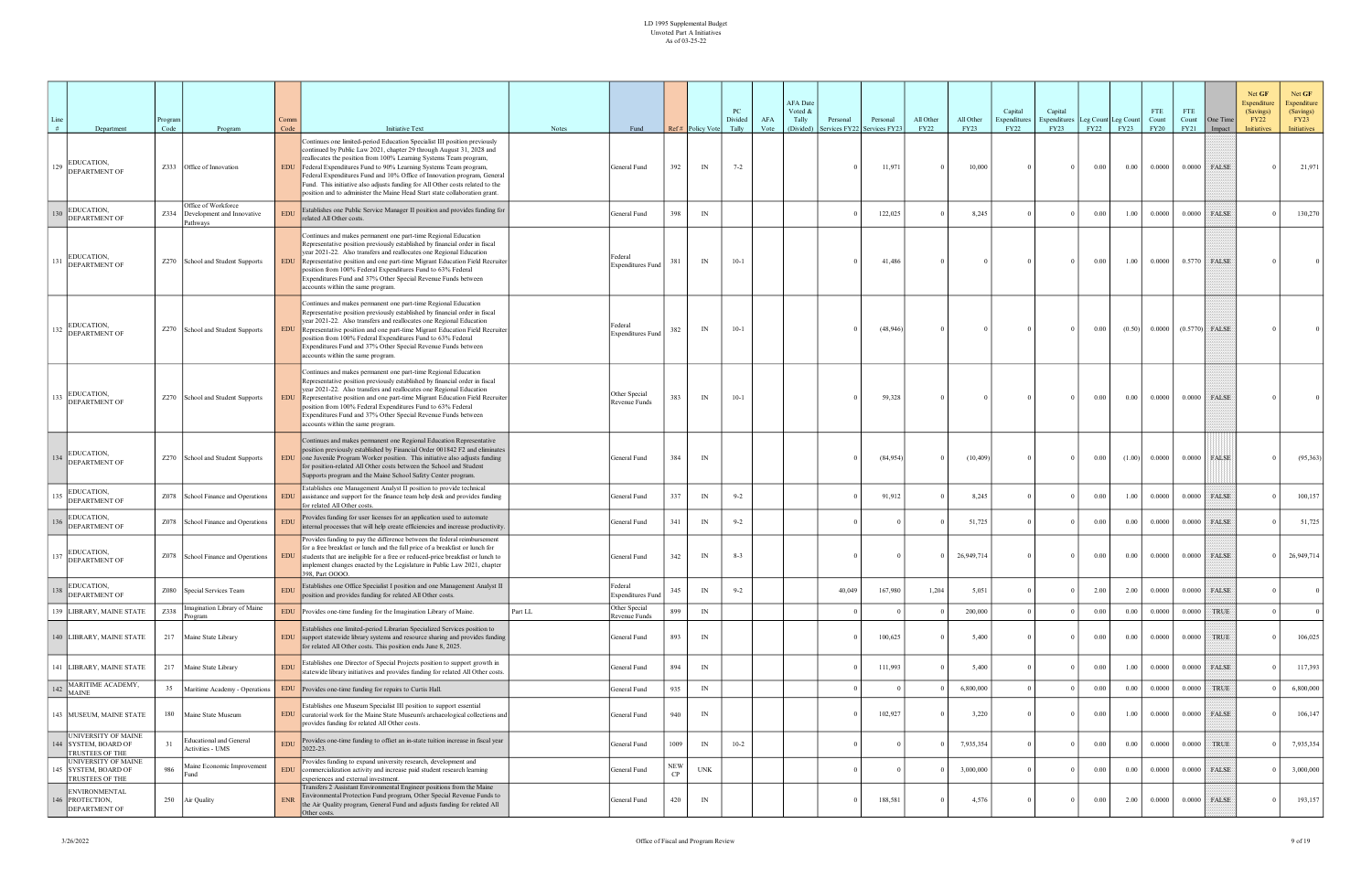| #  | Department                                                                   | Program<br>Code | Program                                                     | Comm<br>Code | <b>Initiative Text</b>                                                                                                                                                                                                                                                                                                                                                                                                                                                                                                            | <b>Notes</b> | Fund                                                                   |     | Ref# Policy Vote | PC<br>Divided<br>Tally | AFA<br>Vote | <b>AFA</b> Date<br>Voted &<br>Tally<br>(Divided) | Personal<br>ervices FY22 | Personal<br>Services FY2. | All Other<br><b>FY22</b> | All Other<br><b>FY23</b> | Capital<br>Expenditures<br><b>FY22</b> | Capital<br><b>Expenditures</b><br>FY23 | Leg Count Leg Count<br>FY22 | <b>FY23</b> | <b>FTE</b><br>Count<br><b>FY20</b> | <b>FTE</b><br>Count<br>FY21 | One Time<br>Impact | Net GF<br>Expenditure<br>(Savings)<br><b>FY22</b><br><b>Initiatives</b> | Net GF<br><b>Expenditure</b><br>(Savings)<br>FY23<br><b>Initiatives</b> |
|----|------------------------------------------------------------------------------|-----------------|-------------------------------------------------------------|--------------|-----------------------------------------------------------------------------------------------------------------------------------------------------------------------------------------------------------------------------------------------------------------------------------------------------------------------------------------------------------------------------------------------------------------------------------------------------------------------------------------------------------------------------------|--------------|------------------------------------------------------------------------|-----|------------------|------------------------|-------------|--------------------------------------------------|--------------------------|---------------------------|--------------------------|--------------------------|----------------------------------------|----------------------------------------|-----------------------------|-------------|------------------------------------|-----------------------------|--------------------|-------------------------------------------------------------------------|-------------------------------------------------------------------------|
|    | <b>ENVIRONMENTAL</b><br>47 PROTECTION,<br><b>DEPARTMENT OF</b>               | 421             | Maine Environmental Protection<br>Fund                      | <b>ENR</b>   | Transfers 2 Assistant Environmental Engineer positions from the Maine<br>Environmental Protection Fund program, Other Special Revenue Funds to<br>the Air Quality program, General Fund and adjusts funding for related All<br>Other costs.                                                                                                                                                                                                                                                                                       |              | Other Special<br>Revenue Funds                                         | 426 | IN               |                        |             |                                                  |                          | (188, 581)                |                          | (13,309)                 |                                        | - 0                                    | 0.00                        | (2.00)      | 0.0000                             | 0.0000                      | <b>FALSE</b>       |                                                                         | 0 <sup>1</sup>                                                          |
|    | ENVIRONMENTAL<br>48 PROTECTION,<br><b>DEPARTMENT OF</b>                      | 421             | Maine Environmental Protection                              | <b>ENR</b>   | Provides funding to align allocations with projected available resources for<br>the wetlands compensation fee program.                                                                                                                                                                                                                                                                                                                                                                                                            |              | Other Special<br>Revenue Funds                                         | 428 | IN               |                        |             |                                                  |                          |                           |                          | 4,500,000                |                                        | $\Omega$                               | 0.00                        | 0.00        | 0.0000                             | 0.0000                      | FALSE              |                                                                         | $\Omega$                                                                |
|    | <b>ENVIRONMENTAL</b><br>49 PROTECTION,<br><b>DEPARTMENT OF</b>               | 247             | Remediation and Waste<br>Management                         | <b>ENR</b>   | Provides one-time funding to assist Maine laboratories with equipment<br>purchases that will increase capacity for sample testing and analysis of<br>perfluoroalkyl and polyfluoroalkyl substances, or PFAS.                                                                                                                                                                                                                                                                                                                      | Part AA      | Other Special<br>Revenue Funds                                         | 409 | IN               |                        |             |                                                  |                          |                           | 3,200,000                |                          |                                        |                                        | 0.00                        | 0.00        | 0.0000                             | 0.0000                      | <b>TRUE</b>        |                                                                         |                                                                         |
|    | <b>ENVIRONMENTAL</b><br>50 PROTECTION,<br><b>DEPARTMENT OF</b>               |                 | 248 Water Quality                                           | <b>ENR</b>   | Establishes 2 Assistant Environmental Engineer positions to support new<br>infrastructure and other initiatives for the Clean Water State Revolving Loan<br>Fund and provides funding for related All Other costs.                                                                                                                                                                                                                                                                                                                |              | Other Special<br>Revenue Funds                                         | 415 | IN               |                        |             |                                                  |                          | 183,258                   |                          | 13,068                   |                                        | $\theta$                               | 0.00                        | 2.00        | 0.0000                             | 0.0000                      | <b>FALSE</b>       |                                                                         |                                                                         |
| 51 | <b>EFFICIENCY MAINE</b><br><b>TRUST</b>                                      |                 | Z100 Efficiency Maine Trust                                 | <b>EUT</b>   | Provides one-time funding to support electric vehicle rebate programs<br>including incentive programs.                                                                                                                                                                                                                                                                                                                                                                                                                            | Part Z       | Other Special<br>Revenue Funds                                         | 401 | IN               | $6 - 2$                |             |                                                  |                          |                           |                          | 7,000,000                |                                        |                                        | 0.00                        | 0.00        | 0.0000                             | 0.0000                      | <b>TRUE</b>        |                                                                         |                                                                         |
|    | 152 EXECUTIVE DEPARTMENT                                                     |                 | Z122 Governor's Energy Office                               | <b>EUT</b>   | Continues and makes permanent one limited-period Public Service<br>Coordinator II position previously continued by Financial Order 001666 F2.                                                                                                                                                                                                                                                                                                                                                                                     |              | Federal<br><b>Expenditures Fund</b>                                    | 451 | IN               | $6 - 2$                |             |                                                  |                          | 139,116                   |                          |                          |                                        |                                        | 0.00                        | 1.00        | 0.0000                             | 0.0000                      | FALSE              |                                                                         |                                                                         |
|    | 153 EXECUTIVE DEPARTMENT   Z122 Governor's Energy Office                     |                 |                                                             | <b>EUT</b>   | Continues and makes permanent one limited-period Public Service<br>Coordinator II position previously continued by Financial Order 001665 F2.                                                                                                                                                                                                                                                                                                                                                                                     |              | Other Special<br>Revenue Funds                                         | 452 | IN               | $6 - 2$                |             |                                                  |                          | 139,116                   |                          |                          |                                        |                                        | 0.00                        | 1.00        | 0.0000                             | 0.0000                      | FALSE              |                                                                         |                                                                         |
|    | 154 EXECUTIVE DEPARTMENT                                                     |                 | 410 Public Advocate                                         | <b>EUT</b>   | Establishes one Office Specialist I position to bring the staffing level to 10<br>employees as authorized in the Maine Revised Statutes, Title 35-A, section<br>116, subsection 8 and provides funding for related All Other costs.                                                                                                                                                                                                                                                                                               |              | Other Special<br>Revenue Funds                                         | 449 | IN               |                        |             |                                                  | 20,509                   | 85,971                    | 361                      | 1,464                    |                                        | $\Omega$                               | 1.00                        | 1.00        | 0.0000                             | 0.0000                      | <b>FALSE</b>       |                                                                         |                                                                         |
|    | <b>ADMINISTRATIVE AND</b><br>155 FINANCIAL SERVICES,<br><b>DEPARTMENT OF</b> | 455             | Accident - Sickness - Health<br>Insurance                   |              | Establishes one Public Service Manager II position to provide expertise<br>HCIFS related to both state and federal insurance laws and provides funding for<br>related All Other costs.                                                                                                                                                                                                                                                                                                                                            |              | Accident, Sickness<br>and Health<br>Insurance Internal<br>Service Fund |     | IN               |                        |             |                                                  |                          | 121,746                   |                          | 8,333                    |                                        | $\Omega$                               | $0.00\,$                    | 1.00        | 0.0000                             | 0.0000                      | FALSE              |                                                                         |                                                                         |
|    | ADMINISTRATIVE AND<br>FINANCIAL SERVICES,<br><b>DEPARTMENT OF</b>            | 455             | Accident - Sickness - Health<br>Insurance                   | <b>HCIFS</b> | Reorganizes one part-time Accountant I position to a full-time Public<br>Service Coordinator I position and transfers the position from the General<br>Fund to the Accident, Sickness and Health Insurance Internal Service Fund<br>within the same program.                                                                                                                                                                                                                                                                      |              | General Fund                                                           | 32  | IN               |                        |             |                                                  | (32,600)                 | (34,006)                  |                          |                          |                                        |                                        | (0.50)                      | (0.50)      | 0.0000                             | 0.0000                      | FALSE              | (32,600)                                                                | (34,006)                                                                |
|    | <b>ADMINISTRATIVE AND</b><br>57 FINANCIAL SERVICES,<br><b>DEPARTMENT OF</b>  | 455             | Accident - Sickness - Health<br>nsurance                    | <b>HCIFS</b> | Reorganizes one part-time Accountant I position to a full-time Public<br>Service Coordinator I position and transfers the position from the General<br>Fund to the Accident, Sickness and Health Insurance Internal Service Fund<br>within the same program.                                                                                                                                                                                                                                                                      |              | Accident, Sickness<br>and Health<br>Insurance Internal<br>Service Fund |     | IN               |                        |             |                                                  | 83,936                   | 88,181                    |                          |                          |                                        |                                        | 1.00                        | 1.00        | 0.0000                             | 0.0000                      | FALSE              |                                                                         |                                                                         |
|    | PROFESSIONAL AND<br>58 FINANCIAL REGULATION,<br>DEPARTMENT OF                | 91              | Bureau of Consumer Credit<br>Protection                     |              | Provides headcount for one Principal Consumer Credit Examiner position<br>HCIFS and adjusts funding between programs to correct an error in Public Law<br>2021, chapter 357.                                                                                                                                                                                                                                                                                                                                                      |              | Other Special<br>Revenue Funds                                         | 946 | IN               |                        |             |                                                  | 78,377                   | 109,710                   |                          |                          |                                        |                                        | 1.00                        | 1.00        | 0.0000                             | 0.0000                      | FALSE              |                                                                         |                                                                         |
|    | HEALTH AND HUMAN<br>159 SERVICES, DEPARTMENT                                 | Z225            | Disproportionate Share -<br>Dorothea Dix Psychiatric Center | <b>HHS</b>   | Continues and makes permanent one Public Service Manager III position<br>funded 36.53% General Fund in the Disproportionate Share - Dorothea Dix<br>Psychiatric Center program and 63.47% Other Special Revenue Funds in the<br>Dorothea Dix Psychiatric Center program previously continued by Public<br>Law 2021, chapter 29 through June 17, 2023. This initiative also provides<br>funding for related All Other costs.                                                                                                       |              | General Fund                                                           | 787 | IN               |                        |             |                                                  |                          | 1,304                     |                          | 2,388                    |                                        | $\Omega$                               | $0.00\,$                    | 0.00        | 0.0000                             | 0.0000                      | <b>FALSE</b>       |                                                                         | 3,692                                                                   |
|    | HEALTH AND HUMAN<br>160 SERVICES, DEPARTMENT                                 |                 | Z222 Dorothea Dix Psychiatric Center HHS                    |              | Continues and makes permanent one Public Service Manager III position<br>funded 36.53% General Fund in the Disproportionate Share - Dorothea Dix<br>Psychiatric Center program and 63.47% Other Special Revenue Funds in the<br>Dorothea Dix Psychiatric Center program previously continued by Public<br>Law 2021, chapter 29 through June 17, 2023. This initiative also provides<br>funding for related All Other costs.                                                                                                       |              | Other Special<br>Revenue Funds                                         | 783 | IN               |                        |             |                                                  |                          | (156)                     |                          | 4,283                    |                                        | $\Omega$                               | $0.00\,$                    | 1.00        | 0.0000                             | 0.0000                      | FALSE              |                                                                         |                                                                         |
|    | HEALTH AND HUMAN<br>161 SERVICES, DEPARTMENT                                 | Z225            | Disproportionate Share -<br>Dorothea Dix Psychiatric Center | <b>HHS</b>   | Restores legislative head count and funding for one Hospital Nurse III<br>position funded from Other Special Revenue Funds in the Disproportionate<br>Share - Dorothea Dix Psychiatric Center program and General Fund in the<br>Dorothea Dix Psychiatric Center program for the new 18-bed inpatient unit<br>at the Dorothea Dix Psychiatric Center. This position was authorized in<br>Public Law 2019, chapter 343 but not included in the baseline budget<br>enacted in Public Law 2021, chapter 29 due to a technical error. |              | General Fund                                                           | 788 | IN               |                        |             |                                                  | 10,496                   | 44,994                    | 589                      | 2,353                    |                                        | $\overline{0}$                         | 0.00                        | 0.00        | 0.0000                             |                             | $0.0000$ FALSE     | 11,085                                                                  | 47,347                                                                  |
|    | HEALTH AND HUMAN<br>162 SERVICES, DEPARTMENT                                 |                 | Z222   Dorothea Dix Psychiatric Center   HHS                |              | Restores legislative head count and funding for one Hospital Nurse III<br>position funded from Other Special Revenue Funds in the Disproportionate<br>Share - Dorothea Dix Psychiatric Center program and General Fund in the<br>Dorothea Dix Psychiatric Center program for the new 18-bed inpatient unit<br>at the Dorothea Dix Psychiatric Center. This position was authorized in<br>Public Law 2019, chapter 343 but not included in the baseline budget<br>enacted in Public Law 2021, chapter 29 due to a technical error. |              | Other Special<br>Revenue Funds                                         | 784 | IN               |                        |             |                                                  | 18,644                   | 78,176                    | 1,707                    | 6,952                    |                                        | $\Omega$                               | 1.00                        | 1.00        | 0.0000                             |                             | $0.0000$ FALSE     |                                                                         |                                                                         |
|    | HEALTH AND HUMAN<br>163 SERVICES, DEPARTMENT                                 | Z225            | Disproportionate Share -<br>Dorothea Dix Psychiatric Center | <b>HHS</b>   | Provides funding for the increased costs of travel nurses at the Dorothea Dix<br>Psychiatric Center.                                                                                                                                                                                                                                                                                                                                                                                                                              |              | General Fund                                                           | 789 | IN               | $8 - 4$                |             |                                                  |                          |                           | 405,104                  | 996,695                  |                                        | $\Omega$                               | $0.00\,$                    | 0.00        | 0.0000                             | 0.0000                      | <b>FALSE</b>       | 405,104                                                                 | 996,695                                                                 |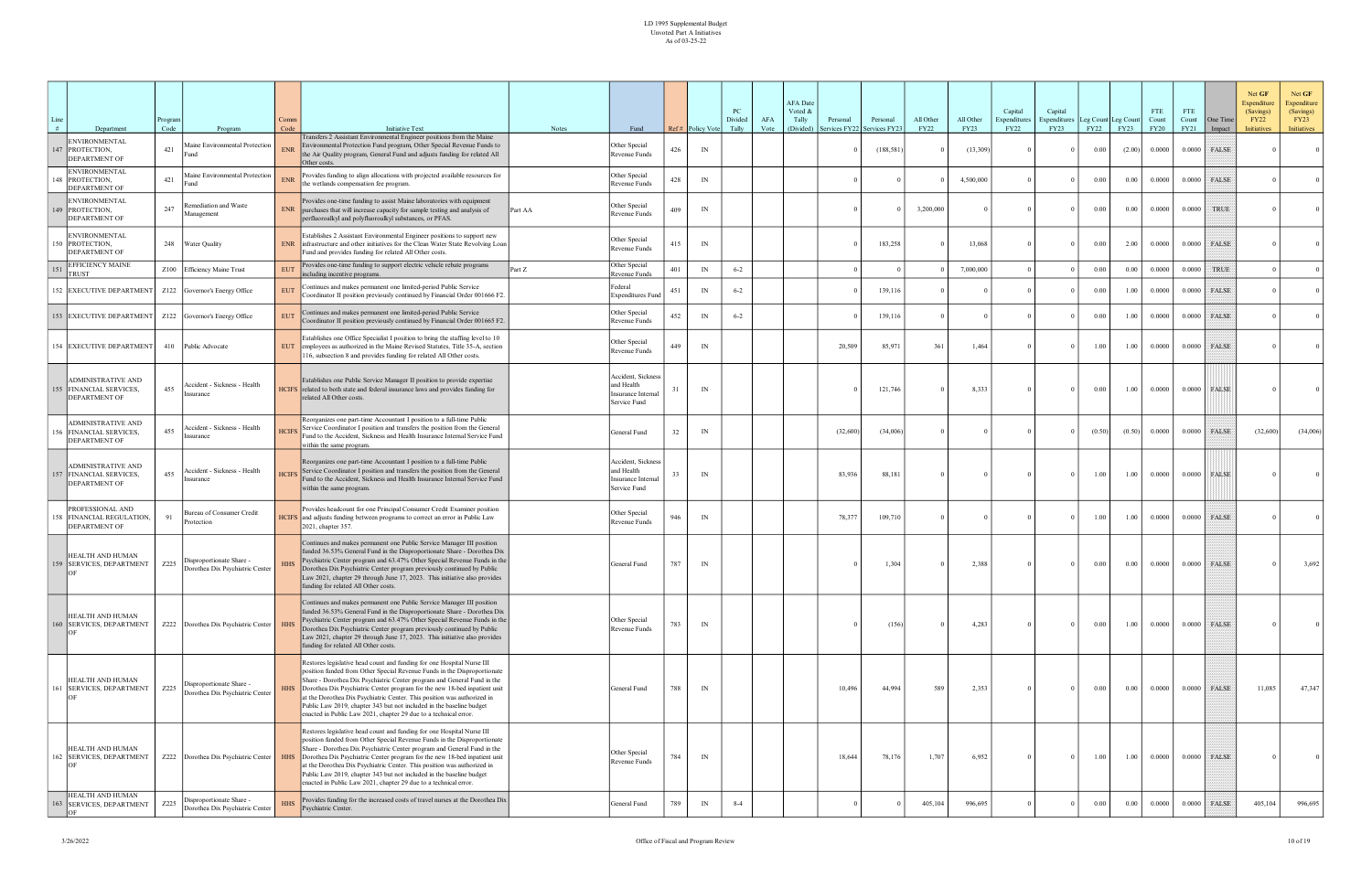| Line | Department                                          | Program<br>Code<br>Program                                       | Comm<br>Code<br><b>Initiative Text</b><br>Notes                                                                                                                                                                                                                                                                                                                                                                                                                                                                                                                                                                                                                                                                                                                                                | Fund                                |     | Ref# Policy Vote                        | PC<br>Divided<br>Tally | AFA<br>Vote | <b>AFA</b> Date<br>Voted &<br>Tally<br>(Divided) | Personal<br>Services FY22 | Personal<br>Services FY23 | All Other<br><b>FY22</b> | All Other<br><b>FY23</b> | Capital<br>Expenditures<br><b>FY22</b> | Capital<br>xpenditures<br>FY23 | FY22     | Leg Count Leg Count<br>FY23 | <b>FTE</b><br>Count<br><b>FY20</b> | <b>FTE</b><br>Count<br>FY21 | One Time<br>Impact | Net GF<br>Expenditure<br>(Savings)<br><b>FY22</b><br><b>Initiatives</b> | Net GF<br>Expenditure<br>(Savings)<br>FY23<br>Initiatives |
|------|-----------------------------------------------------|------------------------------------------------------------------|------------------------------------------------------------------------------------------------------------------------------------------------------------------------------------------------------------------------------------------------------------------------------------------------------------------------------------------------------------------------------------------------------------------------------------------------------------------------------------------------------------------------------------------------------------------------------------------------------------------------------------------------------------------------------------------------------------------------------------------------------------------------------------------------|-------------------------------------|-----|-----------------------------------------|------------------------|-------------|--------------------------------------------------|---------------------------|---------------------------|--------------------------|--------------------------|----------------------------------------|--------------------------------|----------|-----------------------------|------------------------------------|-----------------------------|--------------------|-------------------------------------------------------------------------|-----------------------------------------------------------|
|      | <b>IEALTH AND HUMAN</b><br>164 SERVICES, DEPARTMENT | Z219 Riverview Psychiatric Center                                | Provides funding for contracted nursing positions at the Riverview<br><b>HHS</b><br>Psychiatric Center.                                                                                                                                                                                                                                                                                                                                                                                                                                                                                                                                                                                                                                                                                        | General Fund                        | 773 | IN                                      | $8 - 5$                |             |                                                  |                           |                           |                          | 1,038,960                |                                        | $\Omega$                       | $0.00\,$ | 0.00                        | 0.0000                             |                             | $0.0000$ FALSE     |                                                                         | 1,038,960                                                 |
|      | <b>IEALTH AND HUMAN</b><br>165 SERVICES, DEPARTMENT | Disproportionate Share -<br>Z220<br>Riverview Psychiatric Center | Establishes 4 Psychiatric Nurse Practitioner positions funded 36.53%<br>General Fund in the Disproportionate Share - Riverview Psychiatric Center<br>program and 63.47% Other Special Revenue Funds in the Riverview<br><b>HHS</b><br>Psychiatric Center program to improve the recruitment and retention of<br>qualified health care professionals and avoid higher locum tenens contracts.<br>This initiative also provides funding for related All Other costs.                                                                                                                                                                                                                                                                                                                             | General Fund                        | 779 | IN                                      | $8 - 4$                |             |                                                  |                           | 344,040                   |                          | 9,552                    |                                        | $\Omega$                       | 0.00     | 0.00                        | 0.0000                             | 0.0000                      | FALSE              |                                                                         | 353,592                                                   |
|      | <b>IEALTH AND HUMAN</b><br>166 SERVICES, DEPARTMENT | Z219 Riverview Psychiatric Center                                | Establishes 4 Psychiatric Nurse Practitioner positions funded 36.53%<br>General Fund in the Disproportionate Share - Riverview Psychiatric Center<br>program and 63.47% Other Special Revenue Funds in the Riverview<br><b>HHS</b><br>Psychiatric Center program to improve the recruitment and retention of<br>qualified health care professionals and avoid higher locum tenens contracts.<br>This initiative also provides funding for related All Other costs.                                                                                                                                                                                                                                                                                                                             | Other Special<br>Revenue Funds      | 776 | IN                                      | $8 - 4$                |             |                                                  |                           | 597,756                   |                          | 37,238                   |                                        | $\Omega$                       | $0.00\,$ | 4.00                        | 0.0000                             | 0.0000                      | <b>FALSE</b>       |                                                                         |                                                           |
|      | <b>IEALTH AND HUMAN</b><br>167 SERVICES, DEPARTMENT | Mental Health Services -<br>Z206<br>Children                     | Continues 2 limited-period Social Services Supervisor positions previously<br>established by Financial Order 001721 F2 and 3 limited-period Social<br>Services Supervisor positions, one limited-period Social Services Manager I<br>position, one limited-period Data and Research Coordinator position, one<br>limited-period Clinical Social Worker position, one limited-period Social<br><b>HHS</b><br>Services Program Specialist I position and one limited-period Social<br>Services Program Specialist II position previously continued by Financial<br>Order 001680 F2 through August 30, 2024. These positions are funded<br>100% Federal Expenditures Fund in the Mental Health Services - Children<br>program. This initiative also provides funding for related All Other costs. | Federal<br><b>Expenditures Fund</b> | 709 | IN                                      |                        |             |                                                  |                           | 1,066,122                 |                          | 121,413                  |                                        | $\Omega$                       | $0.00\,$ | 0.00                        | 0.0000                             | 0.0000                      | <b>TRUE</b>        |                                                                         |                                                           |
|      | <b>IEALTH AND HUMAN</b><br>168 SERVICES, DEPARTMENT | 563<br>Child Care Services                                       | Continues one limited-period Social Services Program Specialist II position,<br>one limited-period Social Services Manager I position and 2 limited-period<br><b>HHS</b><br>Management Analyst II positions previously established by Financial Order<br>CV0298 F2 until September 30, 2023. This initiative also provides funding<br>for related All Other costs.                                                                                                                                                                                                                                                                                                                                                                                                                             | Federal Block<br>Grant Fund - ARP   | 638 | $\ensuremath{\text{IN}}$                |                        |             |                                                  |                           | 384,396                   |                          | 40,423                   |                                        | $\Omega$                       | $0.00\,$ | 0.00                        | 0.0000                             | 0.0000                      | <b>TRUE</b>        |                                                                         |                                                           |
|      | <b>IEALTH AND HUMAN</b><br>169 SERVICES, DEPARTMENT | 563<br>Child Care Services                                       | Continues one limited-period Financial Resource Specialist position and one<br>limited-period Community Care Worker position previously continued by<br>Financial Order 001679 F2, funded 100% Federal Block Grant Fund in the<br><b>HHS</b><br>Child Care Services program. These positions end on June 14, 2025. This<br>initiative also provides funding for related All Other costs.                                                                                                                                                                                                                                                                                                                                                                                                       | Federal Block<br>Grant Fund         | 639 | IN                                      |                        |             |                                                  |                           | 159,947                   |                          | 19,090                   |                                        | $\Omega$                       | 0.00     | 0.00                        | 0.0000                             | 0.0000                      | <b>TRUE</b>        |                                                                         |                                                           |
|      | <b>IEALTH AND HUMAN</b><br>170 SERVICES, DEPARTMENT | 563<br>Child Care Services                                       | Establishes one Public Service Manager II position funded 100% Federal<br>Block Grant Fund in the Child Care Services program to serve as the<br><b>HHS</b><br>associate director for child care and provides funding for related All Other                                                                                                                                                                                                                                                                                                                                                                                                                                                                                                                                                    | Federal Block<br><b>Grant Fund</b>  | 640 | IN                                      |                        |             |                                                  |                           | 130,750                   |                          | 11,310                   |                                        | $\Omega$                       | $0.00\,$ | 1.00                        | 0.0000                             |                             | $0.0000$ FALSE     |                                                                         |                                                           |
|      | IEALTH AND HUMAN<br>171 SERVICES, DEPARTMENT        | 923 Homeless Youth Program                                       | Provides funding for homeless youth services in the Mental Health Services -<br><b>HHS</b><br>Children program and the Homeless Youth Program.                                                                                                                                                                                                                                                                                                                                                                                                                                                                                                                                                                                                                                                 | General Fund                        | 648 | IN                                      | $7 - 4$                |             |                                                  |                           |                           |                          | 487,063                  |                                        | $\Omega$                       | $0.00\,$ | 0.00                        | 0.0000                             |                             | $0.0000$ FALSE     |                                                                         | 487,063                                                   |
|      | <b>IEALTH AND HUMAN</b><br>172 SERVICES, DEPARTMENT | Mental Health Services -<br>Z206<br>Children                     | Provides funding for homeless youth services in the Mental Health Services -<br><b>HHS</b><br>Children program and the Homeless Youth Program.                                                                                                                                                                                                                                                                                                                                                                                                                                                                                                                                                                                                                                                 | General Fund                        | 710 | IN                                      | $7 - 4$                |             |                                                  |                           |                           |                          | 1,512,937                |                                        | $\Omega$                       | $0.00\,$ | 0.00                        | 0.0000                             | 0.0000                      | FALSE              |                                                                         | 1,512,937                                                 |
|      | <b>HEALTH AND HUMAN</b><br>SERVICES, DEPARTMENT     | IV-E Foster Care/Adoption<br>137<br>Assistance                   | <b>HHS</b><br>Provides one-time funding for child welfare cycle payments.                                                                                                                                                                                                                                                                                                                                                                                                                                                                                                                                                                                                                                                                                                                      | General Fund                        | 508 | IN                                      |                        |             |                                                  |                           |                           |                          | 6.885.371                |                                        |                                | 0.00     | 0.00                        | 0.0000                             | 0.0000                      | <b>TRUE</b>        |                                                                         | 6,885,371                                                 |
|      | HEALTH AND HUMAN<br>74 SERVICES, DEPARTMENT         | State-funded Foster<br>139<br>Care/Adoption Assistance           | HHS Provides one-time funding for child welfare cycle payments.                                                                                                                                                                                                                                                                                                                                                                                                                                                                                                                                                                                                                                                                                                                                | General Fund                        | 520 | $\ensuremath{\text{IN}}$                |                        |             |                                                  |                           |                           |                          | 3,973,250                |                                        |                                | $0.00\,$ | 0.00                        | 0.0000                             | 0.0000                      | TRUE               |                                                                         | 3,973,250                                                 |
|      | HEALTH AND HUMAN<br>175 SERVICES, DEPARTMENT        | Office of Child and Family<br>307<br>Services - Central          | Establishes 8 Secretary Associate Legal positions funded 72% General Fund<br>and 28% Other Special Revenue Funds in the Office of Child and Family<br><b>HHS</b><br>Services - Central program due to increased legal casework. This initiative<br>also provides funding for related All Other costs.                                                                                                                                                                                                                                                                                                                                                                                                                                                                                          | General Fund                        | 619 | $\ensuremath{\text{IN}}$                |                        |             |                                                  |                           | 447,808                   |                          | 37,653                   |                                        | $\Omega$                       | $0.00\,$ | 8.00                        | 0.0000                             |                             | $0.0000$ FALSE     |                                                                         | 485,461                                                   |
|      | <b>IEALTH AND HUMAN</b><br>176 SERVICES, DEPARTMENT | Office of Child and Family<br>307<br>Services - Central          | Establishes 8 Secretary Associate Legal positions funded 72% General Fund<br>and 28% Other Special Revenue Funds in the Office of Child and Family<br><b>HHS</b><br>Services - Central program due to increased legal casework. This initiative<br>also provides funding for related All Other costs.                                                                                                                                                                                                                                                                                                                                                                                                                                                                                          | Other Special<br>Revenue Funds      | 621 | IN                                      |                        |             |                                                  |                           | 174,144                   |                          | 23,993                   |                                        | $\Omega$                       | 0.00     | 0.00                        | 0.0000                             | 0.0000                      | <b>FALSE</b>       |                                                                         | $\Omega$                                                  |
|      | <b>IEALTH AND HUMAN</b><br>177 SERVICES, DEPARTMENT | 563<br>Child Care Services                                       | Establishes one Social Services Manager I position and one Management<br>Analyst II position funded 100% General Fund within the Child Care<br><b>HHS</b><br>Services program. This initiative also provides funding for related All<br>Other costs and salary supplements awarded to individuals who<br>provide child care or who are early childhood educators.                                                                                                                                                                                                                                                                                                                                                                                                                              | General Fund                        | 642 | IN                                      | $7 - 4$                |             |                                                  |                           | 191,663                   |                          | 11,929,806               |                                        | $\Omega$                       | $0.00\,$ | 2.00                        | 0.0000                             |                             | $0.0000$ FALSE     |                                                                         | 12,121,469                                                |
|      | HEALTH AND HUMAN<br>178 SERVICES, DEPARTMENT        | Developmental Services -<br>Z208<br>ommunity                     | Provides funding for services performed by the Office of the Attorney<br><b>HHS</b><br>General.                                                                                                                                                                                                                                                                                                                                                                                                                                                                                                                                                                                                                                                                                                | General Fund                        | 717 | IN                                      | $7 - 4$                |             |                                                  |                           |                           | 4,120                    | 4,296                    |                                        | $\Omega$                       | $0.00\,$ | 0.00                        | 0.0000                             | 0.0000                      | FALSE              | 4,120                                                                   | 4,296                                                     |
|      | HEALTH AND HUMAN<br>79 SERVICES, DEPARTMENT         | IV-E Foster Care/Adoption<br>137<br>Assistance                   | Provides funding for services performed by the Office of the Attorney<br><b>HHS</b><br>General.                                                                                                                                                                                                                                                                                                                                                                                                                                                                                                                                                                                                                                                                                                | General Fund                        | 501 | $\ensuremath{\mathop{\rm IN}\nolimits}$ | $7 - 4$                |             |                                                  |                           |                           | 1,482,379                | 1,545,509                |                                        | $\Omega$                       | $0.00\,$ | 0.00                        | 0.0000                             | 0.0000                      | FALSE              | 1,482,379                                                               | 1,545,509                                                 |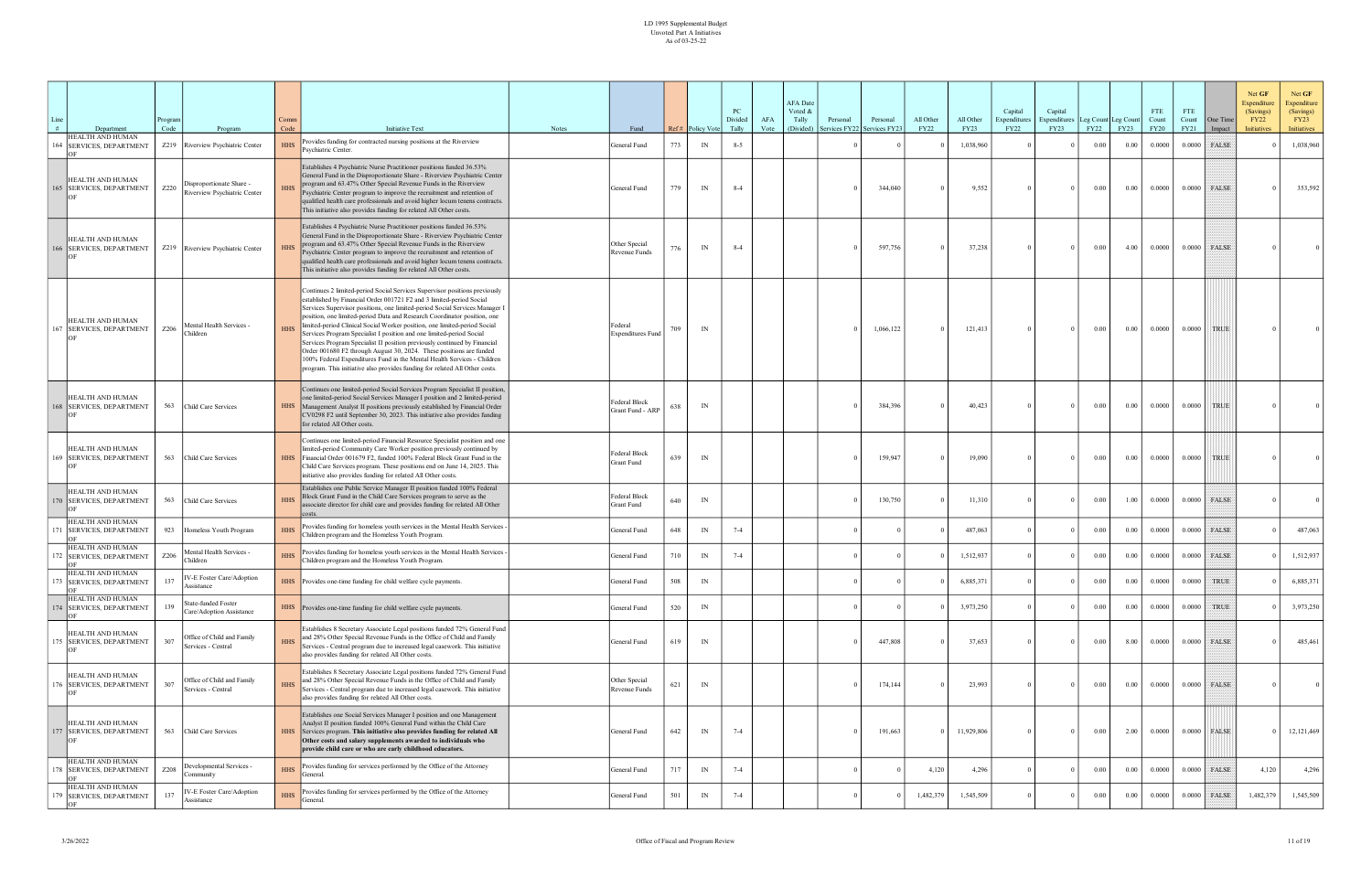| Line  |                                                                   | rogram?      |                                                                         | Comm               |                                                                                                                                                                                                                                                                                                                                                                                                            |              |                                     |                         |                          | PC<br>Divided    | AFA  | <b>AFA</b> Date<br>Voted &<br>Tally | Personal      | Personal     | All Other              | All Other              | Capital<br>Expenditures | Capital<br>xpenditures | Leg Count Leg Count |                     | <b>FTE</b><br>Count   | <b>FTE</b><br>Count | One Time        | Net GF<br>Expenditure<br>(Savings)<br><b>FY22</b> | Net GF<br><b>Expenditure</b><br>(Savings)<br>FY23 |
|-------|-------------------------------------------------------------------|--------------|-------------------------------------------------------------------------|--------------------|------------------------------------------------------------------------------------------------------------------------------------------------------------------------------------------------------------------------------------------------------------------------------------------------------------------------------------------------------------------------------------------------------------|--------------|-------------------------------------|-------------------------|--------------------------|------------------|------|-------------------------------------|---------------|--------------|------------------------|------------------------|-------------------------|------------------------|---------------------|---------------------|-----------------------|---------------------|-----------------|---------------------------------------------------|---------------------------------------------------|
|       | Department<br><b>IEALTH AND HUMAN</b><br>180 SERVICES, DEPARTMENT | Code<br>Z198 | Program<br>Mental Health Services -<br>ommunitv                         | Code<br><b>HHS</b> | <b>Initiative Text</b><br>Provides funding for services performed by the Office of the Attorney<br>General.                                                                                                                                                                                                                                                                                                | <b>Notes</b> | Fund<br>General Fund                | 672                     | Ref# Policy Vote<br>IN   | Tally<br>$7 - 4$ | Vote | (Divided)                           | Services FY22 | Services FY2 | <b>FY22</b><br>285,961 | <b>FY23</b><br>298,139 | <b>FY22</b>             | FY23<br>$\Omega$       | FY22<br>$0.00\,$    | <b>FY23</b><br>0.00 | <b>FY20</b><br>0.0000 | FY21<br>0.0000      | Impact<br>FALSE | <b>Initiatives</b><br>285,961                     | Initiatives<br>298,139                            |
|       | HEALTH AND HUMAN<br><b>SERVICES, DEPARTMENT</b>                   | 453          | Office for Family Independence<br>District                              | <b>HHS</b>         | Provides funding for services performed by the Office of the Attorney<br>General.                                                                                                                                                                                                                                                                                                                          |              | General Fund                        | 632                     | IN                       | $7 - 4$          |      |                                     |               |              | 101,253                | 105,565                |                         | $\Omega$               | 0.00                | 0.00                | 0.0000                |                     | $0.0000$ FALSE  | 101,253                                           | 105,565                                           |
| 182 I | HEALTH AND HUMAN<br><b>SERVICES, DEPARTMENT</b>                   | Z040         | Office of Aging and Disability<br>Services Adult Protective<br>Services | <b>HHS</b>         | Provides funding for services performed by the Office of the Attorney<br>General.                                                                                                                                                                                                                                                                                                                          |              | General Fund                        | 667                     | IN                       | $7 - 4$          |      |                                     |               |              | 10,131                 | 10,562                 |                         |                        | 0.00                | 0.00                | 0.0000                | 0.0000              | FALSE           | 10,131                                            | 10,562                                            |
|       | <b>IEALTH AND HUMAN</b><br>183 SERVICES, DEPARTMENT               | 142          | Department of Health and<br>Human Services Central<br>Operations        | <b>HHS</b>         | Establishes one Senior Legal Advisor position funded 60% General Fund in<br>the Department of Health and Human Services Central Operations program<br>and 40% Other Special Revenue Funds in the Department of Health and<br>Human Services Central Operations program. This initiative also provides<br>funding for related All Other costs.                                                              | Part DD      | General Fund                        | 535                     | IN                       | $8 - 4$          |      |                                     |               | 103,673      |                        | 3,922                  |                         | $\Omega$               | 0.00                | 1.00                | 0.0000                | 0.0000              | <b>FALSE</b>    |                                                   | 107,595                                           |
|       | <b>IEALTH AND HUMAN</b><br>184 SERVICES, DEPARTMENT               | 142          | Department of Health and<br>Human Services Central<br>Operations        | <b>HHS</b>         | Establishes one Senior Legal Advisor position funded 60% General Fund in<br>the Department of Health and Human Services Central Operations program<br>and 40% Other Special Revenue Funds in the Department of Health and<br>Human Services Central Operations program. This initiative also provides<br>funding for related All Other costs.                                                              | Part DD      | Other Special<br>Revenue Funds      | 536                     | IN                       | $8-4$            |      |                                     |               | 69,116       |                        | 5,109                  |                         | $\Omega$               | $0.00\,$            | 0.00                | 0.0000                | 0.0000              | FALSE           |                                                   |                                                   |
|       | HEALTH AND HUMAN<br>185   SERVICES, DEPARTMENT                    | Z208         | Developmental Services -<br>Community                                   | <b>HHS</b>         | Provides funding to reimburse the Office of the Attorney General for one full-<br>time Assistant Attorney General position dedicated to the Department of<br>Health and Human Services.                                                                                                                                                                                                                    |              | General Fund                        | 718                     | IN                       | $8-4$            |      |                                     |               |              | 2,046                  | 7,372                  |                         |                        | 0.00                | 0.00                | 0.0000                | 0.0000              | FALSE           | 2,046                                             | 7,372                                             |
|       | <b>IEALTH AND HUMAN</b><br><b>SERVICES, DEPARTMENT</b>            | 137          | IV-E Foster Care/Adoption<br>Assistance                                 | <b>HHS</b>         | Provides funding to reimburse the Office of the Attorney General for one full-<br>time Assistant Attorney General position dedicated to the Department of<br>Health and Human Services.                                                                                                                                                                                                                    |              | General Fund                        | 506                     | IN                       | $8 - 4$          |      |                                     |               |              | 20,312                 | 73,197                 |                         | $^{\circ}$             | 0.00                | 0.00                | 0.0000                | 0.0000              | FALSE           | 20,312                                            | 73,197                                            |
|       | HEALTH AND HUMAN<br>187 SERVICES, DEPARTMENT                      | 137          | IV-E Foster Care/Adoption<br>Assistance                                 | <b>HHS</b>         | Provides funding to reimburse the Office of the Attorney General for one full-<br>time Assistant Attorney General position dedicated to the Department of<br>Health and Human Services.                                                                                                                                                                                                                    |              | Federal<br><b>Expenditures Fund</b> | 507                     | IN                       | $8 - 4$          |      |                                     |               |              | 8,585                  | 30,937                 |                         | $\Omega$               | 0.00                | 0.00                | 0.0000                | 0.0000              | FALSE           |                                                   |                                                   |
|       | HEALTH AND HUMAN<br>188 SERVICES, DEPARTMENT                      | Z198         | Mental Health Services -<br>ommunity                                    | <b>HHS</b>         | Provides funding to reimburse the Office of the Attorney General for one full-<br>time Assistant Attorney General position dedicated to the Department of<br>Health and Human Services.                                                                                                                                                                                                                    |              | General Fund                        | 676                     | IN                       | $8 - 4$          |      |                                     |               |              | 2,940                  | 10,596                 |                         | $\Omega$               | 0.00                | 0.00                | 0.0000                | 0.0000              | FALSE           | 2.940                                             | 10,596                                            |
|       | <b>IEALTH AND HUMAN</b><br>189 SERVICES, DEPARTMENT               | Z036         | Division of Licensing and<br>Certification                              | <b>HHS</b>         | Establishes one Public Service Manager III position funded 35% General<br>Fund and 65% Other Special Revenue Funds in the Division of Licensing<br>and Certification program to serve as the chief operations officer. This<br>initiative also provides funding for related All Other costs.                                                                                                               |              | General Fund                        | 661                     | IN                       | $8 - 4$          |      |                                     |               | 47,121       |                        | 2,288                  |                         | $\Omega$               | 0.00                | 0.00                | 0.0000                | 0.0000              | FALSE           |                                                   | 49,409                                            |
|       | <b>IEALTH AND HUMAN</b><br>190 SERVICES, DEPARTMENT               | Z036         | Division of Licensing and<br>Certification                              | <b>HHS</b>         | Establishes one Public Service Manager III position funded 35% General<br>Fund and 65% Other Special Revenue Funds in the Division of Licensing<br>and Certification program to serve as the chief operations officer. This<br>initiative also provides funding for related All Other costs.                                                                                                               |              | Other Special<br>Revenue Funds      | 664                     | $\ensuremath{\text{IN}}$ | $8 - 4$          |      |                                     |               | 87,514       |                        | 7,440                  |                         | $\Omega$               | 0.00                | 1.00                | 0.0000                | 0.0000              | FALSE           |                                                   |                                                   |
|       | <b>IEALTH AND HUMAN</b><br>191 SERVICES, DEPARTMENT               | 140          | Office of Aging and Disability<br>Services Central Office               | <b>HHS</b>         | Transfers and reallocates one Social Services Program Manager position<br>from 50% General Fund and 50% Federal Expenditures Fund in the Office<br>of MaineCare Services program to 100% General Fund in the Office of<br>Aging and Disability Services Central Office program to align the funding<br>with the work being performed. This initiative also adjusts funding for<br>related All Other costs. |              | General Fund                        | 526                     | IN                       | $8 - 4$          |      |                                     |               | 112,356      |                        | 6,537                  |                         | $\Omega$               | 0.00                | 1.00                | 0.0000                | 0.0000              | FALSE           |                                                   | 118,893                                           |
|       | <b>HEALTH AND HUMAN</b><br>192 SERVICES, DEPARTMENT               |              | 129 Office of MaineCare Services                                        | <b>HHS</b>         | Transfers and reallocates one Social Services Program Manager position<br>from 50% General Fund and 50% Federal Expenditures Fund in the Office<br>of MaineCare Services program to 100% General Fund in the Office of<br>Aging and Disability Services Central Office program to align the funding<br>with the work being performed. This initiative also adjusts funding for<br>related All Other costs. |              | General Fund                        | 484                     | IN                       | $8 - 4$          |      |                                     |               | (56, 176)    |                        | (3,269)                |                         | $\Omega$               | $0.00\,$            | 0.00                | 0.0000                |                     | $0.0000$ FALSE  |                                                   | (59, 445)                                         |
|       | <b>IEALTH AND HUMAN</b><br>193 SERVICES, DEPARTMENT               |              | 129 Office of MaineCare Services                                        | <b>HHS</b>         | Transfers and reallocates one Social Services Program Manager position<br>from 50% General Fund and 50% Federal Expenditures Fund in the Office<br>of MaineCare Services program to 100% General Fund in the Office of<br>Aging and Disability Services Central Office program to align the funding<br>with the work being performed. This initiative also adjusts funding for<br>related All Other costs. |              | Federal<br><b>Expenditures Fund</b> | 485                     | IN                       | $8 - 4$          |      |                                     |               | (56, 180)    |                        | (5,336)                |                         | $\bf{0}$               | $0.00\,$            | (1.00)              | 0.0000                |                     | $0.0000$ FALSE  |                                                   | $\overline{0}$                                    |
|       | HEALTH AND HUMAN<br>194 SERVICES, DEPARTMENT                      | 142          | Department of Health and<br>Human Services Central<br>Operations        | <b>HHS</b>         | Provides one-time funding for public health emergency transitional case<br>management services to those in need as federal COVID-19 related funding<br>expires.                                                                                                                                                                                                                                            |              | General Fund                        | 539                     | IN                       | $7 - 4$          |      |                                     |               |              | 200,000                | 550,000                |                         | $\Omega$               | 0.00                | 0.00                | 0.0000                | 0.0000              | TRUE            | 200,000                                           | 550,000                                           |
|       | IEALTH AND HUMAN<br>195 SERVICES, DEPARTMENT                      |              | 728 Drinking Water Enforcement                                          | <b>HHS</b>         | Provides funding to align with the required state match for the Drinking<br>Water Enforcement program.                                                                                                                                                                                                                                                                                                     |              | General Fund                        | <b>NEW</b><br><b>CP</b> | <b>UNK</b>               |                  |      |                                     |               |              |                        | 1,295,500              |                         | $\Omega$               | $0.00\,$            | 0.00                | 0.0000                | 0.0000              | FALSE           |                                                   | 1,295,500                                         |
|       | IEALTH AND HUMAN<br><b>SERVICES, DEPARTMENT</b>                   | 420          | Long Term Care - Office of<br>Aging and Disability Services             | <b>HHS</b>         | Provides funding to reduce the waiting list for programs under the office of<br>aging and disabilities services rule Chapter 5, Section 63, In-Home and<br>Community Support Services for Elderly and Other Adults.                                                                                                                                                                                        |              | General Fund                        | 623                     | $\ensuremath{\text{IN}}$ |                  |      |                                     |               |              |                        | 6,146,316              |                         |                        | 0.00                | 0.00                | 0.0000                | 0.0000              | FALSE           |                                                   | 6,146,316                                         |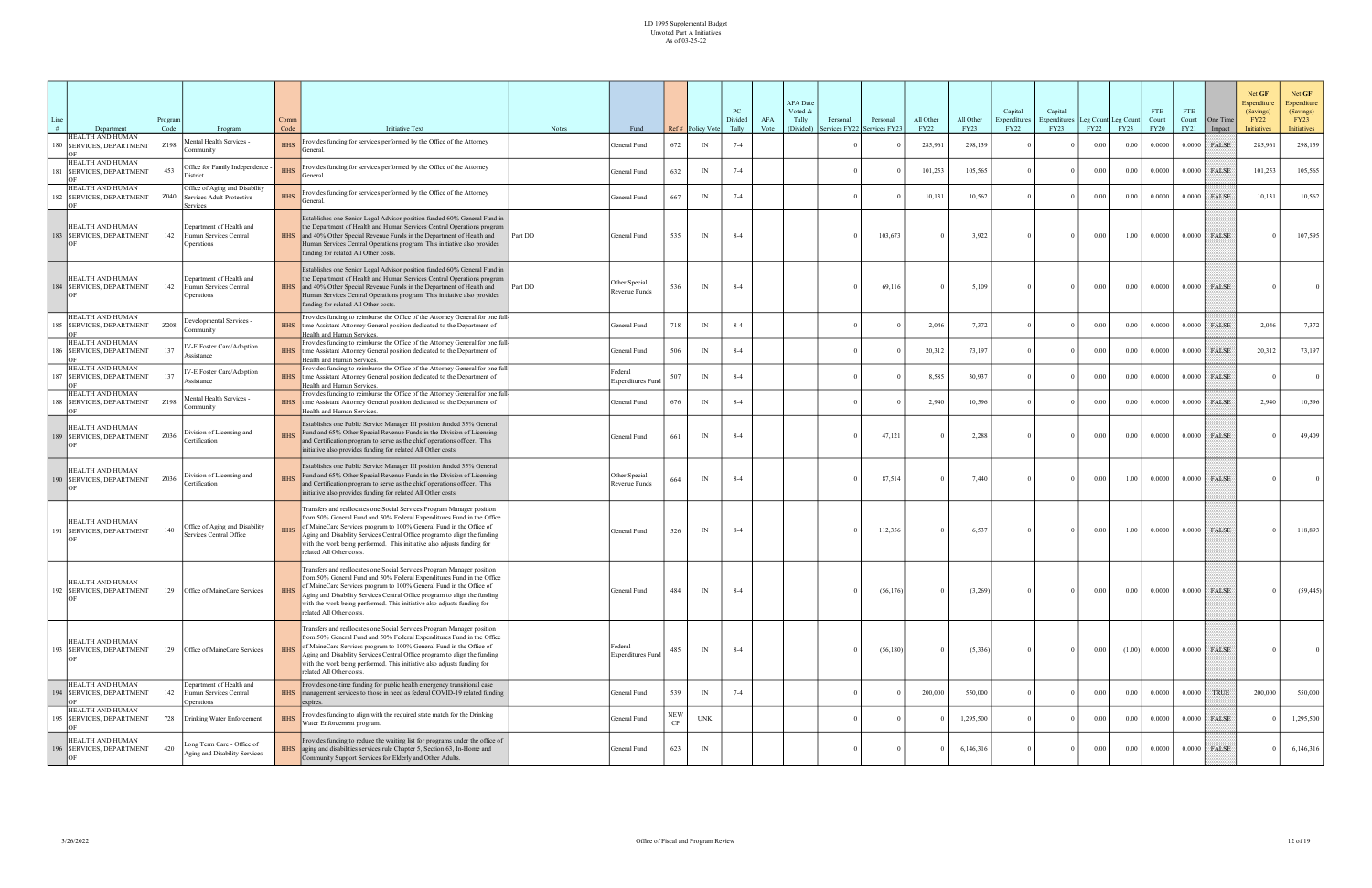| Line<br># | Department                                          | rogram<br>Code | Program                                      | Comm<br>Code | <b>Initiative Text</b>                                                                                                                                                                                                                                                                                                                                                                                                                                                                    | <b>Notes</b>                                                                                        | Fund                                |     | Ref# Policy Vote         | PC<br>Divided<br>Tally | AFA<br>Vote | <b>AFA</b> Date<br>Voted &<br>Tally<br>(Divided) | Personal<br>ervices FY22 | Personal<br>Services FY23 | All Other<br><b>FY22</b> | All Other<br>FY23 | Capital<br>Expenditures<br><b>FY22</b> | Capital<br><b>Expenditures</b><br>FY23 | <b>FY22</b> | Leg Count Leg Count<br>FY23 | <b>FTE</b><br>Count<br><b>FY20</b> | <b>FTE</b><br>Count<br><b>FY21</b> | One Time<br>Impact | Net GF<br>Net GF<br>Expenditure<br>Expenditure<br>(Savings)<br>(Savings)<br><b>FY22</b><br>FY23<br><b>Initiatives</b><br>Initiatives |
|-----------|-----------------------------------------------------|----------------|----------------------------------------------|--------------|-------------------------------------------------------------------------------------------------------------------------------------------------------------------------------------------------------------------------------------------------------------------------------------------------------------------------------------------------------------------------------------------------------------------------------------------------------------------------------------------|-----------------------------------------------------------------------------------------------------|-------------------------------------|-----|--------------------------|------------------------|-------------|--------------------------------------------------|--------------------------|---------------------------|--------------------------|-------------------|----------------------------------------|----------------------------------------|-------------|-----------------------------|------------------------------------|------------------------------------|--------------------|--------------------------------------------------------------------------------------------------------------------------------------|
|           | HEALTH AND HUMAN<br>197 SERVICES, DEPARTMENT        |                | 129 Office of MaineCare Services             | <b>HHS</b>   | Establishes 3 Comprehensive Health Planner I positions, one Medical Care<br>Coordinator position and one Management Analyst II position funded 50%<br>General Fund and 50% Federal Expenditures Fund in the Office of<br>MaineCare Services program and provides funding for related All Other<br>costs. This initiative also transfers All Other to Personal Services to cover a<br>portion of these positions, which were previously procured through a staff<br>ugmentation contract.  |                                                                                                     | General Fund                        | 495 | IN                       | $7 - 4$                |             |                                                  |                          | 218,520                   |                          | (123, 183)        |                                        | $\Omega$                               | 0.00        | 0.00                        | 0.0000                             | 0.0000                             | FALSE              | 95,337                                                                                                                               |
|           | <b>HEALTH AND HUMAN</b><br>198 SERVICES, DEPARTMENT |                | 129 Office of MaineCare Services             | <b>HHS</b>   | Establishes 3 Comprehensive Health Planner I positions, one Medical Care<br>Coordinator position and one Management Analyst II position funded 50%<br>General Fund and 50% Federal Expenditures Fund in the Office of<br>MaineCare Services program and provides funding for related All Other<br>costs. This initiative also transfers All Other to Personal Services to cover a<br>portion of these positions, which were previously procured through a staff<br>augmentation contract. |                                                                                                     | Federal<br><b>Expenditures Fund</b> | 496 | IN                       | $7 - 4$                |             |                                                  |                          | 218,558                   |                          | (119, 868)        |                                        | $\Omega$                               | 0.00        | 5.00                        | 0.0000                             | 0.0000                             | FALSE              |                                                                                                                                      |
|           | HEALTH AND HUMAN<br>99 SERVICES, DEPARTMENT         | 147            | Medical Care - Payments to<br>Providers      | <b>HHS</b>   | Provides one-time funding for COVID-19 supplemental payments to<br>hospitals.                                                                                                                                                                                                                                                                                                                                                                                                             |                                                                                                     | General Fund                        | 558 | IN                       | $7 - 4$                |             |                                                  |                          |                           |                          | 6,791,950         |                                        |                                        | 0.00        | 0.00                        | 0.0000                             | 0.0000                             | <b>TRUE</b>        | 6,791,950                                                                                                                            |
|           | HEALTH AND HUMAN<br>200 SERVICES, DEPARTMENT        | 147            | Medical Care - Payments to<br>Providers      | <b>HHS</b>   | Provides one-time funding for COVID-19 supplemental payments to<br>hospitals.                                                                                                                                                                                                                                                                                                                                                                                                             |                                                                                                     | Federal<br><b>Expenditures Fund</b> | 559 | IN                       | $7 - 4$                |             |                                                  |                          |                           |                          | 18,208,050        |                                        | $\Omega$                               | 0.00        | 0.00                        | 0.0000                             | 0.0000                             | <b>TRUE</b>        |                                                                                                                                      |
|           | HEALTH AND HUMAN<br><b>SERVICES, DEPARTMENT</b>     | 147            | Medical Care - Payments to<br>Providers      | <b>HHS</b>   | Provides one-time funding for COVID-19 supplemental payments to family<br>planning agencies.                                                                                                                                                                                                                                                                                                                                                                                              | HHS Committee Wants to amend<br>General Fund - \$320,058<br>Federal Funds - \$844,304               | General Fund                        | 562 | AMD                      | $8 - 5$                |             |                                                  |                          |                           |                          | 37,569            |                                        |                                        | 0.00        | 0.00                        | 0.0000                             | 0.0000                             | <b>TRUE</b>        | 37,569                                                                                                                               |
|           | HEALTH AND HUMAN<br>202 SERVICES, DEPARTMENT        | 147            | Medical Care - Payments to<br>Providers      | <b>HHS</b>   | Provides one-time funding for COVID-19 supplemental payments to family<br>planning agencies.                                                                                                                                                                                                                                                                                                                                                                                              | HHS Committee Wants to amend<br>Itotals to<br>General Fund - \$320,058<br>Federal Funds - \$844,304 | Federal<br><b>Expenditures Fund</b> | 563 | AMD                      | $8 - 5$                |             |                                                  |                          |                           |                          | 99,106            |                                        | $\Omega$                               | $0.00\,$    | 0.00                        | 0.0000                             | 0.0000                             | TRUE               |                                                                                                                                      |
|           | HEALTH AND HUMAN<br>203 SERVICES, DEPARTMENT        | 147            | Medical Care - Payments to<br>Providers      | <b>HHS</b>   | Provides one-time funding for add-on payments to account for recent<br>increased staffing costs, including costs associated with COVID-19, for<br>nursing facilities and residential care facilities.                                                                                                                                                                                                                                                                                     |                                                                                                     | General Fund                        | 568 | IN                       | $8 - 4$                |             |                                                  |                          |                           | 458,272                  |                   |                                        | $\overline{0}$                         | 0.00        | 0.00                        | 0.0000                             | 0.0000                             | <b>TRUE</b>        | 458,272                                                                                                                              |
|           | HEALTH AND HUMAN<br>204 SERVICES, DEPARTMENT        | 147            | Medical Care - Payments to<br>Providers      | <b>HHS</b>   | Provides one-time funding for add-on payments to account for recent<br>increased staffing costs, including costs associated with COVID-19, for<br>nursing facilities and residential care facilities.                                                                                                                                                                                                                                                                                     |                                                                                                     | Federal<br><b>Expenditures Fund</b> | 569 | IN                       | $8 - 4$                |             |                                                  |                          |                           | 1,382,006                |                   |                                        | $\Omega$                               | 0.00        | 0.00                        | 0.0000                             | 0.0000                             | <b>TRUE</b>        |                                                                                                                                      |
|           | HEALTH AND HUMAN<br>205 SERVICES, DEPARTMENT        | 147            | Medical Care - Payments to<br>Providers      | <b>HHS</b>   | Provides one-time funding for add-on payments to account for recent<br>increased staffing costs, including costs associated with COVID-19, for<br>nursing facilities and residential care facilities.                                                                                                                                                                                                                                                                                     |                                                                                                     | Other Special<br>Revenue Funds      | 570 | IN                       | $8 - 4$                |             |                                                  |                          |                           | 128,392                  |                   |                                        | $\Omega$                               | 0.00        | 0.00                        | 0.0000                             | 0.0000                             | TRUE               |                                                                                                                                      |
|           | HEALTH AND HUMAN<br>206 SERVICES, DEPARTMENT        |                | 148 Nursing Facilities                       | <b>HHS</b>   | Provides one-time funding for add-on payments to account for recent<br>increased staffing costs, including costs associated with COVID-19, for<br>nursing facilities and residential care facilities.                                                                                                                                                                                                                                                                                     |                                                                                                     | General Fund                        | 601 | IN                       | $8 - 4$                |             |                                                  |                          |                           | 1,304,852                |                   |                                        |                                        | 0.00        | 0.00                        | 0.0000                             | 0.0000                             | <b>TRUE</b>        | 1,304,852                                                                                                                            |
|           | HEALTH AND HUMAN<br>207 SERVICES, DEPARTMENT        |                | 148 Nursing Facilities                       | <b>HHS</b>   | Provides one-time funding for add-on payments to account for recent<br>increased staffing costs, including costs associated with COVID-19, for<br>nursing facilities and residential care facilities.                                                                                                                                                                                                                                                                                     |                                                                                                     | Federal<br><b>Expenditures Fund</b> | 602 | $\mathbb{N}$             | $8 - 4$                |             |                                                  |                          |                           | 3,848,766                |                   |                                        |                                        | 0.00        | 0.00                        | 0.0000                             | 0.0000                             | TRUE               |                                                                                                                                      |
|           | HEALTH AND HUMAN<br>208 SERVICES, DEPARTMENT        |                | 148 Nursing Facilities                       | <b>HHS</b>   | Provides one-time funding for add-on payments to account for recent<br>increased staffing costs, including costs associated with COVID-19, for<br>nursing facilities and residential care facilities.                                                                                                                                                                                                                                                                                     |                                                                                                     | Other Special<br>Revenue Funds      | 603 | IN                       | $8 - 4$                |             |                                                  |                          |                           | 328,954                  |                   |                                        | $\overline{0}$                         | 0.00        | 0.00                        | 0.0000                             | 0.0000                             | TRUE               |                                                                                                                                      |
|           | HEALTH AND HUMAN<br>209 SERVICES, DEPARTMENT        |                | Z009 PNMI Room and Board                     | <b>HHS</b>   | Provides one-time funding for add-on payments to account for recent<br>increased staffing costs, including costs associated with COVID-19, for<br>nursing facilities and residential care facilities.                                                                                                                                                                                                                                                                                     |                                                                                                     | General Fund                        | 651 | IN                       | $8 - 4$                |             |                                                  |                          |                           | 171,189                  |                   |                                        | $\Omega$                               | 0.00        | 0.00                        | 0.0000                             | 0.0000                             | <b>TRUE</b>        | 171,189                                                                                                                              |
|           | HEALTH AND HUMAN<br>SERVICES, DEPARTMENT            | 147            | Medical Care - Payments to<br>Providers      | <b>HHS</b>   | Provides one-time funding for COVID-19 supplemental payments to long-<br>term care providers.                                                                                                                                                                                                                                                                                                                                                                                             |                                                                                                     | eneral Fund                         | 573 | IN                       | $8 - 4$                |             |                                                  |                          |                           |                          | 1,879,395         |                                        |                                        | 0.00        | 0.00                        | 0.0000                             | 0.0000                             | <b>TRUE</b>        | 1,879,395                                                                                                                            |
|           | HEALTH AND HUMAN<br>211 SERVICES, DEPARTMENT        | 147            | Medical Care - Payments to<br>Providers      | <b>HHS</b>   | Provides one-time funding for COVID-19 supplemental payments to long-<br>term care providers.                                                                                                                                                                                                                                                                                                                                                                                             |                                                                                                     | Federal<br><b>Expenditures Fund</b> | 574 | IN                       | $8 - 4$                |             |                                                  |                          |                           |                          | 3,940,800         |                                        | $\Omega$                               | $0.00\,$    | 0.00                        | 0.0000                             | 0.0000                             | TRUE               | $\overline{0}$                                                                                                                       |
|           | HEALTH AND HUMAN<br>212 SERVICES, DEPARTMENT        | 147            | Medical Care - Payments to<br>Providers      | <b>HHS</b>   | Provides one-time funding for COVID-19 supplemental payments to long-<br>term care providers.                                                                                                                                                                                                                                                                                                                                                                                             |                                                                                                     | Other Special<br>Revenue Funds      | 575 | $\ensuremath{\text{IN}}$ | $8 - 4$                |             |                                                  |                          |                           |                          | 337,305           |                                        |                                        | 0.00        | 0.00                        | 0.0000                             | 0.0000                             | <b>TRUE</b>        | $\overline{0}$                                                                                                                       |
|           | HEALTH AND HUMAN<br>213 SERVICES, DEPARTMENT        |                | 148 Nursing Facilities                       | <b>HHS</b>   | Provides one-time funding for COVID-19 supplemental payments to long-<br>term care providers.                                                                                                                                                                                                                                                                                                                                                                                             |                                                                                                     | General Fund                        | 604 | IN                       | $8 - 4$                |             |                                                  |                          |                           |                          | 5,652,750         |                                        |                                        | 0.00        | 0.00                        | 0.0000                             | 0.0000                             | <b>TRUE</b>        | 5,652,750                                                                                                                            |
|           | HEALTH AND HUMAN<br>214 SERVICES, DEPARTMENT        |                | 148 Nursing Facilities                       | <b>HHS</b>   | Provides one-time funding for COVID-19 supplemental payments to long-<br>term care providers.                                                                                                                                                                                                                                                                                                                                                                                             |                                                                                                     | Federal<br><b>Expenditures Fund</b> | 605 | IN                       | $8 - 4$                |             |                                                  |                          |                           |                          | 12,059,200        |                                        | $\Omega$                               | $0.00\,$    | 0.00                        | 0.0000                             | 0.0000                             | TRUE               | 0 <sup>1</sup>                                                                                                                       |
|           | HEALTH AND HUMAN<br>215 SERVICES, DEPARTMENT        |                | 148 Nursing Facilities                       | <b>HHS</b>   | Provides one-time funding for COVID-19 supplemental payments to long-<br>term care providers.                                                                                                                                                                                                                                                                                                                                                                                             |                                                                                                     | Other Special<br>Revenue Funds      | 606 | IN                       | $8 - 4$                |             |                                                  |                          |                           |                          | 1,130,550         |                                        | $\Omega$                               | 0.00        | 0.00                        | 0.0000                             | 0.0000                             | <b>TRUE</b>        | $\overline{0}$                                                                                                                       |
|           | HEALTH AND HUMAN<br>216 SERVICES, DEPARTMENT        | 453            | Office for Family Independence -<br>District | <b>HHS</b>   | Establishes 14 limited-period Eligibility Specialist positions and one limited-<br>period Family Independence Unit Supervisor position, funded 37.9%<br>General Fund and 62.1% Other Special Revenue Funds within the Office for<br>Family Independence - District program, until June 15, 2024 and provides<br>funding for related All Other costs.                                                                                                                                      |                                                                                                     | General Fund                        | 633 | IN                       | $8 - 4$                |             |                                                  |                          | 437,835                   |                          | 37,163            |                                        | $\Omega$                               | $0.00\,$    | 0.00                        | 0.0000                             | 0.0000                             | <b>TRUE</b>        | 474,998                                                                                                                              |
|           | HEALTH AND HUMAN<br>217 SERVICES, DEPARTMENT        | 453            | Office for Family Independence -<br>District | <b>HHS</b>   | Establishes 14 limited-period Eligibility Specialist positions and one limited-<br>period Family Independence Unit Supervisor position, funded 37.9%<br>General Fund and 62.1% Other Special Revenue Funds within the Office for<br>Family Independence - District program, until June 15, 2024 and provides<br>funding for related All Other costs.                                                                                                                                      |                                                                                                     | Other Special<br>Revenue Funds      | 634 | IN                       | $8 - 4$                |             |                                                  |                          | 717,442                   |                          | 87,955            |                                        | $\overline{0}$                         | $0.00\,$    | $0.00\,$                    | 0.0000                             | 0.0000                             | <b>TRUE</b>        | $\vert$ 0                                                                                                                            |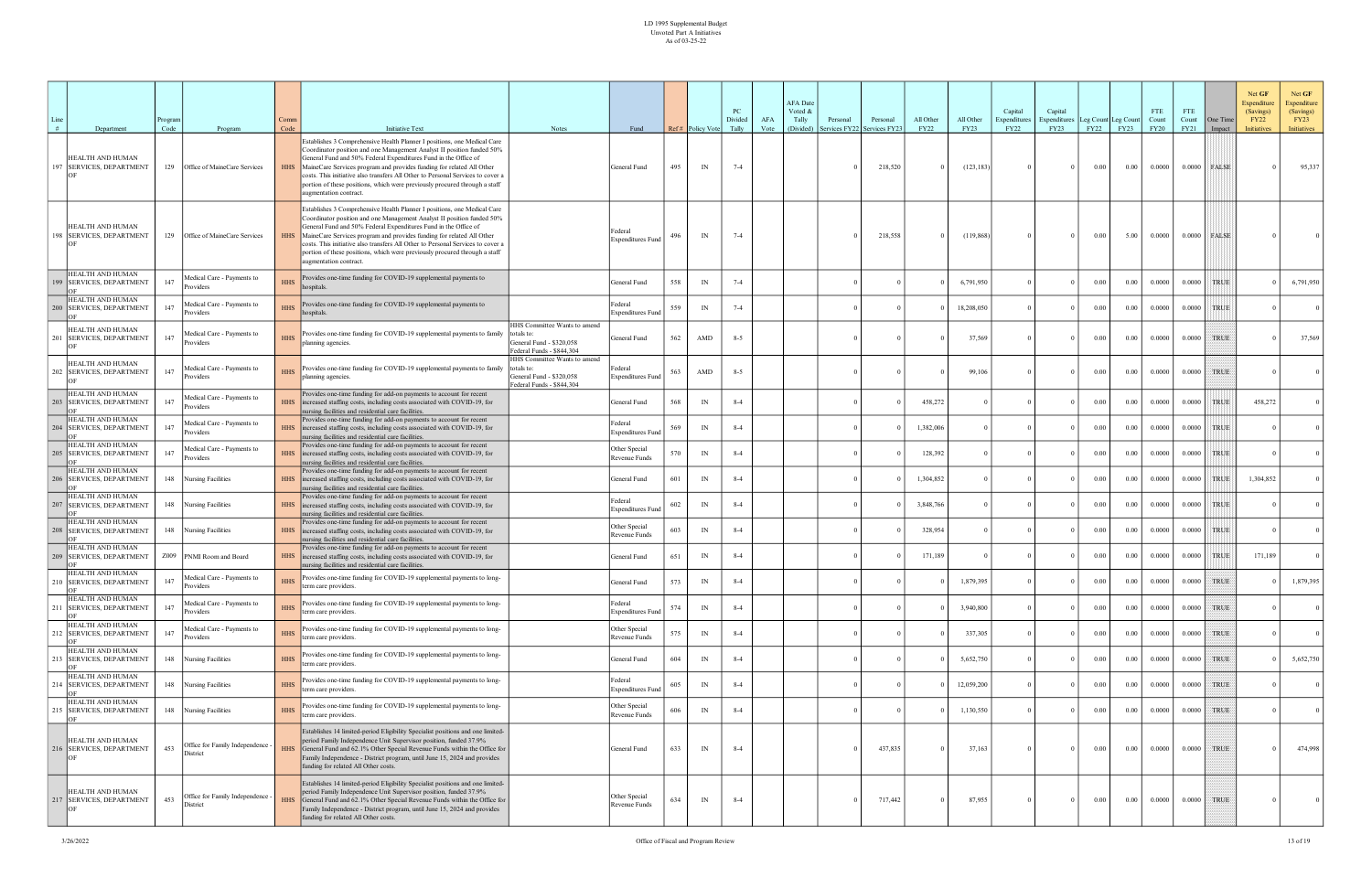| Line |                                                                          | rogram<br>Code |                                                               | Comm<br>Code | <b>Initiative Text</b>                                                                                                                                                                                                                                                                                                                                                                                              | Notes  | Fund                                       |                   | Ref# Policy Vote | PC<br>Divided<br>Tally | AFA<br>Vote | <b>AFA</b> Date<br>Voted &<br>Tally<br>Personal<br>(Divided)<br>ervices FY22 | Personal<br>Services FY23 | All Other<br><b>FY22</b> | All Other<br><b>FY23</b> | Capital<br>Expenditures<br><b>FY22</b> | Capital<br><b>Expenditures</b><br>FY23 | Leg Count Leg Count<br>FY22 | FY23     | <b>FTE</b><br>Count<br><b>FY20</b> | <b>FTE</b><br>Count<br>FY21 | One Time<br>Impact | Net GF<br>Net GF<br>Expenditure<br>Expenditure<br>(Savings)<br>(Savings)<br><b>FY22</b><br>FY23<br>Initiatives<br>Initiatives |
|------|--------------------------------------------------------------------------|----------------|---------------------------------------------------------------|--------------|---------------------------------------------------------------------------------------------------------------------------------------------------------------------------------------------------------------------------------------------------------------------------------------------------------------------------------------------------------------------------------------------------------------------|--------|--------------------------------------------|-------------------|------------------|------------------------|-------------|------------------------------------------------------------------------------|---------------------------|--------------------------|--------------------------|----------------------------------------|----------------------------------------|-----------------------------|----------|------------------------------------|-----------------------------|--------------------|-------------------------------------------------------------------------------------------------------------------------------|
|      | Department<br>HEALTH AND HUMAN<br>218 SERVICES, DEPARTMENT               | 143            | Program<br>Maine Center for Disease<br>Control and Prevention | <b>HHS</b>   | Continues and makes permanent one Public Service Manager II position<br>previously continued by Financial Order CV0287 F2 funded 60% General<br>Fund and 40% Federal Expenditures Fund in the Maine Center for Disease<br>Control and Prevention program to serve as the associate director of the<br>office of health and population equity. This initiative also provides funding<br>for related All Other costs. |        | General Fund                               | 541               | IN               | $8 - 4$                |             |                                                                              | 89,690                    |                          | 3,922                    |                                        | $\theta$                               | 0.00                        | 1.00     | 0.0000                             | 0.0000                      | FALSE              | 93,612                                                                                                                        |
|      | HEALTH AND HUMAN<br>219 SERVICES, DEPARTMENT                             | 143            | Maine Center for Disease<br>Control and Prevention            | <b>HHS</b>   | Continues and makes permanent one Public Service Manager II position<br>previously continued by Financial Order CV0287 F2 funded 60% General<br>Fund and 40% Federal Expenditures Fund in the Maine Center for Disease<br>Control and Prevention program to serve as the associate director of the<br>office of health and population equity. This initiative also provides funding<br>for related All Other costs. |        | Federal<br><b>Expenditures Fund</b>        | 542               | IN               | $8 - 4$                |             |                                                                              | 59,792                    |                          | 4,785                    |                                        | $\Omega$                               | $0.00\,$                    | 0.00     | 0.0000                             | 0.0000                      | FALSE              |                                                                                                                               |
|      | HEALTH AND HUMAN<br>220 SERVICES, DEPARTMENT                             | 143            | Maine Center for Disease<br>Control and Prevention            | <b>HHS</b>   | Provides one-time funding to support the purchase of a more effective and<br>reliable child lead case management system for the lead poisoning prevention<br>program. The current system is outdated and not designed to handle the<br>current case load size.                                                                                                                                                      |        | General Fund                               | 543               | IN               |                        |             |                                                                              |                           |                          | 200,000                  |                                        | $\Omega$                               | 0.00                        | 0.00     | 0.0000                             | 0.0000                      | <b>TRUE</b>        | 200,000                                                                                                                       |
|      | HEALTH AND HUMAN<br>221 SERVICES, DEPARTMENT                             | 143            | Maine Center for Disease<br>Control and Prevention            | <b>HHS</b>   | Provides one-time funding in the Maine Center for Disease Control and<br>Prevention program, General Fund to relocate the Health and Environmental<br>Testing Laboratory, in its entirety, from 221 State Street, Augusta to the<br>east state office complex campus, Greenlaw building in Augusta.                                                                                                                 |        | General Fund                               | 544               | IN               |                        |             |                                                                              |                           |                          | 845,000                  |                                        | $\Omega$                               | $0.00\,$                    | 0.00     | 0.0000                             | 0.0000                      | <b>TRUE</b>        | 845,000                                                                                                                       |
|      | HEALTH AND HUMAN<br>222 SERVICES, DEPARTMENT                             | 143            | Maine Center for Disease<br>Control and Prevention            | <b>HHS</b>   | Provides one-time funding to purchase perfluoroalkyl and polyfluoroalkyl<br>substances, or PFAS, testing equipment for the Health and Environmental<br>Testing Laboratory.                                                                                                                                                                                                                                          |        | General Fund                               | 545               | IN               |                        |             |                                                                              |                           |                          | 4,000                    |                                        | 1,000,000                              | 0.00                        | 0.00     | 0.0000                             | 0.0000                      | <b>TRUE</b>        | 1,004,000                                                                                                                     |
|      | HEALTH AND HUMAN<br>223 SERVICES, DEPARTMENT                             | 143            | Maine Center for Disease<br>Control and Prevention            | <b>HHS</b>   | Establishes 2 Chemist II positions and one Chemist I position and provides<br>funding for perfluoroalkyl and polyfluoroalkyl substances, or PFAS, testing<br>capacity in the Health and Environmental Testing Laboratory. This initiative<br>also provides funding for related All Other costs.                                                                                                                     |        | General Fund                               | 546               | IN               | $8 - 4$                |             |                                                                              | 277,761                   |                          | 322,611                  |                                        | $\theta$                               | 0.00                        | 3.00     | 0.0000                             | 0.0000                      | <b>FALSE</b>       | 600,372                                                                                                                       |
|      | HEALTH AND HUMAN<br>224 SERVICES, DEPARTMENT                             | 143            | Maine Center for Disease<br>Control and Prevention            |              | HHS Provides allocation to align with available grant resources.                                                                                                                                                                                                                                                                                                                                                    |        | Federal<br><b>Expenditures Fund</b>        | 547               | IN               |                        |             |                                                                              |                           |                          | 58,778,742               |                                        | $\Omega$                               | $0.00\,$                    | 0.00     | 0.0000                             | 0.0000                      | FALSE              |                                                                                                                               |
|      | HEALTH AND HUMAN<br>225 SERVICES, DEPARTMENT                             | 143            | Maine Center for Disease<br>Control and Prevention            |              | HHS Provides allocation to align with available grant resources.                                                                                                                                                                                                                                                                                                                                                    |        | Federal<br><b>Expenditures Fund</b><br>ARP | 548               | IN               |                        |             |                                                                              |                           |                          | 14,013,455               |                                        | $\Omega$                               | 0.00                        | 0.00     | 0.0000                             | 0.0000                      | <b>FALSE</b>       |                                                                                                                               |
|      | HEALTH AND HUMAN<br>226   SERVICES, DEPARTMENT                           |                | 191 Maternal and Child Health                                 |              | HHS Provides allocation to align with available grant resources.                                                                                                                                                                                                                                                                                                                                                    |        | Federal Block<br><b>Grant Fund</b>         |                   | IN               |                        |             |                                                                              |                           |                          | 705,164                  |                                        | $\Omega$                               | 0.00                        | 0.00     | 0.0000                             | 0.0000                      | FALSE              |                                                                                                                               |
|      | HEALTH AND HUMAN<br>227   SERVICES, DEPARTMENT                           | 716            | Community Services Block<br>Grant                             |              | HHS Provides allocation to align with available grant resources.                                                                                                                                                                                                                                                                                                                                                    |        | Federal Block<br><b>Grant Fund</b>         | 646               | IN               |                        |             |                                                                              |                           |                          | 4,500,000                |                                        |                                        | 0.00                        | 0.00     | 0.0000                             | 0.0000                      | FALSE              |                                                                                                                               |
|      | HEALTH AND HUMAN<br>228 SERVICES, DEPARTMENT                             | Z199           | Office of Substance Abuse and<br>Mental Health Services       |              | HHS Provides allocation to align with available grant resources.                                                                                                                                                                                                                                                                                                                                                    |        | Federal<br><b>Expenditures Fund</b>        | 681               | IN               |                        |             |                                                                              |                           |                          | 4,040,153                |                                        |                                        | 0.00                        | 0.00     | 0.0000                             | 0.0000                      | FALSE              |                                                                                                                               |
|      | HEALTH AND HUMAN<br>229 SERVICES, DEPARTMENT                             | Z199           | Office of Substance Abuse and<br>Mental Health Services       |              | HHS Provides allocation to align with available grant resources.                                                                                                                                                                                                                                                                                                                                                    |        | Federal Block<br><b>Grant Fund</b>         | 682               | IN               |                        |             |                                                                              |                           |                          | 11,750,000               |                                        | $\theta$                               | 0.00                        | 0.00     | 0.0000                             | 0.0000                      | <b>FALSE</b>       |                                                                                                                               |
|      | HEALTH AND HUMAN<br>230 SERVICES, DEPARTMENT                             | Z199           | Office of Substance Abuse and<br>Aental Health Services       |              | HHS Provides allocation to align with available grant resources.                                                                                                                                                                                                                                                                                                                                                    |        | Federal Block<br><b>Grant Fund</b>         | 683               | IN               |                        |             |                                                                              |                           |                          | 6,530,972                |                                        | $\Omega$                               | 0.00                        | 0.00     | 0.0000                             | 0.0000                      | <b>FALSE</b>       |                                                                                                                               |
|      | HEALTH AND HUMAN<br>231 SERVICES, DEPARTMENT                             | Z199           | Office of Substance Abuse and<br>Mental Health Services       | <b>HHS</b>   | Provides allocation to align with available grant resources.                                                                                                                                                                                                                                                                                                                                                        |        | Federal Block<br>Grant Fund - ARP          | 684               | IN               |                        |             |                                                                              |                           |                          | 5,640,385                |                                        | $\overline{0}$                         | $0.00\,$                    | $0.00\,$ | 0.0000                             |                             | $0.0000$ FALSE     | $\vert 0 \vert$                                                                                                               |
|      | HEALTH AND HUMAN<br>232 SERVICES, DEPARTMENT                             | Z289           | Opioid Use Disorder Prevention<br>and Treatment Fund          | <b>HHS</b>   | Provides allocation in the Opioid Use Disorder Prevention and Treatment<br>Fund program to align with available resources.                                                                                                                                                                                                                                                                                          |        | Other Special<br>Revenue Funds             |                   | IN               |                        |             |                                                                              |                           |                          | 2,491,675                |                                        | $\Omega$                               | $0.00\,$                    | 0.00     | 0.0000                             |                             | $0.0000$ FALSE     | $\overline{0}$                                                                                                                |
|      | HEALTH AND HUMAN<br>233 SERVICES, DEPARTMENT                             | Z199           | Office of Substance Abuse and<br>Mental Health Services       | <b>HHS</b>   | Provides funding for the continuation of the Overdose Prevention Through<br>Intensive Outreach, Naloxone and Safety, or OPTIONS, liaisons in all of<br>Maine's counties.                                                                                                                                                                                                                                            |        | General Fund                               | 685               | IN               |                        |             |                                                                              |                           |                          | 805,673                  |                                        |                                        | 0.00                        | 0.00     | 0.0000                             |                             | $0.0000$ FALSE     | 805,673                                                                                                                       |
| 234  | ECONOMIC AND<br><b>COMMUNITY</b><br>DEVELOPMENT,<br><b>DEPARTMENT OF</b> | 69             | Administration - Economic and<br>Community Development        |              | Provides one-time funding for the Department of Economic and Community<br><b>IDEA</b> Development to cover certain operating expenses for the Loring<br>Development Authority of Maine.                                                                                                                                                                                                                             | Part V | Other Special<br>Revenue Funds             | 290               | IN               |                        |             |                                                                              |                           | 970,100                  |                          |                                        | $\Omega$                               | $0.00\,$                    | 0.00     | 0.0000                             | 0.0000                      | <b>TRUE</b>        | $\overline{0}$                                                                                                                |
| 235  | ECONOMIC AND<br><b>COMMUNITY</b><br>DEVELOPMENT,<br><b>DEPARTMENT OF</b> | 69             | Administration - Economic and<br><b>Community Development</b> | <b>IDEA</b>  | Provides one-time funds to supplement other matching funds that will allow<br>Maine to draw economic and workforce development monies from the U.S.<br>Economic Development Administration authorized in the American Rescue<br>Plan Act.                                                                                                                                                                           |        | General Fund                               | <b>NEW</b><br>CP. | <b>UNK</b>       |                        |             |                                                                              |                           |                          | 700,000                  |                                        | $\theta$                               | $0.00\,$                    | 0.00     | 0.0000                             | 0.0000                      | <b>TRUE</b>        | 700,000                                                                                                                       |
| 236  | ECONOMIC AND<br><b>COMMUNITY</b><br>DEVELOPMENT,<br>DEPARTMENT OF        |                | 585 Business Development                                      | <b>IDEA</b>  | Provides funding for the Department of Economic and Community<br>Development to administer programs for marketing and business attraction<br>efforts on behalf of the Loring Development Authority of Maine.                                                                                                                                                                                                        |        | General Fund                               | 292               | IN               |                        |             |                                                                              |                           | 200,000                  | 200,000                  |                                        | $\Omega$                               | $0.00\,$                    | 0.00     | 0.0000                             | 0.0000                      | FALSE              | 200,000<br>200,000                                                                                                            |
|      | INLAND FISHERIES AND<br>237 WILDLIFE, DEPARTMENT                         | 537            | Enforcement Operations - Inland<br>Fisheries and Wildlife     | <b>IFW</b>   | Establishes one Game Warden Investigator position in the Enforcement<br>Operations - Inland Fisheries and Wildlife program for the Maine Warden<br>Service.                                                                                                                                                                                                                                                         |        | General Fund                               | 838               | IN               |                        |             |                                                                              | 109,436                   |                          |                          |                                        | $\Omega$                               | $0.00\,$                    | 1.00     | 0.0000                             | 0.0000                      | FALSE              | 109,436                                                                                                                       |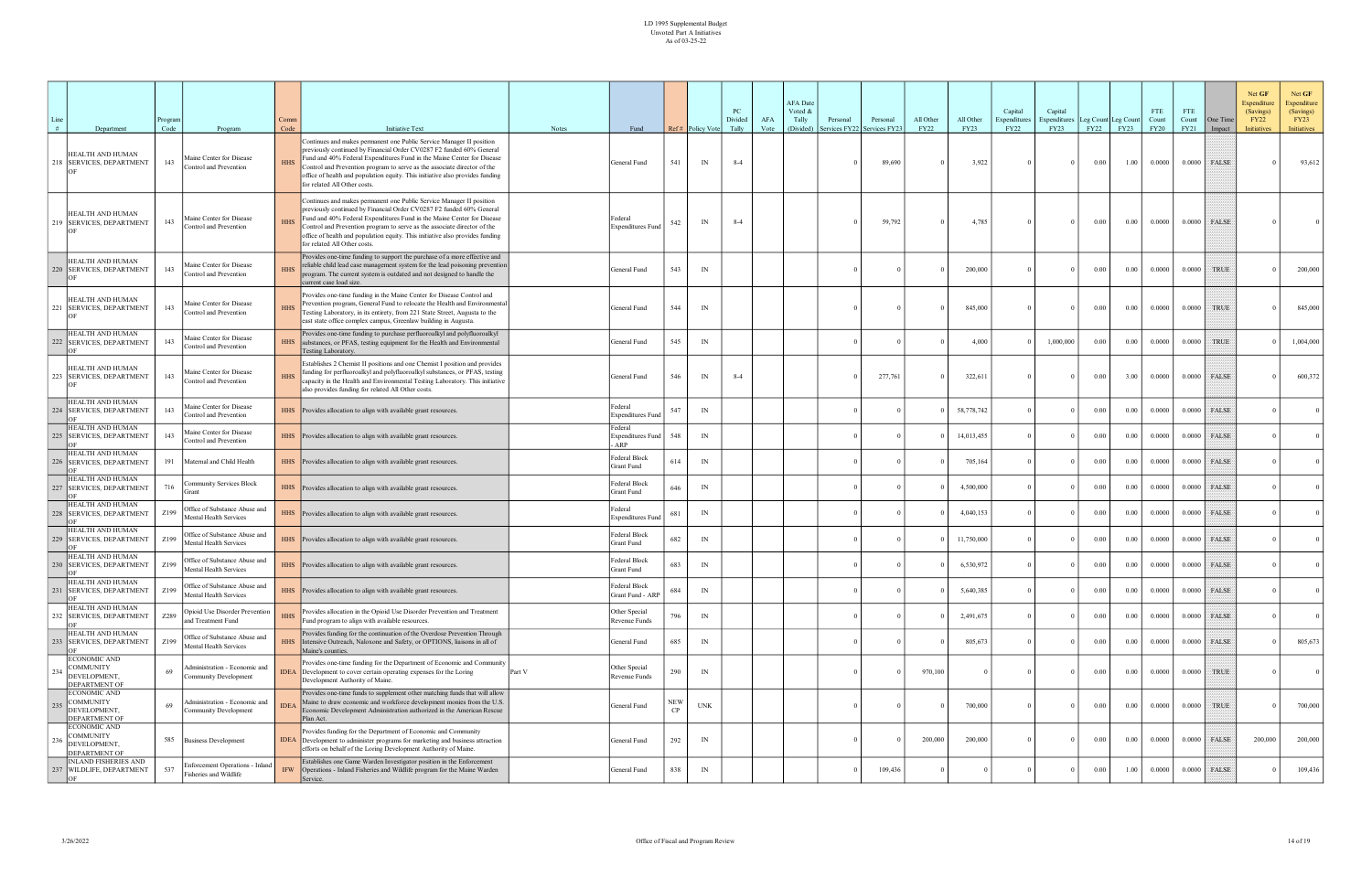| Line |                                                                       | rogram      |                                                                                    | Comm                             |                                                                                                                                                                                                                                                                                                                                                                                                                                   |                                                                                                           |                                        |     |                        | PC<br>Divided | AFA  | <b>AFA</b> Date<br>Voted &<br>Tally | Personal     | Personal                | All Other   | All Other            | Capital<br>Expenditures | Capital<br>xpenditures |                  | Leg Count Leg Count | <b>FTE</b><br>Count   | <b>FTE</b><br>Count | One Time                 | Net GF<br>Expenditure<br>(Savings)<br><b>FY22</b> | Net GF<br><b>Expenditure</b><br>(Savings)<br>FY23 |
|------|-----------------------------------------------------------------------|-------------|------------------------------------------------------------------------------------|----------------------------------|-----------------------------------------------------------------------------------------------------------------------------------------------------------------------------------------------------------------------------------------------------------------------------------------------------------------------------------------------------------------------------------------------------------------------------------|-----------------------------------------------------------------------------------------------------------|----------------------------------------|-----|------------------------|---------------|------|-------------------------------------|--------------|-------------------------|-------------|----------------------|-------------------------|------------------------|------------------|---------------------|-----------------------|---------------------|--------------------------|---------------------------------------------------|---------------------------------------------------|
| #    | Department<br><b>INLAND FISHERIES AND</b><br>238 WILDLIFE, DEPARTMENT | Code<br>535 | Program<br>Fisheries and Hatcheries<br>Operations                                  | Code<br><b>IFW</b>               | <b>Initiative Text</b><br>Establishes one IF&W Senior Resource Biologist position in the Bureau of<br>Resource Management funded in the Fisheries and Hatcheries Operations<br>program, 70% Other Special Revenue Funds and in the Resource<br>Management Services - Inland Fisheries and Wildlife program, 30% General<br>Fund to manage invasive fish and wildlife threats and provides funding for<br>related All Other costs. | Notes                                                                                                     | Fund<br>Other Special<br>Revenue Funds | 830 | Ref# Policy Vote<br>IN | Tally         | Vote | (Divided)                           | ervices FY22 | Services FY23<br>64,420 | <b>FY22</b> | <b>FY23</b><br>1,838 | <b>FY22</b>             | FY23<br>$\Omega$       | FY22<br>$0.00\,$ | FY23<br>1.00        | <b>FY20</b><br>0.0000 | FY21                | Impact<br>$0.0000$ FALSE | <b>Initiatives</b>                                | Initiatives                                       |
|      | INLAND FISHERIES AND<br>239 WILDLIFE, DEPARTMENT                      | 535         | Fisheries and Hatcheries<br>Operations                                             | <b>IFW</b>                       | Establishes one IF&W Senior Resource Biologist position and provides<br>funding for All Other to conduct testing for perfluoroalkyl and<br>polyfluoroalkyl substances, or PFAS.                                                                                                                                                                                                                                                   |                                                                                                           | General Fund                           | 831 | IN                     |               |      |                                     |              |                         |             | 101,500              |                         | $\Omega$               | 0.00             | 0.00                | 0.0000                |                     | $0.0000$ FALSE           |                                                   | 101,500                                           |
|      | <b>INLAND FISHERIES AND</b><br>240   WILDLIFE, DEPARTMENT             |             | Z140 Landowner Relations Fund                                                      | <b>IFW</b>                       | Establishes 3 intermittent Deputy Game Warden positions in the Maine<br>Warden Service and reduces All Other to fund the positions.                                                                                                                                                                                                                                                                                               |                                                                                                           | General Fund                           | 844 | IN                     |               |      |                                     |              | 98,838                  |             | (98, 838)            |                         | $\Omega$               | 0.00             | 0.00                | 0.0000                | 1.5000              | <b>FALSE</b>             |                                                   |                                                   |
|      | <b>INLAND FISHERIES AND</b><br>WILDLIFE, DEPARTMENT                   | 529         | Office of the Commissioner -<br>land Fisheries and Wildlife                        | <b>IFW</b>                       | Provides funding for the department to consult with a stakeholder group<br>Sunday hunting.                                                                                                                                                                                                                                                                                                                                        | This would be in addition to the<br>funding provided in Resolve 2021,<br>chapter 107.                     | General Fund                           | 803 | IN                     |               |      |                                     |              |                         | 60,000      |                      |                         |                        | 0.00             | 0.00                | 0.0000                | 0.0000              | <b>TRUE</b>              | 60,000                                            |                                                   |
|      | <b>INLAND FISHERIES AND</b><br>242 WILDLIFE, DEPARTMENT               | 529         | Office of the Commissioner -<br>land Fisheries and Wildlife                        | <b>IFW</b>                       | Provides funding for the consolidation of the department by relocating to a<br>larger building in Augusta, upgrading the wireless technology and installing<br>secure badge-access technology.                                                                                                                                                                                                                                    | The blippie language should be<br>nended to specify one-time unless<br>ne intent is for funding to be on- | General Fund                           | 804 | IN                     |               |      |                                     |              |                         | 202,999     |                      |                         | $\Omega$               | $0.00\,$         | 0.00                | 0.0000                | 0.0000              | <b>TRUE</b>              | 202,999                                           |                                                   |
|      | <b>INLAND FISHERIES AND</b><br>243 WILDLIFE, DEPARTMENT               | 534         | Resource Management Services -<br>land Fisheries and Wildlife                      | <b>IFW</b>                       | Establishes one IF&W Senior Resource Biologist position in the Bureau of<br>Resource Management funded in the Fisheries and Hatcheries Operations<br>program, 70% Other Special Revenue Funds and in the Resource<br>Management Services - Inland Fisheries and Wildlife program, 30% General<br>Fund to manage invasive fish and wildlife threats and provides funding for<br>related All Other costs.                           |                                                                                                           | General Fund                           | 821 | IN                     |               |      |                                     |              | 27,605                  |             |                      |                         | $\Omega$               | $0.00\,$         | 0.00                | 0.0000                | 0.0000              | FALSE                    |                                                   | 27,605                                            |
|      | NLAND FISHERIES AND<br>244 WILDLIFE, DEPARTMENT                       | 534         | Resource Management Services<br>land Fisheries and Wildlife                        | <b>IFW</b>                       | Establishes one IF&W Senior Resource Biologist position in the Bureau of<br>Resource Management funded in the Resource Management Services -<br>Inland Fisheries and Wildlife program 70% Federal Expenditures Fund and<br>30% General Fund to serve as the department's climate change coordinator<br>and provides funding for related All Other costs.                                                                          |                                                                                                           | General Fund                           | 822 | IN                     |               |      |                                     |              | 27,605                  |             |                      |                         | $\theta$               | $0.00\,$         | 0.00                | 0.0000                | 0.0000              | FALSE                    |                                                   | 27,605                                            |
|      | <b>INLAND FISHERIES AND</b><br>245 WILDLIFE, DEPARTMENT               | 534         | Resource Management Services -<br>Inland Fisheries and Wildlife                    | $\ensuremath{\mathsf{IFW}}$      | Establishes one IF&W Senior Resource Biologist position in the Bureau of<br>Resource Management funded in the Resource Management Services -<br>Inland Fisheries and Wildlife program 70% Federal Expenditures Fund and<br>30% General Fund to serve as the department's climate change coordinator<br>and provides funding for related All Other costs.                                                                          |                                                                                                           | Federal<br><b>Expenditures Fund</b>    | 823 | IN                     |               |      |                                     |              | 64,420                  |             | 1,838                |                         | $\Omega$               | $0.00\,$         | 1.00                | 0.0000                |                     | $0.0000$ FALSE           |                                                   |                                                   |
|      | INLAND FISHERIES AND<br>WILDLIFE, DEPARTMENT                          | 534         | Resource Management Services<br>land Fisheries and Wildlife                        | <b>IFW</b>                       | Establishes one IF&W Senior Resource Biologist position and provides<br>funding for All Other to conduct testing for perfluoroalkyl and<br>polyfluoroalkyl substances, or PFAS.                                                                                                                                                                                                                                                   |                                                                                                           | General Fund                           | 826 | IN                     |               |      |                                     |              | 104,065                 |             | 533,900              |                         |                        | 0.00             | 1.00                | 0.0000                | 0.0000              | FALSE                    |                                                   | 637,965                                           |
| 247  | ATTORNEY GENERAL,<br>DEPARTMENT OF THE                                | 310         | Administration - Attorney<br>General                                               | JUD                              | Continues and makes permanent one Assistant Attorney General position<br>dedicated to the litigation division and provides funding for related All Other<br>costs. This position was continued by Financial Order 001649 F2.                                                                                                                                                                                                      |                                                                                                           | Other Special<br>Revenue Funds         | 211 | IN                     | $8 - 4$       |      |                                     |              | 116,224                 |             | 6,363                |                         | $\Omega$               | $0.00\,$         | 1.00                | 0.0000                | 0.0000              | FALSE                    |                                                   |                                                   |
| 248  | ATTORNEY GENERAL,<br>DEPARTMENT OF THE                                | 310         | Administration - Attorney<br>General                                               | <b>JUD</b>                       | Continues and makes permanent one Assistant Attorney General position<br>dedicated to the natural resources division and provides funding for related<br>All Other costs. This position was established by Financial Order 001836 F2.                                                                                                                                                                                             |                                                                                                           | Other Special<br>Revenue Funds         | 213 | IN                     | $7 - 4$       |      |                                     |              | 128,405                 |             | 6,003                |                         | $\Omega$               | 0.00             | 1.00                | 0.0000                | 0.0000              | <b>FALSE</b>             |                                                   |                                                   |
| 249  | ATTORNEY GENERAL,<br><b>DEPARTMENT OF THE</b>                         | 310         | <b>Administration - Attorney</b><br>General                                        | JUD                              | Establishes one Assistant Attorney General position dedicated to the<br>professional and financial regulation division and provides funding for<br>elated All Other costs.                                                                                                                                                                                                                                                        |                                                                                                           | Other Special<br>Revenue Funds         | 229 | IN                     | $7 - 4$       |      |                                     |              | 129,484                 |             | 6,004                |                         | $\Omega$               | 0.00             | 1.00                | 0.0000                | 0.0000              | <b>FALSE</b>             |                                                   |                                                   |
| 250  | <b>ATTORNEY GENERAL,</b><br>DEPARTMENT OF THE                         |             | 696 Human Services Division                                                        | JUD                              | Continues and makes permanent one Research Assistant MSEA-B position<br>working 40 hours biweekly dedicated to the child support division. This<br>position was continued by Public Law 2021, chapter 29.                                                                                                                                                                                                                         |                                                                                                           | Other Special<br>Revenue Funds         | 235 | IN                     | $7 - 4$       |      |                                     |              |                         |             |                      |                         | $\Omega$               | 0.50             | 0.50                | 0.0000                | 0.0000              | FALSE                    |                                                   | $\overline{0}$                                    |
| 251  | ATTORNEY GENERAL,<br>DEPARTMENT OF THE                                |             | 696 Human Services Division                                                        | JUD                              | Establishes one Assistant Attorney General position dedicated to the<br>Department of Health and Human Services division and provides funding for<br>related All Other costs.                                                                                                                                                                                                                                                     |                                                                                                           | Other Special<br>Revenue Funds         | 243 | IN                     | $7 - 4$       |      |                                     |              | 114,891                 |             | 6,171                |                         | $\Omega$               | 0.00             | 1.00                | 0.0000                | 0.0000              | FALSE                    |                                                   | $\Omega$                                          |
|      | 252 JUDICIAL DEPARTMENT                                               | 63          | Courts - Supreme, Superior and<br>District                                         | $JUD$                            | Continues and makes permanent 2 Assistant Clerk positions previously<br>established by Financial Order JJ2200 F2 to support the additional work<br>created with the implementation of new processes and technologies<br>introduced during the COVID-19 pandemic.                                                                                                                                                                  |                                                                                                           | General Fund                           | 849 | IN                     | $8 - 3$       |      |                                     |              | 157,426                 |             |                      |                         | $\Omega$               | $0.00\,$         | 2.00                | 0.0000                |                     | $0.0000$ FALSE           |                                                   | 157,426                                           |
|      | 253 JUDICIAL DEPARTMENT                                               | 63          | Courts - Supreme, Superior and<br>District                                         | JUD                              | Continues and makes permanent 2 Law Clerk positions previously<br>established by Financial Order JJ2200 F2 to support the in-depth review of<br>debt-buyer actions as required in the Maine Revised Statutes, Title 32,<br>section 11019 and to support the backlog of cases resulting from the<br>COVID-19 pandemic.                                                                                                             |                                                                                                           | General Fund                           | 850 | IN                     | $7 - 4$       |      |                                     |              | 198,738                 |             |                      |                         | $\Omega$               | $0.00\,$         | 2.00                | 0.0000                |                     | $0.0000$ FALSE           |                                                   | 198,738                                           |
|      | 254 JUDICIAL DEPARTMENT                                               | 63          | Courts - Supreme, Superior and<br>District                                         | JUD                              | Establishes 5 Assistant Clerk positions to docket, process, file and manage<br>matters before the court in support of the Maine courts throughout the<br>State.                                                                                                                                                                                                                                                                   |                                                                                                           | General Fund                           | 851 | IN                     | $7 - 4$       |      |                                     |              | 393,565                 |             |                      |                         | $\Omega$               | $0.00\,$         | 5.00                | 0.0000                |                     | $0.0000$ FALSE           |                                                   | 393,565                                           |
|      | 255 JUDICIAL DEPARTMENT                                               | 63          | Courts - Supreme, Superior and<br>District                                         | $\mathbf{J}\mathbf{U}\mathbf{D}$ | Provides funding for an increase in temporary staffing contracts for marshal<br>services.                                                                                                                                                                                                                                                                                                                                         |                                                                                                           | General Fund                           | 852 | IN                     | $10-2$        |      |                                     |              |                         |             | 50,000               |                         |                        | 0.00             | 0.00                | 0.0000                | 0.0000              | FALSE                    |                                                   | 50,000                                            |
|      | 256 JUDICIAL DEPARTMENT                                               | 63          | Courts - Supreme, Superior and<br><i>istrict</i><br>Courts - Supreme, Superior and | <b>JUD</b>                       | Transfers 3 Assistant Clerk positions from Other Special Revenue Funds to<br>the General Fund within the same program.<br>Transfers 3 Assistant Clerk positions from Other Special Revenue Funds to                                                                                                                                                                                                                               |                                                                                                           | General Fund<br>Other Special          | 854 | IN                     | $9 - 3$       |      |                                     |              | 236,139                 |             |                      |                         |                        | 0.00             | 3.00                | 0.0000                | 0.0000              | FALSE                    |                                                   | 236,139                                           |
|      | 257 JUDICIAL DEPARTMENT                                               | 63          | <b>District</b>                                                                    | $\mathbf{J}\mathbf{U}\mathbf{D}$ | the General Fund within the same program.                                                                                                                                                                                                                                                                                                                                                                                         |                                                                                                           | Revenue Funds                          | 855 | IN                     | $9 - 3$       |      |                                     |              | (236, 139)              |             |                      |                         |                        | 0.00             | (3.00)              | 0.0000                | 0.0000              | FALSE                    |                                                   | $\overline{0}$                                    |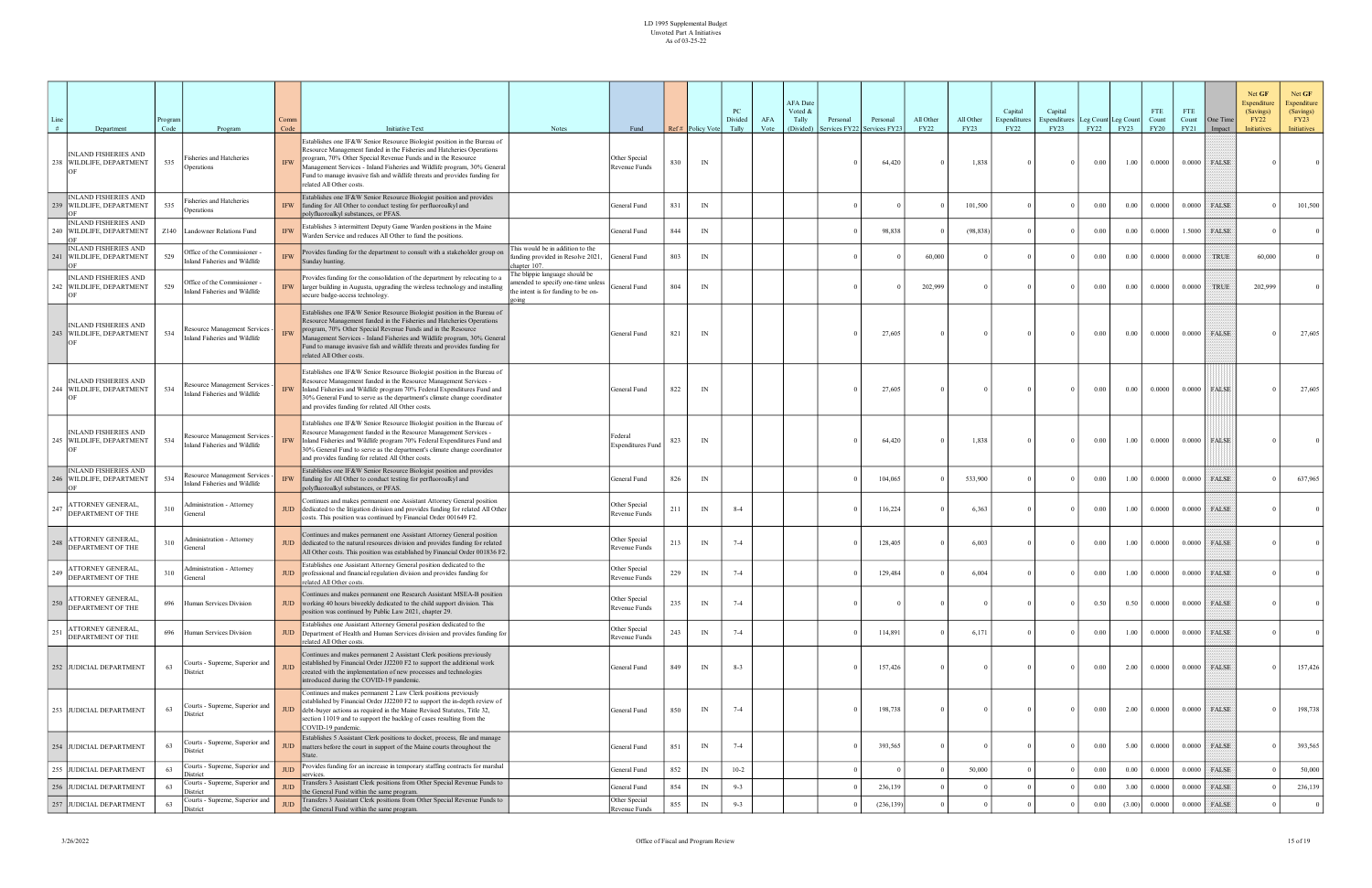| Line |                                                                          | Program    |                                                        | Comm               |                                                                                                                                                                                                                                                                                                                                                                                                                                                                                                                                                                                                                                                                   |         |                                     |                  |                          | PC<br>Divided    | AFA  | <b>AFA</b> Date<br>Voted &<br>Tally | Personal                              | Personal  | All Other   | All Other  | Capital<br>Expenditure: | Capital<br>Expenditures | Leg Count Leg Count |                     | <b>FTE</b><br>Count   | FTE<br>Count          | One Time        | Net GF<br>Net GF<br>Expenditure<br>Expenditure<br>(Savings)<br>(Savings)<br><b>FY22</b><br>FY23 |                |
|------|--------------------------------------------------------------------------|------------|--------------------------------------------------------|--------------------|-------------------------------------------------------------------------------------------------------------------------------------------------------------------------------------------------------------------------------------------------------------------------------------------------------------------------------------------------------------------------------------------------------------------------------------------------------------------------------------------------------------------------------------------------------------------------------------------------------------------------------------------------------------------|---------|-------------------------------------|------------------|--------------------------|------------------|------|-------------------------------------|---------------------------------------|-----------|-------------|------------|-------------------------|-------------------------|---------------------|---------------------|-----------------------|-----------------------|-----------------|-------------------------------------------------------------------------------------------------|----------------|
| #    | Department<br>258 JUDICIAL DEPARTMENT                                    | Code<br>63 | Program<br>Courts - Supreme, Superior and              | Code<br><b>JUD</b> | <b>Initiative Text</b><br>Establishes one Human Resources Generalist position.                                                                                                                                                                                                                                                                                                                                                                                                                                                                                                                                                                                    | Notes   | Fund<br>General Fund                | 856              | Ref# Policy Vote<br>IN   | Tally<br>$7 - 5$ | Vote |                                     | (Divided) Services FY22 Services FY23 | 105,179   | <b>FY22</b> | FY23       | <b>FY22</b>             | FY23                    | FY22<br>0.00        | <b>FY23</b><br>1.00 | <b>FY20</b><br>0.0000 | <b>FY21</b><br>0.0000 | Impact<br>FALSE | <b>Initiatives</b><br>Initiatives<br>105,179                                                    |                |
|      | 259 JUDICIAL DEPARTMENT                                                  | 63         | District<br>Courts - Supreme, Superior and<br>District | <b>JUD</b>         | Establishes one Court Management Analyst position funded 75% General<br>Fund and 25% Federal Expenditures Fund within the same program.                                                                                                                                                                                                                                                                                                                                                                                                                                                                                                                           |         | General Fund                        | 857              | IN                       | $7 - 5$          |      |                                     |                                       | 83,599    |             |            |                         | $\Omega$                | $0.00\,$            | 1.00                | 0.0000                |                       | $0.0000$ FALSE  | 83,599                                                                                          |                |
|      | 260 JUDICIAL DEPARTMENT                                                  | 63         | Courts - Supreme, Superior and<br>District             | <b>JUD</b>         | Establishes one Court Management Analyst position funded 75% General<br>Fund and 25% Federal Expenditures Fund within the same program.                                                                                                                                                                                                                                                                                                                                                                                                                                                                                                                           |         | Federal<br><b>Expenditures Fund</b> |                  | $\ensuremath{\text{IN}}$ | $7 - 5$          |      |                                     |                                       | 27,865    |             |            |                         |                         | 0.00                | 0.00                | 0.0000                | 0.0000                | <b>FALSE</b>    |                                                                                                 |                |
|      | 261 JUDICIAL DEPARTMENT                                                  | 63         | Courts - Supreme, Superior and<br>District             | <b>JUD</b>         | Reallocates one Manager of Court Alternative Dispute Resolution position<br>from 100% Other Special Revenue Funds to 65% Other Special Revenue<br>Funds and 35% General Fund within the same program; one Civil Process<br>and Foreclosure Diversion Program Manager position from 100% Other<br>Special Revenue Funds to 65% Other Special Revenue Funds and 35%<br>General Fund within the same program; and one Administrative/Data<br>Assistant position from 100% Other Special Revenue Funds to 55% Other<br>Special Revenue Funds and 45% General Fund within the same program;<br>and transfers All Other to Personal Services to fund the reallocations. |         | General Fund                        | 860              | IN                       |                  |      |                                     |                                       | 145,209   |             | (145,209)  |                         | $\Omega$                | 0.00                | 0.00                | 0.0000                |                       | $0.0000$ FALSE  |                                                                                                 |                |
|      | 262 JUDICIAL DEPARTMENT                                                  | 63         | Courts - Supreme, Superior and<br>District             | <b>JUD</b>         | Reallocates one Manager of Court Alternative Dispute Resolution position<br>from 100% Other Special Revenue Funds to 65% Other Special Revenue<br>Funds and 35% General Fund within the same program; one Civil Process<br>and Foreclosure Diversion Program Manager position from 100% Other<br>Special Revenue Funds to 65% Other Special Revenue Funds and 35%<br>General Fund within the same program; and one Administrative/Data<br>Assistant position from 100% Other Special Revenue Funds to 55% Other<br>Special Revenue Funds and 45% General Fund within the same program;<br>and transfers All Other to Personal Services to fund the reallocations. |         | Other Special<br>Revenue Funds      | 861              | $\ensuremath{\text{IN}}$ |                  |      |                                     |                                       | (145,209) |             |            |                         | $\Omega$                | 0.00                | 0.00                | 0.0000                | 0.0000                | FALSE           |                                                                                                 |                |
|      | 263 JUDICIAL DEPARTMENT                                                  | 63         | Courts - Supreme, Superior and<br>District             | <b>JUD</b>         | Continues 10 intermittent project Referee positions, effective April 1, 2022<br>through June 17, 2023, previously established by Financial Order JJ2201 F2<br>to address the backlog caused by the COVID-19 pandemic of nonjury,<br>family and civil cases by providing a decision on referred cases and provides<br>funding for related All Other costs.                                                                                                                                                                                                                                                                                                         |         | General Fund                        | 864              | IN                       | $8 - 5$          |      |                                     | 168,470                               | 679,180   | 338,200     | 565,200    |                         | $\Omega$                | 0.00                | $0.00\,$            | 0.0000                | 0.0000                | <b>TRUE</b>     | 1,244,380<br>506,670                                                                            |                |
|      | 264 JUDICIAL DEPARTMENT                                                  | 63         | Courts - Supreme, Superior and<br>District             | JUD                | Establishes 10 Court Attendant positions to work as jury officers and<br>control room technical assistants in a nonsworn capacity supporting the<br>office of judicial marshals.                                                                                                                                                                                                                                                                                                                                                                                                                                                                                  |         | General Fund                        | 868              | IN                       | $8-4-1$          |      |                                     |                                       | 752,590   |             |            |                         | $\overline{0}$          | $0.00\,$            | 10.00               | 0.0000                | 0.0000                | FALSE           | 752,590                                                                                         |                |
|      | 265 JUDICIAL DEPARTMENT                                                  | 63         | Courts - Supreme, Superior and<br>District             | <b>JUD</b>         | Establishes one IT Field Technician position and 4 Courtroom Technician<br>positions to provide technical support in courtrooms and assist in updating<br>courtroom technology throughout the State.                                                                                                                                                                                                                                                                                                                                                                                                                                                              |         | General Fund                        | 870              | IN                       | $9 - 4$          |      |                                     |                                       | 495,606   |             |            |                         | $\Omega$                | 0.00                | 5.00                | 0.0000                | 0.0000                | FALSE           | 495,606                                                                                         |                |
|      | 266 JUDICIAL DEPARTMENT                                                  | 63         | Courts - Supreme, Superior and<br>District             | JUD.               | Provides one-time additional funding for civil legal services for persons<br>unable to afford a lawyer by providing additional funds available for<br>distribution by the Civil Legal Services Fund Commission pursuant to the<br>Maine Revised Statutes, Title 4, section 18-A, subsection 1.                                                                                                                                                                                                                                                                                                                                                                    | Part JJ | Other Special<br>Revenue Funds      | 872              | $\ensuremath{\text{IN}}$ | $8 - 5$          |      |                                     |                                       |           |             | 1,300,000  |                         | $\Omega$                | 0.00                | 0.00                | 0.0000                | 0.0000                | <b>TRUE</b>     |                                                                                                 |                |
| 267  | ECONOMIC AND<br><b>COMMUNITY</b><br>DEVELOPMENT,<br><b>DEPARTMENT OF</b> |            | Z336 Housing Opportunity Program                       | LBHS               | Establishes 2 limited-period Public Service Coordinator II positions through<br>June 8, 2024 and provides funding for the associated All Other costs to<br>administer the Housing Opportunity Program within the Department of<br>Economic and Community Development.                                                                                                                                                                                                                                                                                                                                                                                             | Part U  | General Fund                        | 296              | IN                       | $5 - 2$          |      |                                     |                                       | 243,874   |             | 206,126    |                         |                         | $0.00\,$            | 0.00                | 0.0000                | 0.0000                | <b>TRUE</b>     | 450,000                                                                                         |                |
| 268  | ECONOMIC AND<br>COMMUNITY<br>DEVELOPMENT,<br>DEPARTMENT OF               |            | Z336 Housing Opportunity Program                       | <b>LBHS</b>        | Provides funding for competitive grants to regional service providers to<br>support town housing ordinance development, planning board and public<br>processes in each participating municipality.                                                                                                                                                                                                                                                                                                                                                                                                                                                                | Part U  | General Fund                        | 297              | IN                       | $5 - 2$          |      |                                     |                                       |           |             | 1,000,000  |                         |                         | 0.00                | 0.00                | 0.0000                |                       | $0.0000$ FALSE  | 1,000,000                                                                                       |                |
| 269  | ECONOMIC AND<br><b>COMMUNITY</b><br>DEVELOPMENT,<br><b>DEPARTMENT OF</b> |            | Z336 Housing Opportunity Program                       | <b>LBHS</b>        | Provides funding for community housing implementation grants to individual<br>towns to support community housing priorities.                                                                                                                                                                                                                                                                                                                                                                                                                                                                                                                                      |         | General Fund                        | 298              | IN                       | $5 - 2$          |      |                                     |                                       |           |             | 1,550,000  |                         | $\Omega$                | $0.00\,$            | 0.00                | 0.0000                |                       | $0.0000$ FALSE  | 1,550,000                                                                                       |                |
|      | HOUSING AUTHORITY,<br>MAINE STATE                                        | Z340       | <b>Emergency Housing Relief Fund</b><br>Program        | LBH                | Provides one-time funding for the Emergency Housing Relief Fund within<br>the Maine State Housing Authority.                                                                                                                                                                                                                                                                                                                                                                                                                                                                                                                                                      | Part WW | Other Special<br>Revenue Funds      | <b>NEW</b><br>CP | <b>UNK</b>               |                  |      |                                     |                                       |           |             | 22,000,000 |                         |                         | 0.00                | 0.00                | 0.0000                | 0.0000                | <b>TRUE</b>     |                                                                                                 |                |
|      | 271 LABOR, DEPARTMENT OF                                                 | 245        | <b>Employment Security Services</b>                    | <b>LBHS</b>        | Continues and makes permanent 5 Accounting Specialist positions, 4 Claims<br>Adjudicator positions, 7 Fraud Investigator positions, 2 Hearings Examiner<br>positions, 11 UC Eligibility Agent positions and 2 Unemployment Comp<br>Team Leader positions previously continued by Public Law 2021, chapter<br>29. Also continues and makes permanent 5 Accounting Associate II<br>positions and 2 Secretary Associate Legal positions previously continued by<br>Public Law 2021, chapter 398.                                                                                                                                                                     |         | Federal<br><b>Expenditures Fund</b> | 887              | IN                       | $5 - 2$          |      |                                     |                                       |           |             |            |                         | $\Omega$                | 38.00               | 38.00               | 0.0000                |                       | $0.0000$ FALSE  |                                                                                                 | $\overline{0}$ |
|      | 272 LABOR, DEPARTMENT OF                                                 | 159        | Regulation and Enforcement                             | <b>LBHS</b>        | Establishes one Occupational Safety Specialist position and provides funding<br>for related All Other costs in order to increase the safety and health of Maine<br>workplaces.                                                                                                                                                                                                                                                                                                                                                                                                                                                                                    |         | General Fund                        | 880              | IN                       | $6 - 1$          |      |                                     |                                       | 89,424    |             | 3,969      |                         |                         | 0.00                | 1.00                | 0.0000                |                       | $0.0000$ FALSE  | 93,393                                                                                          |                |
|      | 273 LEGISLATURE                                                          |            | 444 Study Commissions - Funding                        | $_{\rm LC}$        | Provides one-time funding to support the costs of contracting with an<br>outside entity to conduct and complete an actuarial study as required for the part KK<br>Commission To Develop a Paid Family and Medical Leave Benefits Program<br>by Resolve 2021, chapter 122.                                                                                                                                                                                                                                                                                                                                                                                         |         | Other Special<br>Revenue Funds      | 890              | <b>UNK</b>               |                  |      |                                     |                                       |           |             | 300,000    |                         | $\Omega$                | $0.00\,$            | 0.00                | 0.0000                | 0.0000                | <b>TRUE</b>     |                                                                                                 | $\Omega$       |
| 274  | <b>MARINE RESOURCES,</b><br>DEPARTMENT OF                                | 27         | Bureau of Marine Science                               |                    | Provides funding to support climate adaptive monitoring and assessment<br>MAR work for Maine's coastal fisheries in collaboration with the University of<br>Maine.                                                                                                                                                                                                                                                                                                                                                                                                                                                                                                |         | General Fund                        | 902              | IN                       |                  |      |                                     |                                       |           |             | 250,000    |                         | $^{\circ}$              | 0.00                | 0.00                | 0.0000                | 0.0000                | FALSE           | 250,000                                                                                         |                |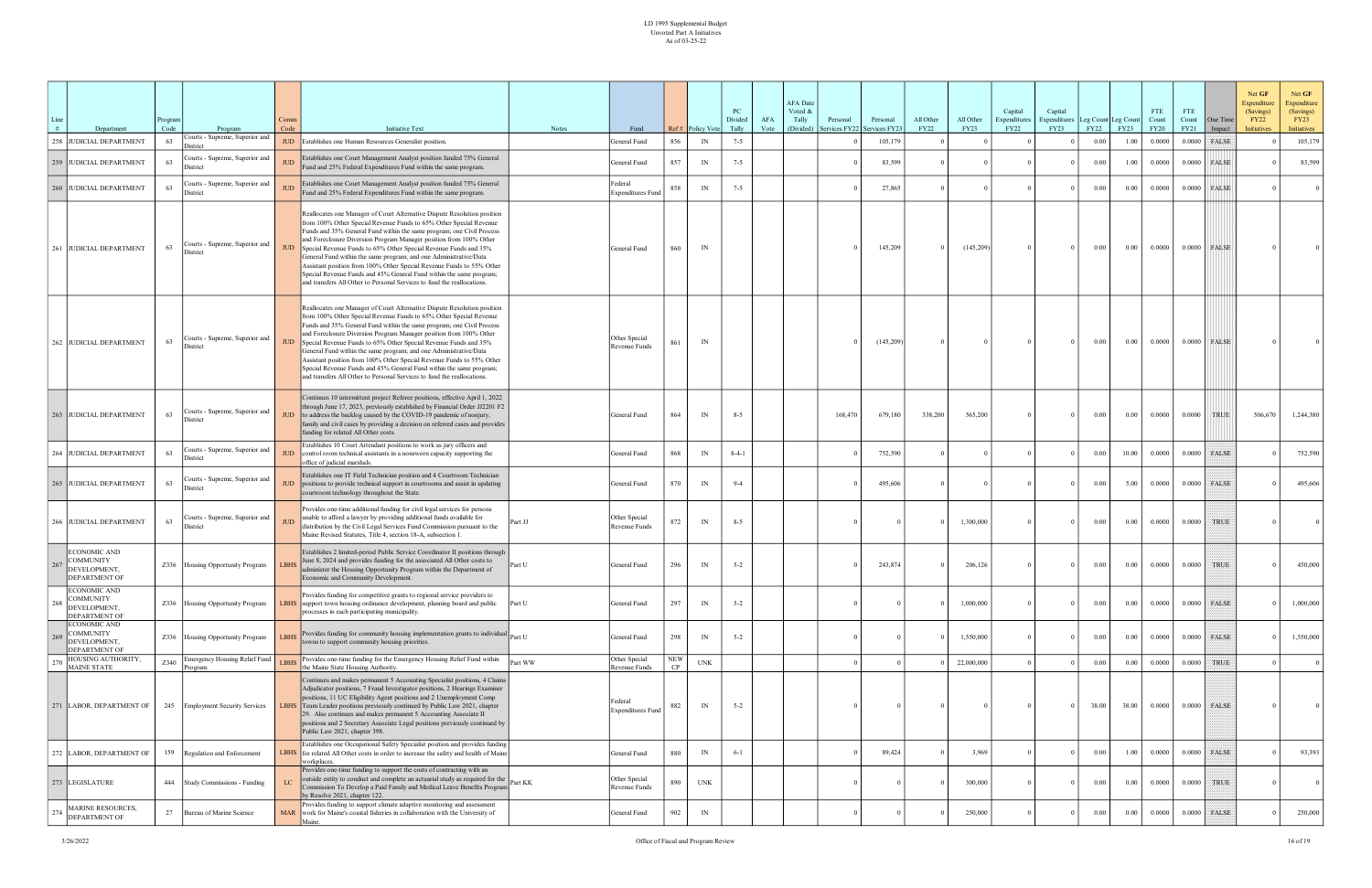| Line<br># |                                                                              | Program<br>Code |                                                   | Comm<br>Code | <b>Initiative Text</b>                                                                                                                                                                                                                                                                                       | <b>Notes</b> | Fund                                        |                  | Ref# Policy Vote | PC<br>Divided<br>Tally | AFA  | <b>AFA</b> Date<br>Voted &<br>Tally<br>Personal<br>Services FY22<br>(Divided) | Personal<br>Services FY2. | All Other<br><b>FY22</b> | All Other<br><b>FY23</b> | Capital<br>Expenditures<br>FY22 | Capital<br>xpenditures<br>FY23 | Leg Count Leg Count<br>FY22 | <b>FY23</b> | <b>FTE</b><br>Count<br><b>FY20</b> | <b>FTE</b><br>Count<br>FY21 | One Time        | Net GF<br>Expenditure<br>(Savings)<br><b>FY22</b> | Net GF<br>Expenditure<br>(Savings)<br>FY23 |
|-----------|------------------------------------------------------------------------------|-----------------|---------------------------------------------------|--------------|--------------------------------------------------------------------------------------------------------------------------------------------------------------------------------------------------------------------------------------------------------------------------------------------------------------|--------------|---------------------------------------------|------------------|------------------|------------------------|------|-------------------------------------------------------------------------------|---------------------------|--------------------------|--------------------------|---------------------------------|--------------------------------|-----------------------------|-------------|------------------------------------|-----------------------------|-----------------|---------------------------------------------------|--------------------------------------------|
|           | Department<br><b>MARINE RESOURCES</b><br>275 DEPARTMENT OF                   | 27              | Program<br>Bureau of Marine Science               | <b>MAR</b>   | Continues and makes permanent one Marine Resource Scientist I position<br>previously continued by Public Law 2021, chapter 29, Part D, section 1 to<br>identify, document and test experimental lobster fishing gear modifications<br>to reduce the risk of entanglement for endangered North Atlantic right |              | Federal<br><b>Expenditures Fund</b>         | 904              | IN               |                        | Vote |                                                                               |                           |                          |                          |                                 |                                | 1.00                        | 1.00        | 0.0000                             | 0.0000                      | Impact<br>FALSE | Initiatives                                       | Initiatives                                |
|           | <b>MARINE RESOURCES.</b><br><b>DEPARTMENT OF</b>                             | 258             | Bureau of Policy and<br>Management                | <b>MAR</b>   | whales.<br>Provides funding for costs associated with installing radios in new vehicles.                                                                                                                                                                                                                     |              | General Fund                                | 910              | IN               |                        |      |                                                                               |                           | 23,000                   | 23,000                   |                                 |                                | 0.00                        | 0.00        | 0.0000                             | 0.0000                      | <b>FALSE</b>    | 23,000                                            | 23,000                                     |
| 277       | <b>MARINE RESOURCES,</b><br>DEPARTMENT OF                                    | 258             | Bureau of Policy and<br>Management                |              | Transfers and reallocates one Resource Management Coordinator position<br>MAR from 100% Other Special Revenue Funds to 100% General Fund within the<br>same program.                                                                                                                                         |              | General Fund                                | 918              | IN               |                        |      |                                                                               | 101,183                   |                          |                          |                                 |                                | 0.00                        | 1.00        | 0.0000                             | 0.0000                      | FALSE           |                                                   | 101,183                                    |
|           | <b>MARINE RESOURCES</b><br><b>DEPARTMENT OF</b>                              | 258             | Bureau of Policy and<br>Management                | <b>MAR</b>   | Transfers and reallocates one Resource Management Coordinator position<br>from 100% Other Special Revenue Funds to 100% General Fund within the<br>same program.                                                                                                                                             |              | Other Special<br>Revenue Funds              | 919              | IN               |                        |      |                                                                               | (101, 183)                |                          |                          |                                 |                                | 0.00                        | (1.00)      | 0.0000                             | 0.0000                      | <b>FALSE</b>    |                                                   |                                            |
| 279       | <b>MARINE RESOURCES,</b><br><b>DEPARTMENT OF</b>                             | 258             | Bureau of Policy and<br>Management                | <b>MAR</b>   | Provides one-time funding for increased legal fees to support litigation costs<br>associated with the Department's intervenor status in two active cases in<br>defense of the State's lobster fishery.                                                                                                       | Part UU      | Other Special<br>Revenue Funds              | NEW<br>CP        | <b>UNK</b>       |                        |      |                                                                               |                           | 1,000,000                | 2,000,000                |                                 | $\Omega$                       | 0.00                        | 0.00        | 0.0000                             | 0.0000                      | <b>FALSE</b>    |                                                   |                                            |
|           | MARINE RESOURCES,<br>DEPARTMENT OF                                           |                 | Z154 Bureau of Public Health                      | <b>MAR</b>   | Establishes one Planning and Research Associate II position to support<br>limate change initiatives and the aquaculture sector.                                                                                                                                                                              |              | General Fund                                | 923              | IN               |                        |      |                                                                               | 89,228                    |                          |                          |                                 |                                | 0.00                        | 1.00        | 0.0000                             | 0.0000                      | <b>FALSE</b>    |                                                   | 89,228                                     |
| 281       | MARINE RESOURCES,<br><b>DEPARTMENT OF</b>                                    |                 | Z154 Bureau of Public Health                      | <b>MAR</b>   | Transfers and reallocates one Seafood Technologist position and one Office<br>Specialist II position from 100% Other Special Revenue Funds to 100%<br>General Fund within the same program.                                                                                                                  |              | General Fund                                | 924              | IN               |                        |      |                                                                               | 161,211                   |                          |                          |                                 | $\Omega$                       | 0.00                        | 2.00        | 0.0000                             | 0.0000                      | FALSE           |                                                   | 161,211                                    |
| 282       | MARINE RESOURCES,<br>DEPARTMENT OF                                           |                 | Z154 Bureau of Public Health                      | <b>MAR</b>   | Transfers and reallocates one Seafood Technologist position and one Office<br>Specialist II position from 100% Other Special Revenue Funds to 100%<br>General Fund within the same program.                                                                                                                  |              | Other Special<br>Revenue Funds              | 925              | IN               |                        |      |                                                                               | (161, 211)                | $\Omega$                 | (8, 831)                 |                                 | $\overline{0}$                 | 0.00                        | (2.00)      | 0.0000                             | 0.0000                      | <b>FALSE</b>    |                                                   | $\Omega$                                   |
|           | <b>MARINE RESOURCES</b><br>DEPARTMENT OF                                     |                 | Z154 Bureau of Public Health                      | <b>MAR</b>   | Establishes one Marine Resource Scientist I position to support climate<br>change initiatives.                                                                                                                                                                                                               |              | General Fund                                | 926              | IN               |                        |      |                                                                               | 92,762                    |                          |                          |                                 |                                | 0.00                        | 1.00        | 0.0000                             | 0.0000                      | <b>FALSE</b>    |                                                   | 92,762                                     |
|           | <b>MARINE RESOURCES.</b><br><b>DEPARTMENT OF</b>                             |                 | Z154 Bureau of Public Health                      | <b>MAR</b>   | Establishes one Marine Resource Scientist I position to support shellfish<br>resource management.                                                                                                                                                                                                            |              | General Fund                                | 927              | IN               |                        |      |                                                                               | 92,762                    |                          |                          |                                 |                                | 0.00                        | 1.00        | 0.0000                             | 0.0000                      | <b>FALSE</b>    |                                                   | 92,762                                     |
| 285       | <b>MARINE RESOURCES</b><br><b>DEPARTMENT OF</b>                              |                 | Z154 Bureau of Public Health                      | <b>MAR</b>   | Establishes one Marine Resource Scientist IV position to supervise the<br>Nearshore Marine Resources program. This program will lead climate<br>change initiatives, comanagement of shellfish with municipalities and<br>management of subtidal shellfish resources.                                         |              | General Fund                                | 928              | IN               |                        |      |                                                                               | 124,348                   |                          |                          |                                 |                                | 0.00                        | 1.00        | 0.0000                             | 0.0000                      | <b>FALSE</b>    |                                                   | 124,348                                    |
| 286       | MARINE RESOURCES,<br><b>DEPARTMENT OF</b>                                    | 29              | Marine Patrol - Bureau of                         | <b>MAR</b>   | Continues and makes permanent one Public Service Manager I position<br>previously continued by Public Law 2021, chapter 29, Part D, section 1 to<br>enhance the oversight and administration of the Bureau of Marine Patrol's<br>special services division.                                                  |              | Other Special<br>Revenue Funds              | 908              | IN               |                        |      |                                                                               |                           |                          |                          |                                 | $\Omega$                       | 1.00                        | 1.00        | 0.0000                             | 0.0000                      | <b>FALSE</b>    |                                                   |                                            |
| 287       | MARINE RESOURCES<br><b>DEPARTMENT OF</b>                                     |                 | Z295 Sea Run Fisheries and Habitat                | <b>MAR</b>   | Continues and makes permanent one Biologist II position previously<br>continued by Public Law 2021, chapter 29, Part D, section 1 to implement<br>scientific and restoration projects focused on the federal Bay of Fundy<br>aquatic connectivity project.                                                   |              | Federal<br><b>Expenditures Fund</b>         | 931              | IN               |                        |      |                                                                               |                           |                          |                          |                                 | $\Omega$                       | 1.00                        | 1.00        | 0.0000                             | 0.0000                      | <b>FALSE</b>    |                                                   |                                            |
| 288       | <b>MARINE RESOURCES,</b><br><b>DEPARTMENT OF</b>                             |                 | Z295   Sea Run Fisheries and Habitat              | <b>MAR</b>   | Continues and makes permanent one Marine Resource Scientist II position<br>previously continued by Public Law 2021, chapter 29, Part D, section 1 to<br>implement scientific and restoration projects focused on native diadromous<br>or sea-run fish species in the State.                                  |              | Federal<br><b>Expenditures Fund</b>         | 932              | IN               |                        |      |                                                                               |                           |                          |                          |                                 |                                | 1.00                        | 1.00        | 0.0000                             | 0.0000                      | FALSE           |                                                   |                                            |
|           | <b>ADMINISTRATIVE AND</b><br>289 FINANCIAL SERVICES,<br>DEPARTMENT OF        | 38              | Administration - Human<br>Resources               | SLG          | Establishes one Public Service Coordinator II position to provide legal<br>research and guidance for the executive branch and to represent<br>management in negotiations, grievance arbitration and legal challenges and<br>provides funding for related All Other costs.                                    |              | General Fund                                | 18               | IN               | $8 - 4$                |      |                                                                               | 130,080                   |                          | 8,333                    |                                 | $\Omega$                       | 0.00                        | 1.00        | 0.0000                             | 0.0000                      | FALSE           |                                                   | 138,413                                    |
| $290$     | <b>ADMINISTRATIVE AND</b><br>FINANCIAL SERVICES,<br>DEPARTMENT OF            | 80              | <b>Buildings and Grounds</b><br>Operations        | <b>SLG</b>   | Establishes one Plant Maintenance Engineer I position within the Bureau of<br>General Services.                                                                                                                                                                                                              |              | General Fund                                | <b>NEW</b><br>CP | <b>UNK</b>       |                        |      |                                                                               | 88.822                    |                          |                          |                                 | $\Omega$                       | $0.00\text{ }$              | 1.00        | 0.0000                             | 0.0000                      | FALSE           |                                                   | 88,822                                     |
|           | <b>ADMINISTRATIVE AND</b><br>FINANCIAL SERVICES,<br><b>DEPARTMENT OF</b>     | Z234            | Central Administrative<br>Applications            | SLG          | Provides funding to support the human resources management system and<br>the modernization of the budget system.                                                                                                                                                                                             |              | General Fund                                | 54               | IN               | $7 - 5$                |      |                                                                               |                           |                          | 8,875,687                |                                 |                                | $0.00\,$                    | 0.00        | 0.0000                             | 0.0000                      | <b>FALSE</b>    |                                                   | 8,875,687                                  |
|           | <b>ADMINISTRATIVE AND</b><br>292 FINANCIAL SERVICES,<br>DEPARTMENT OF        | 713             | Financial and Personnel Services<br>Division of   | SLG          | Continues and makes permanent one Staff Accountant position and one<br>Public Service Coordinator I position previously established by Financial<br>Order 001943 F2.                                                                                                                                         |              | Financial and<br>Personnel Services<br>Fund | 39               | <b>UNK</b>       | $6 - 6$                |      |                                                                               | 207,725                   |                          | 8,333                    |                                 | $\theta$                       | 0.00                        | 2.00        | 0.0000                             | 0.0000                      | FALSE           |                                                   | $\overline{0}$                             |
|           | <b>ADMINISTRATIVE AND</b><br>293 FINANCIAL SERVICES,<br>DEPARTMENT OF        | 713             | Financial and Personnel Services -<br>Division of | SLG          | Provides funding for the approved reorganization of one Office Assistant II<br>position to a Public Service Manager II position and transfers All Other to<br>Personal Services to fund the reorganization.                                                                                                  |              | Financial and<br>Personnel Services<br>Fund |                  | IN               | $7 - 5$                |      | 50,315                                                                        | 52,625                    | (50,315)                 | (52, 625)                |                                 | $\overline{0}$                 | $0.00\,$                    | 0.00        | 0.0000                             | 0.0000                      | FALSE           |                                                   | $\overline{0}$                             |
|           | <b>ADMINISTRATIVE AND</b><br>294 FINANCIAL SERVICES,<br><b>DEPARTMENT OF</b> |                 | 155 Information Services                          | <b>SLG</b>   | Establishes 4 Public Service Manager II positions, one Senior Technical<br>Support Specialist position, 2 Public Service Coordinator I positions and<br>one Technical Support Specialist position to support statewide security and<br>establishes funding for All Other related costs.                      |              | General Fund                                | 25               | Tied             | $6 - 6$                |      |                                                                               | 987,146                   |                          | 106,956                  |                                 | $\theta$                       | 0.00                        | 8.00        | 0.0000                             |                             | $0.0000$ FALSE  |                                                   | 1,094,102                                  |
|           | <b>ADMINISTRATIVE AND</b><br>295 FINANCIAL SERVICES,<br><b>DEPARTMENT OF</b> |                 | 155 Information Services                          | SLG          | Transfers one Information Technology Consultant position, 2 Public Service<br>Manager II positions and one Public Service Manager III position from<br>100% Office of Information Services Fund to 100% General Fund within the<br>same program and establishes funding for All Other related costs.         |              | General Fund                                | 26               | IN               |                        |      |                                                                               | 600,625                   |                          | 62,391                   |                                 | $\overline{0}$                 | $0.00\,$                    | 4.00        | 0.0000                             | 0.0000                      | FALSE           |                                                   | 663,016                                    |
|           | <b>ADMINISTRATIVE AND</b><br>296 FINANCIAL SERVICES,<br><b>DEPARTMENT OF</b> |                 | 155 Information Services                          | SLG          | Transfers one Information Technology Consultant position, 2 Public Service<br>Manager II positions and one Public Service Manager III position from<br>100% Office of Information Services Fund to 100% General Fund within the<br>same program and establishes funding for All Other related costs.         |              | Office of<br>Information<br>Services Fund   | 27               | IN               |                        |      |                                                                               | (600, 625)                |                          |                          |                                 |                                | 0.00                        | (4.00)      | 0.0000                             | 0.0000                      | FALSE           |                                                   | $\vert 0 \vert$                            |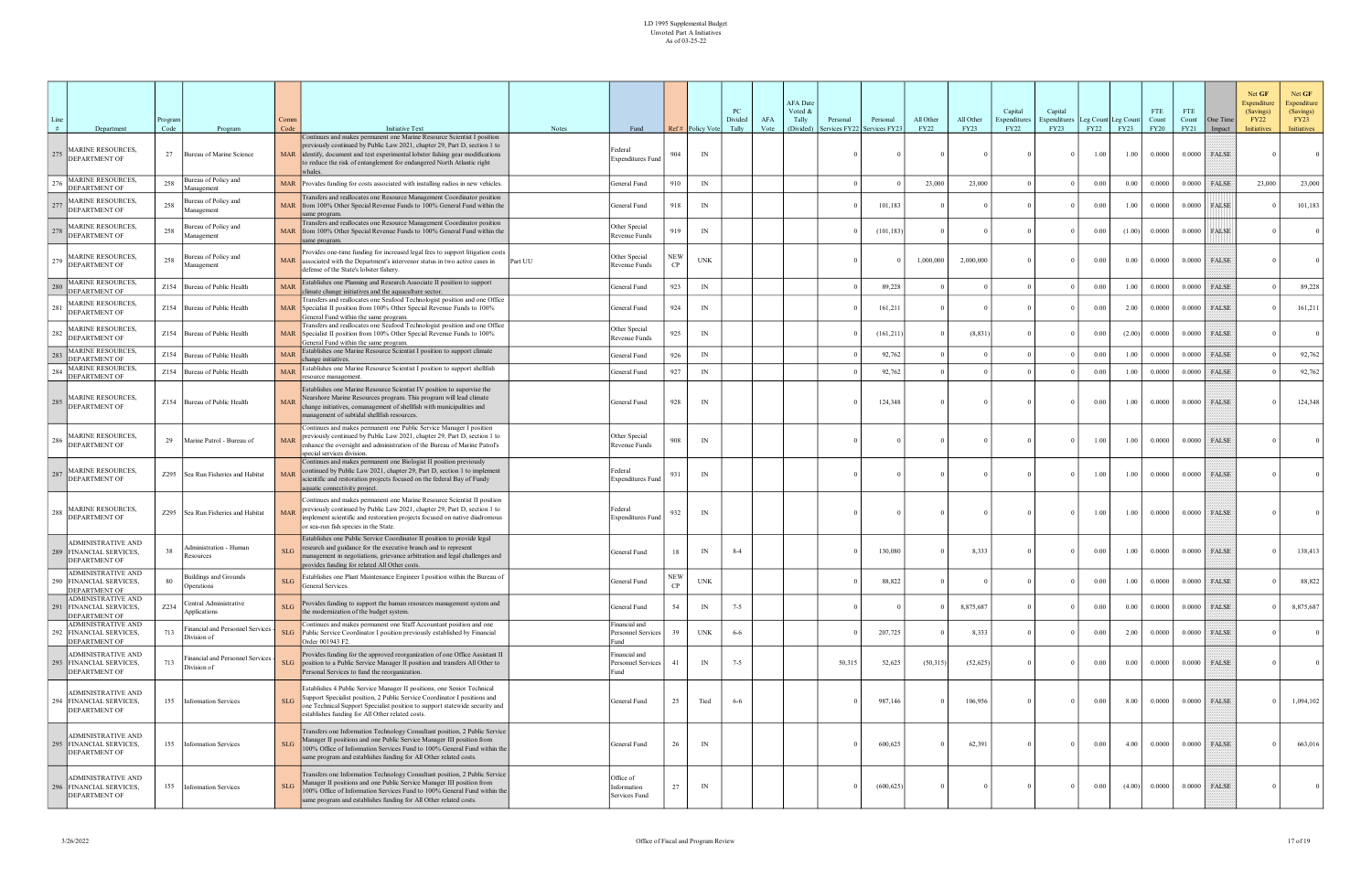| Line | Department                                                                   | rogram<br>Code | Program                                                                  | Comm<br>Code         | <b>Initiative Text</b>                                                                                                                                                                                                                                                                                                                             | <b>Notes</b>                                                                                                                           | Fund                                        |                  | Ref# Policy Vote | PC<br>Divided<br>Tally | AFA<br>Vote | <b>AFA</b> Date<br>Voted &<br>Tally<br>Personal<br>(Divided)<br>ervices FY22 | Personal<br>Services FY2. | All Other<br><b>FY22</b> | All Other<br><b>FY23</b> | Capital<br>Expenditures<br><b>FY22</b> | Capital<br>Expenditures<br>FY23 | Leg Count Leg Count<br>FY22 | <b>FY23</b> | <b>FTE</b><br>Count<br><b>FY20</b> | <b>FTE</b><br>Count<br>FY21 | One Time<br>Impact | Net GF<br>Expenditure<br>(Savings)<br><b>FY22</b><br><b>Initiatives</b> | Net GF<br>Expenditure<br>(Savings)<br>FY23<br>Initiatives |
|------|------------------------------------------------------------------------------|----------------|--------------------------------------------------------------------------|----------------------|----------------------------------------------------------------------------------------------------------------------------------------------------------------------------------------------------------------------------------------------------------------------------------------------------------------------------------------------------|----------------------------------------------------------------------------------------------------------------------------------------|---------------------------------------------|------------------|------------------|------------------------|-------------|------------------------------------------------------------------------------|---------------------------|--------------------------|--------------------------|----------------------------------------|---------------------------------|-----------------------------|-------------|------------------------------------|-----------------------------|--------------------|-------------------------------------------------------------------------|-----------------------------------------------------------|
| 297  | <b>ADMINISTRATIVE AND</b><br>FINANCIAL SERVICES,<br>DEPARTMENT OF            |                | 155 Information Services                                                 | SLG                  | Establishes 3 Public Service Manager II positions and one Public Service<br>Coordinator I position within the Office of Information Services Fund while<br>also establishing funding for All Other related costs.                                                                                                                                  |                                                                                                                                        | Office of<br>Information<br>Services Fund   | <b>NEW</b><br>CP | <b>UNK</b>       |                        |             |                                                                              | 498,328                   |                          | 53,478                   |                                        |                                 | 0.00                        | 4.00        | 0.0000                             | 0.0000                      | FALSE              |                                                                         | 0 <sup>1</sup>                                            |
|      | ADMINISTRATIVE AND<br>298 FINANCIAL SERVICES,<br><b>DEPARTMENT OF</b>        | 718            | Office of the Commissioner -<br>Administrative and Financial<br>Services | SLG                  | Establishes one Office Specialist I position to assist with the legislative<br>affairs and communications workload within the commissioner's office and<br>provides funding for related All Other costs.                                                                                                                                           |                                                                                                                                        | General Fund                                | 44               | IN               | $9 - 3$                |             |                                                                              | 82,517                    |                          | 8,333                    |                                        | $\theta$                        | 0.00                        | 1.00        | 0.0000                             | 0.0000                      | FALSE              |                                                                         | 90,850                                                    |
|      | <b>ADMINISTRATIVE AND</b><br>FINANCIAL SERVICES,<br>DEPARTMENT OF            | 718            | Office of the Commissioner -<br>Administrative and Financial<br>Services | $\operatorname{SLG}$ | Establishes one Public Service Coordinator II position to assist in tracking<br>and analyzing economic conditions and provides funding for related All<br>Other costs.                                                                                                                                                                             |                                                                                                                                        | General Fund                                | 45               | IN               | $7 - 5$                |             |                                                                              | 121,746                   |                          | 8,333                    |                                        | $\Omega$                        | 0.00                        | 1.00        | 0.0000                             | 0.0000                      | FALSE              |                                                                         | 130,079                                                   |
|      | <b>ADMINISTRATIVE AND</b><br><b>300 FINANCIAL SERVICES,</b><br>DEPARTMENT OF | 718            | Office of the Commissioner -<br>Administrative and Financial<br>Services | SLG                  | Establishes one Director of Operations position within the office of the<br>commissioner.                                                                                                                                                                                                                                                          | Part QQ (added in CP)                                                                                                                  | General Fund                                | 47               | Tied             | $6 - 6$                |             |                                                                              | 136,011                   |                          | 8,833                    |                                        | $\Omega$                        | $0.00\,$                    | 1.00        | 0.0000                             | 0.0000                      | <b>FALSE</b>       |                                                                         | 144,844                                                   |
|      | ADMINISTRATIVE AND<br>FINANCIAL SERVICES,<br><b>DEPARTMENT OF</b>            |                | 8 Risk Management - Claims                                               | SLG                  | Continues and makes permanent one Public Service Coordinator I position<br>previously established by Financial Order 001783 F2 to assist with the<br>recovery of funds owed to the State, eliminates one Assistant Risk Assessor<br>position that is no longer needed and transfers All Other to Personal<br>Services to fund the additional cost. |                                                                                                                                        | Risk Management<br>Fund                     |                  | IN               |                        |             |                                                                              | 57,096                    |                          | (57,096)                 |                                        | $\Omega$                        | $0.00\,$                    | 0.00        | 0.0000                             | 0.0000                      | FALSE              |                                                                         |                                                           |
|      | <b>ADMINISTRATIVE AND</b><br>302 FINANCIAL SERVICES,<br>DEPARTMENT OF        | 802            | Workers' Compensation<br>Management Fund Program                         | SLG                  | Establishes one Public Service Coordinator I position to reduce the case<br>load per manager to closer align with industry standards and provides<br>funding for related All Other costs.                                                                                                                                                          |                                                                                                                                        | Workers'<br>Compensation<br>Management Fund | 49               | IN               | $7 - 5$                |             |                                                                              | 114,353                   |                          | 8,333                    |                                        | $\theta$                        | $0.00\,$                    | 1.00        | 0.0000                             | 0.0000                      | FALSE              |                                                                         |                                                           |
|      | 303 EXECUTIVE DEPARTMENT                                                     | 165            | Administration - Executive -<br>Governor's Office                        | SLG                  | Provides funding for the operations costs of the Governor's office.                                                                                                                                                                                                                                                                                |                                                                                                                                        | General Fund                                | 447              | IN               | $7 - 5$                |             |                                                                              |                           | 80,000                   | 125,000                  |                                        |                                 | 0.00                        | 0.00        | 0.0000                             | 0.0000                      | <b>FALSE</b>       | 80,000                                                                  | 125,000                                                   |
|      | 304 EXECUTIVE DEPARTMENT                                                     | Z135           | Office of Policy Innovation and<br>the Future                            | $\operatorname{SLG}$ | Continues and makes permanent one limited-period Public Service<br>Coordinator II position previously continued by Financial Order 001664 F2.                                                                                                                                                                                                      |                                                                                                                                        | Other Special<br>Revenue Funds              | 454              | IN               | $10-2$                 |             | 25,410                                                                       | 143,338                   |                          |                          |                                        | $\Omega$                        | 1.00                        | 1.00        | 0.0000                             | 0.0000                      | FALSE              |                                                                         | $\Omega$                                                  |
|      | 305 EXECUTIVE DEPARTMENT                                                     | Z135           | Office of Policy Innovation and<br>the Future                            | $\operatorname{SLG}$ | Establishes one Public Service Coordinator II position within the Governor's<br>Office of Policy Innovation and the Future and provides all other funding to<br>support the coordination, communications, and activities of the Governor's<br>Cabinet on Aging across state agencies and to support stakeholders<br>engagement.                    |                                                                                                                                        | General Fund                                | NEW<br><b>CP</b> | <b>UNK</b>       |                        |             |                                                                              | 125,855                   |                          | 35,000                   |                                        | $\Omega$                        | $0.00\,$                    | 1.00        | 0.0000                             | 0.0000                      | FALSE              |                                                                         | 160,855                                                   |
|      | SECRETARY OF STATE,<br>DEPARTMENT OF                                         | 692            | Bureau of Administrative<br>Services and Corporations                    | <b>VLA</b>           | Provides funding to study, develop and conduct post-election audits. Also<br>provides funding to develop and deploy training for the municipalities.                                                                                                                                                                                               | Added in CP                                                                                                                            | General Fund                                | <b>NEW</b><br>CP | <b>UNK</b>       |                        |             |                                                                              |                           |                          | 536,000                  |                                        |                                 | 0.00                        | 0.00        | 0.0000                             | 0.0000                      | FALSE              |                                                                         | 536,000                                                   |
|      | TREASURER OF STATE,<br><b>OFFICE OF</b>                                      | 22             | Administration - Treasury                                                | SLG                  | Increase funding levels for the unclaimed property program by 5% based<br>upon current expenditures                                                                                                                                                                                                                                                |                                                                                                                                        | Abandoned<br>Property Fund<br>Abandoned     | 1002             | IN               |                        |             |                                                                              |                           | 16,273                   | 16,273                   |                                        |                                 | 0.00                        | 0.00        | 0.0000                             | 0.0000                      | <b>FALSE</b>       |                                                                         |                                                           |
|      | TREASURER OF STATE,<br><b>OFFICE OF</b>                                      |                | 22   Administration - Treasury                                           | $\operatorname{SLG}$ | Provides funding for the unclaimed property program's holder and<br>constituent outreach.<br>Provides funding for a disaster relief program that will provide a \$850 relief                                                                                                                                                                       |                                                                                                                                        | Property Fund                               | 1003             | IN               |                        |             |                                                                              |                           |                          | 50,000                   |                                        |                                 | 0.00                        | 0.00        | 0.0000                             | 0.0000                      | FALSE              |                                                                         |                                                           |
|      | <b>ADMINISTRATIVE AND</b><br>309 FINANCIAL SERVICES,<br>DEPARTMENT OF        | Z337           | COVID Pandemic Relief<br>Payment Program                                 | <b>TAX</b>           | payment to each eligible Maine citizen. The costs of administration,<br>programming, mailing, public outreach, and taxpayer assistance must also<br>come from the fund                                                                                                                                                                             | Part L Initial proposal was<br>\$411,000,000 in FY22                                                                                   | Other Special<br>Revenue Funds              | 57 CP            | IN               | $5 - 4 - 3$            |             |                                                                              |                           | 300,000,000              | 382,000,000              |                                        | $\Omega$                        | $0.00\,$                    | 0.00        | 0.0000                             | 0.0000                      | <b>TRUE</b>        |                                                                         |                                                           |
|      | <b>ADMINISTRATIVE AND</b><br>10 FINANCIAL SERVICES,<br><b>DEPARTMENT OF</b>  |                | 2 Revenue Services, Bureau of                                            | <b>TAX</b>           | Establishes 3 Tax Examiner II positions in Maine Revenue Services<br>beginning October 1, 2022 and provides All Other funding for contracted<br>temporary staffing associated with the new student loan repayment tax                                                                                                                              |                                                                                                                                        | General Fund                                |                  | IN               | $10-2$                 |             |                                                                              | 211,104                   |                          | 130,306                  |                                        | $\Omega$                        | $0.00\,$                    | 3.00        | 0.0000                             | 0.0000                      | <b>FALSE</b>       |                                                                         | 341,410                                                   |
| 311  | PROPERTY TAX REVIEW,<br>STATE BOARD OF                                       | 357            | Property Tax Review - State<br>Board of                                  |                      | Establishes one limited-period Director of the Property Tax Review Board<br>TAX position and one limited-period Office Specialist I position through June 8,<br>2025 to support the work of the State Board of Property Tax Review.                                                                                                                |                                                                                                                                        | General Fund                                | 955              | IN               | $10-2$                 |             |                                                                              | 207,250                   |                          | 16,666                   |                                        | $\Omega$                        | $0.00\,$                    | 0.00        | 0.0000                             | 0.0000                      | FALSE              |                                                                         | 223,916                                                   |
|      | 312 TREASURER OF STATE,<br>OFFICE OF                                         | 472            | Disproportionate Tax Burden<br>Fund                                      | <b>TAX</b>           | Adjusts funding for municipal revenue sharing to bring allocations in line<br>with projected available resources for fiscal years 2021-22 and 2022-23.                                                                                                                                                                                             | The calculation is based on the<br>December & March Revenue<br>Forecasts, tax changes proposed in<br>this budget and error corrections | Other Special<br>Revenue Funds              | 1006<br>CP       | <b>UNK</b>       |                        |             |                                                                              |                           | 6,551,010                | 5,294,921                |                                        | $\Omega$                        | $0.00\,$                    | 0.00        | 0.0000                             |                             | $0.0000$ FALSE     |                                                                         | $\overline{0}$                                            |
|      | TREASURER OF STATE,<br>$313$ OFFICE OF                                       | 20             | State - Municipal Revenue<br>Sharing                                     | <b>TAX</b>           | Adjusts funding for municipal revenue sharing to bring allocations in line<br>with projected available resources for fiscal years 2021-22 and 2022-23.                                                                                                                                                                                             | The calculation is based on the<br>December & March Revenue<br>Forecasts, tax changes proposed in<br>this budget and error corrections | Other Special<br>Revenue Funds              | 998 CP           | IN               |                        |             |                                                                              |                           | 26,204,041               | 21,179,684               |                                        | $\Omega$                        | 0.00                        | 0.00        | 0.0000                             | 0.0000                      | FALSE              |                                                                         | $\Omega$                                                  |
|      | PUBLIC SAFETY,<br>$314$ DEPARTMENT OF                                        |                | 291 State Police                                                         | <b>TRA</b>           | Establishes 2 Office Associate II positions funded 65% General Fund and<br>35% Highway Fund within the same program and provides funding for<br>related All Other costs to implement use of body cameras by the State<br>Police.                                                                                                                   |                                                                                                                                        | General Fund                                | 958              | IN               |                        |             |                                                                              | 95,644                    |                          | 624,074                  |                                        | $\theta$                        | $0.00\,$                    | 2.00        | 0.0000                             |                             | $0.0000$ FALSE     |                                                                         | 719,718                                                   |
|      | PUBLIC SAFETY,<br>315 DEPARTMENT OF                                          |                | 291 State Police                                                         | <b>TRA</b>           | Establishes 3 State Police Trooper positions funded 65% General Fund and<br>35% Highway Fund within the same program to provide mandatory<br>instruction at the Maine Criminal Justice Academy and provides funding for<br>related All Other costs.                                                                                                |                                                                                                                                        | General Fund                                | 960              | IN               |                        |             |                                                                              | 294,549                   |                          | 116,402                  |                                        | $\overline{0}$                  | $0.00\,$                    | 3.00        | 0.0000                             | 0.0000                      | FALSE              |                                                                         | 410,951                                                   |
|      | PUBLIC SAFETY,<br>$316$ DEPARTMENT OF                                        |                | 291 State Police                                                         | <b>TRA</b>           | Establishes 3 State Police Detective positions funded 65% General Fund and<br>35% Highway Fund within the same program and provides funding for<br>related All Other costs.                                                                                                                                                                        |                                                                                                                                        | General Fund                                | 961              | IN               |                        |             |                                                                              | 274,884                   |                          | 78,637                   |                                        | $\Omega$                        | 0.00                        | 3.00        | 0.0000                             | 0.0000                      | FALSE              |                                                                         | 353,521                                                   |
| 317  | PUBLIC SAFETY,<br><b>DEPARTMENT OF</b>                                       |                | 291 State Police                                                         |                      | Establishes one State Police Sergeant-E position funded 65% General Fund<br>TRA and 35% Highway Fund within the same program to provide supervision in<br>the cold case homicide unit and provides funding for related All Other costs.                                                                                                            |                                                                                                                                        | General Fund                                | 962              | IN               |                        |             |                                                                              | 93,968                    |                          | 26,212                   |                                        | $\mathbf{0}$                    | $0.00\,$                    | 1.00        | 0.0000                             | 0.0000                      | FALSE              |                                                                         | 120,180                                                   |